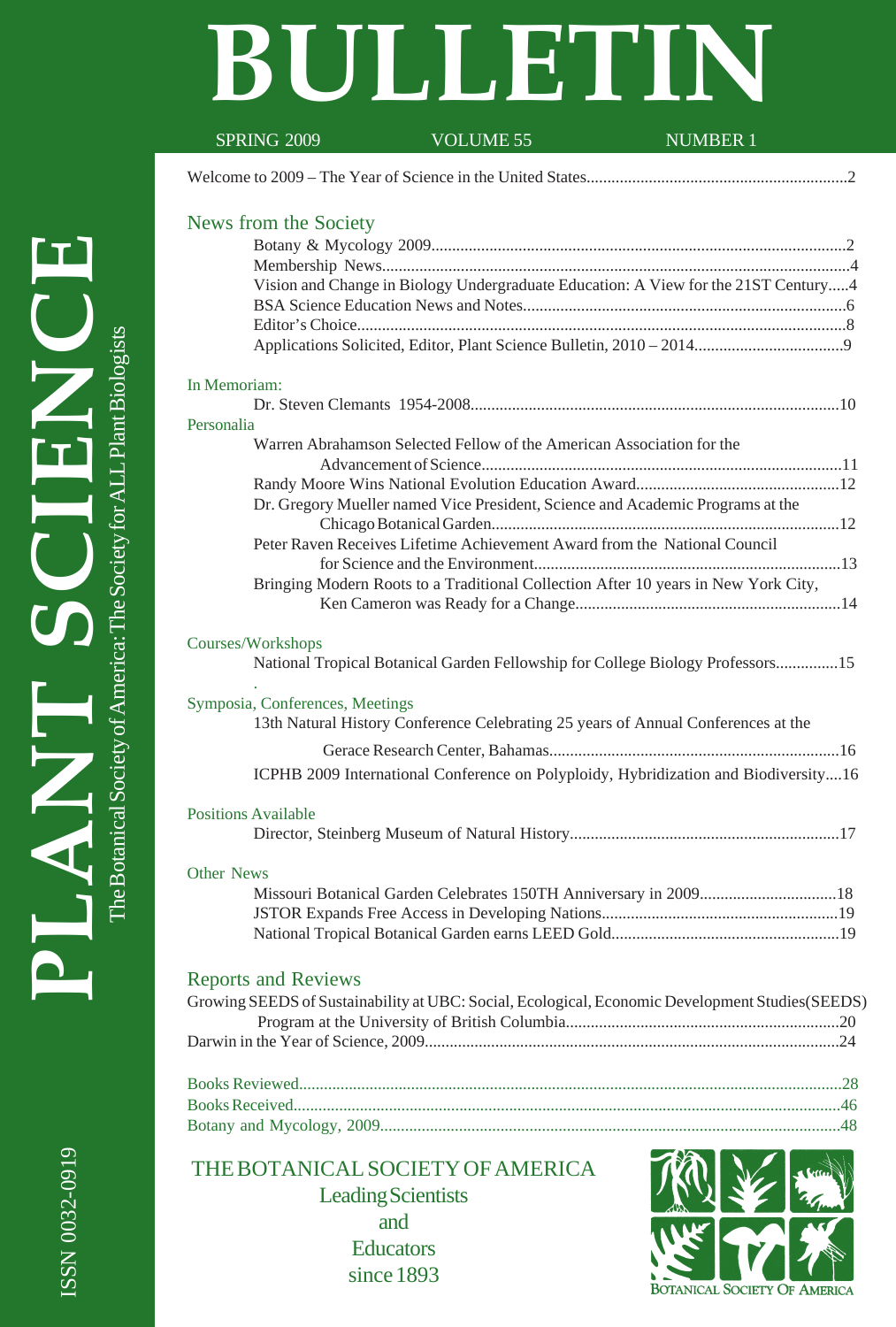## **Welcome to 2009 – The Year of Science in the United States.**

The BSA contribution to the celebration already has begun with the special first issue of 2009 of the *American Journal of Botany* dedicated to the botanical works of Darwin. *Plant Science Bulletin* adds to this effort with an article on Darwin's science, presented as three case studies that can be incorporated into teaching introductory-level students. Darwin is an icon for evolution, and rightly so, but his contributions to botany and the scientific way of knowing are too often overlooked.

Also featured in this issue is an article based on one of the Botany 2008 workshops last year in Vancouver. The SEEDS program (Social, Ecological, Economic Development Studies) at UBC is a model for interdisciplinary collaboration to promote sustainability on university campuses. "Green" is the rage on many campuses today, but examples of bottom-up commitment and innovation are rare. The authors provide a snapshot of what has become a very popular and productive program on their campus.

Finally, you may have noticed a slight change in format with this issue of PSB. For the past nine years, contributed (or solicited) articles have had prominent placement at the front of each issue with the intention of luring readers into perusing the issue. Whether or not this was a successful strategy is inconclusive, but it has not stimulated increased article contributions. One reason must be that articles generally are not reviewed (on occasion they have been) and for many of us only peerreviewed papers "count" as scholarship. We are considering some changes in *PSB* to include peerreviewed Reports and Reviews, which will follow the informational News from the Society. Let us know what you think.

– the Editor.

# **News from the Society Botany & Mycology 2009**

Dear Members of the Botanical Community, Plans for Botany & Mycology 2009 are well under way!

Botany & Mycology 2009 is the one conference you can't afford to miss this summer!

The days are growing longer, and although most of us are in a deep freeze, we are all starting to think about this coming summer and our annual conference. We are very excited about the location, the exploration and the scientific research that will be shared with this global community of scientists and scholars. If you have never attended our annual joint conference, this is the year!

This year we will be meeting with a new partner, the Mycological Society of America, as well as our traditional partners: the American Fern Society, the American Bryological and Lichenological Society, the America Society of Plant Taxonomists, and the Botanical Society of America.

The conference will include some events that have taken place at past meetings such as field trips, workshops, discussion sessions, social events and plenty of time for networking and catching up with old friends—all in the beautiful setting of the Wasatch Mountains at the Snowbird Conference Center in Snowbird, Utah.

In light of the current global economic situation, we have been working hard to make this conference affordable to all and especially to all students. We've kept registration rates as low as possible for 2009; in fact, we have rolled back the early registration rates to the Botany 2006 level! We have contracted great room rates for the conference, including condo units with full kitchens that can

## *PLANT SCIENCE BULLETIN*

#### ISSN 0032-0919

Published quarterly by Botanical Society of America, Inc., 4475 Castleman Avenue, St. Louis, MO 63166-0299. The yearly subscription rate of \$15 is included in the membership dues of the Botanical Society of America, Inc. Periodical postage paid at St. Louis, MO and additional mailing office.

POSTMASTER: Send address changes to: Botanical Society of America Business Office P.O. Box 299 St. Louis, MO 63166-0299 E-mail: bsa-manager@botany.org

Address Editorial Matters (only) to: Marshall D. Sundberg, Editor Dept. Biol. Sci., Emporia State Univ. 1200 Commercial St. Emporia, KS 66801-5057 Phone 620-341-5605 E-mail: psb@botany.org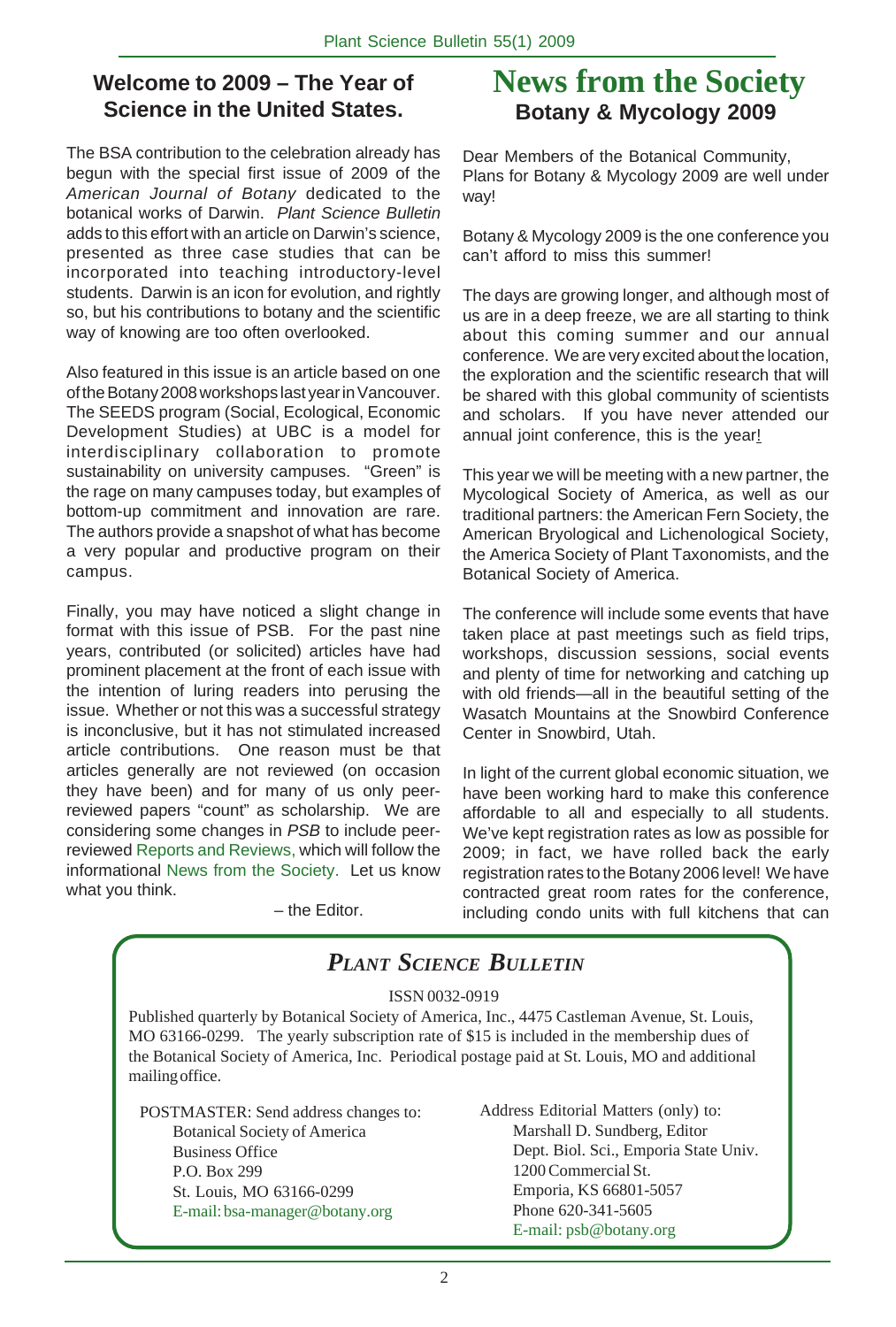sleep up to six, and we have negotiated special dining options each day for all attendees to help keep costs of attending the conference affordable. At Snowbird there are seven different restaurants ranging from "get-it-quick pizza" to full-service fine dining options opening early and staying open late! There is also a General Store on site if you wish to eat in your room…or stop and stock up before you come up the Mountain. There will be several ticketedevent lunches as well as kiosks to grab a quick sandwich and sit out in the sunshine between scientific presentations.

Again this year there is special pricing for students to attend society banquets and other social events so spread the word and bring your students with you! Students can also invite their non-member friends to register and come along.

Plan now to arrive early to take advantage of the variety of field trips being offered. Each offering is designed to show off the botany of the Salt Lake City area. Highlights include a trip to the Stanley Welsh Herbarium at Brigham Young University; a visit to the Milford Flat Restoration Project, an area being restored after a devastating wildfire; or join with our mycological friends on their annual foray!

**Sunday's schedule will include FREE workshops and more field trips.** Be sure to attend the Plenary Lecture with noted ethnobotanist Nancy Turner on Sunday evening. Following the lecture, come to the All Society Mixer where you can connect with your friends and colleagues as the conference officially begins.

Monday morning kicks off a week of Scientific Presentations including a full line-up of compelling symposia. Times and information can be found on the conference website: www.2009.botanyconference.org

Something new this year—poster presentations will take place in the Exhibit Hall both Monday and Tuesday late afternoons. This time has been selected to be sure attendees and presenters have enough time to view all the posters and not feel rushed! Posters, Mixers and Exhibits…it doesn't get any better!

Monday evening attendees can choose from the Paleobotanical Section Banquet or a Bar-B-Que on the Mountain. Everyone is invited to catch up with friends and colleagues and dance to the music of *Hearts Gone Wild!* (Again, we offer special pricing for students)

On Tuesday evening, plan to attend the ASPT Banquet, and on Wednesday, come to the All Society Banquet & Auction for dinner, award presentations and joint auction fun supporting programs of the MSA and ASPT.

With its relevant and groundbreaking scientific presentations, the incredible field trip opportunities, all the networking and mingling, Botany & Mycology 2009 is the one conference you can't afford to miss this summer!

#### **Submit your abstracts now.**

. Conference Registration and Housing are also open and ready for you! All available at www.2009.botanyconference.org.

#### **Abstract Submissions**:

www.2009.botanyconference.org/engine/ login.php?next=abstract

Registration: - https://payments.botany.org/engine/ login.php?next=registration

#### **Housing Information**:

www.2009.botanyconference.org/Lodging/ index.php

## *PLANT SCIENCE BULLETIN*

Editorial Committee for Volume 55

Joanne M. Sharpe (2009) Coastal Maine Botanical Gardens P.O. Box 234 Boothbay, ME 04537 joannesharpe@email.com

Nina L. Baghai-Riding (2010) Division of Biological and Physical Sciences Delta State University Cleveland, MS 38677 nbaghai@deltastate.edu

Root Gorelick (2012) Department of Biology Carleton University Ottawa, Ontario, Canada, K1H 5N1 Root\_Gorelick@carleton.ca

Jenny Archibald (2011) Department of Ecology and Evolutionary Biology The University of Kansas Lawrence, Kansas 66045 jkarch@ku.edu

Elizabeth Schussler (2013) Department of Botany Miami University Oxford, OH 45056 schusse@muohio.edu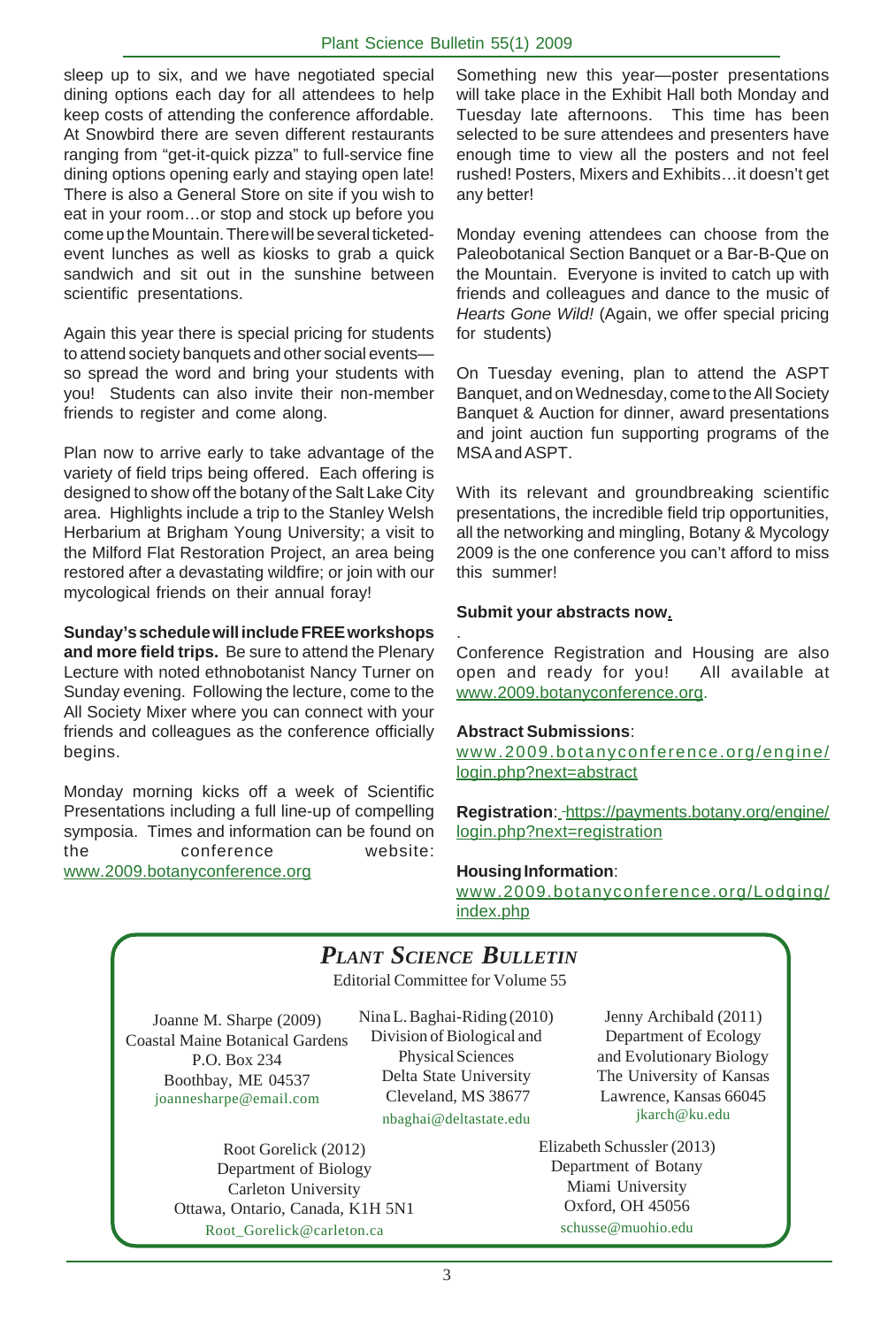We look forward to seeing you at Snowbird!

The Conference Team Botanical Society of America www.2009.botanyconference.org

P.S. Remember the beautiful mountain setting for this meeting and bring your family. Camp Snowbird will be open for your kids to enjoy. For the adventurous—daily wildflower hikes up the Mountain, the great climbing wall, the historical city of Salt Lake—lots to do and see!

## **Membership News.**

January 1st kicked off a new year for Botanical Society of America and for *American Journal of Botany* subscriptions. There has been so much to get excited about this year at the BSA. The Society is growing and evolving with record membership achieved in 2008. We continue to remain THE home for ALL plant scientists, educators, students and plant enthusiasts. New to the Society is **AJB** Advance Access, which allows us to post your finalized articles in advance of print, providing everyone with faster access to the latest research and potentially higher citation rates. We are also very excited about the enthusiastic response to the *American Journal of Botany's* special Darwin issue, published in January 2009. Individual issues of the special issue are available for purchase at the special member price of \$50. Please visit https:// payments.botany.org/bsamisc/specialajb.php or contact the BSA office in order to purchase an issue. If you have not done so, please renew your membership in the Society today. Please go to https://payments.botany.org/joinbsa/. If you have any questions regarding your memberhip, please contact me at hcacanindin@botany.org.

This year, we again offer you the opportunity to provide \$10 student gift memberships to the current crop of potential botanists gracing your classes, offices and labs through the online membership renewal system. We understand that the best way to grow support for botany and the BSA is to replicate the experience most of us shared early in our careers, when a professor or mentor took the time to ensure we joined the right organizations. With just an extra click, you can add to our ranks and introduce an aspiring plant scientist to this supportive botanical community.

We also invite you to take advantage of the opportunity of giving gift associate memberships to colleagues from developing countries at the special rate of \$10. Last year we extended this "botanical hand of friendship" to a number of botanists who may not have had the opportunity to join the BSA. Use this web address to renew your membership and/or give a gift securely online in just a few minutes. https://payments.botany.org/joinbsa/

During the renewal process, you can volunteer to get involved in BSA Committee work as well as sign up to be a mentor in the BSA-led PlantingScience program. We value your contributions in time and effort to support Botany!

The BSA is such a wonderful community of scholars and scientists serving the science of Botany. Please consider renewing your membership today and spread the word…….BSA is THE home for ALL plant scientists! Thank you for your dedication and loyalty to the Botanical Society of America, and for the work you do every day. You really are part of the "greening" of this planet.

Remember, think sunshine and mountains and we'll see you in Snowbird at Botany & Mycology 2009!

## **Vision and Change in Biology Undergraduate Education: A View for the 21ST Century**

Scientific Societies are being asked to step forward as leaders, and to participate in providing meaningful change in undergraduate education by: setting new standards for how we view the scholarship of teaching and learning in all of our activities; holding conferences on education; serve as stewards of our disciplines by acting as repositories of content knowledge, developers and stewards of educational materials, and providers of professional development activities for our disciplines; provide membership for educators; and collaborate with other societies.

In November of 2008, BSA representatives--BSA Past-president Dr. Christopher Haufler, BSA Student Representative James Cohen, and I (Executive Director, Bill Dahl) - attended a meeting of biological societies organized and hosted by the American Association for the Advancement of Science (AAAS) and the Howard Hughes Medical Institute (HHMI) with support from the National Science Foundation (NSF) Division of Undergraduate Education (DUE) and the Directorate of Biological Sciences (BIO). The meeting was the second in a series to explore how professional Scientific Societies might be engaged as leaders in supporting needed changes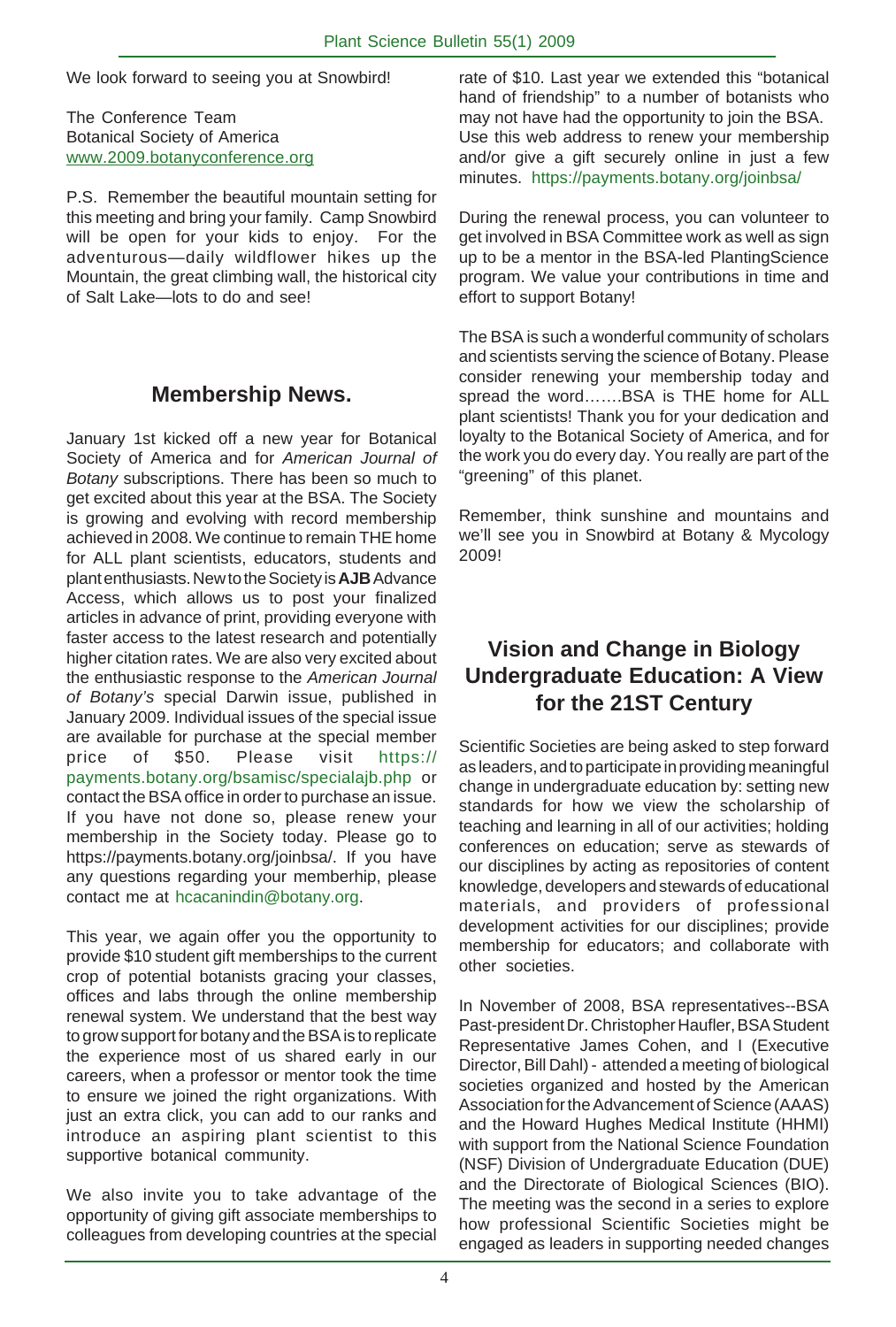in undergraduate education as it pertains to biology. The meeting organizers hope that this series of meetings will give the biological community and the community at large some insight into the changes that need to take place, how best to effect those changes, and how best to support evolving efforts for change.

The premise of the organizers was that the disciplines of biology and of science education have undergone a revolution. The major focus of the biological sciences – understanding life – remains unchanged; but, breakthrough discoveries of the second half of the 20th century have changed the basic nature of the questions asked, while new and emerging technologies are changing the ways key questions are addressed.

It was noted that in undergraduate science, technology, engineering and math (STEM) education, new approaches and new technologies are emerging based on evolving theories of learning. New developments in the nature of institutions of higher education have changed the manner in which people pursue higher education and there is a growing appreciation of the need to broaden participation within the sciences by advancing the education of all students including those from underrepresented groups and those who will enter careers other than those related to science. There is also a growing realization of the necessity to fully inform and educate all students about the wealth of professions available to those who study the sciences and about the way science is done.

BIO2010 was quoted to rouse interest in the need for reform of undergraduate biological education raising many important issues and giving suggested approaches, mostly applied to those students preparing for a career in biomedical research. It could serve as a base for a broader approach that would encompass all the subdisciplines within the biological sciences.

#### **Snapshot Presentation from Societies - Sharing Our Experience**

Each of the societies present at the meeting was asked to share their experiences contributing to undergraduate education. I presented what the BSA group felt were the most relevant activities in conjunction with the discussion. They included:

**Membership** - getting young scientists involved in the Society and encouraging participation/ networking at all levels with a focus on getting people to join the BSA as a first step. It is important to note that the BSA acknowledge student members as an investment in the future, not an income

stream.

New student members - BSA opened the opportunity for gift memberships from professors/ peers (\$10) as well as reduced the cost of new student memberships (\$15 early in the year) in 2007.

Renewing student members rates were reduced to \$15 to coincide with the new student & gift membership program as noted above.

Dramatically reduced the student costs for all society related activities, including conference registrations.

Inclusion of teachers as a membership group, including K-12 and Community College involvement.

**Resources Student Research Profiles** - sharing the young scientist experience - www.botany.org/ students\_corner/profiles/

- Undergraduate Research Awards rewarding those who take the time to share their experience (new this year).

- Materials/activities for teachers/students what we provide at present teaching awards, slides/ images, scientist profiles, teaching aids, job fair, web networking, educational forum.

#### **Outreach**

PlantingScience, a collaborative approach - science is as cool as we make it! www.plantingscience.org/

Other groups presenting included: American Association for the Advancement of Science, American Institute for Biological Sciences, American Physiological Society, American Society for Biochemistry & Molecular Biology, American Society for Cell Biology, American Society for Microbiology, American Society for Plant Biologists, Biophysical Society, Botanical Society of America, Ecological Society of America, Genetics Society of America, NAS/NRC, Society for Integrative and Comparative Biology, Society for Neuroscience, Society for the Study of Evolution, and the National Association of Biology Teachers.

#### **Actions & Commitments Moving Forward**

Recognizing the wealth of expertise and diversity of experience represented amongst the attendees, organizers structured the meeting into discussions orchestrated to generate ideas designed to shape individual society and the collective biological community agendas for action. The core questions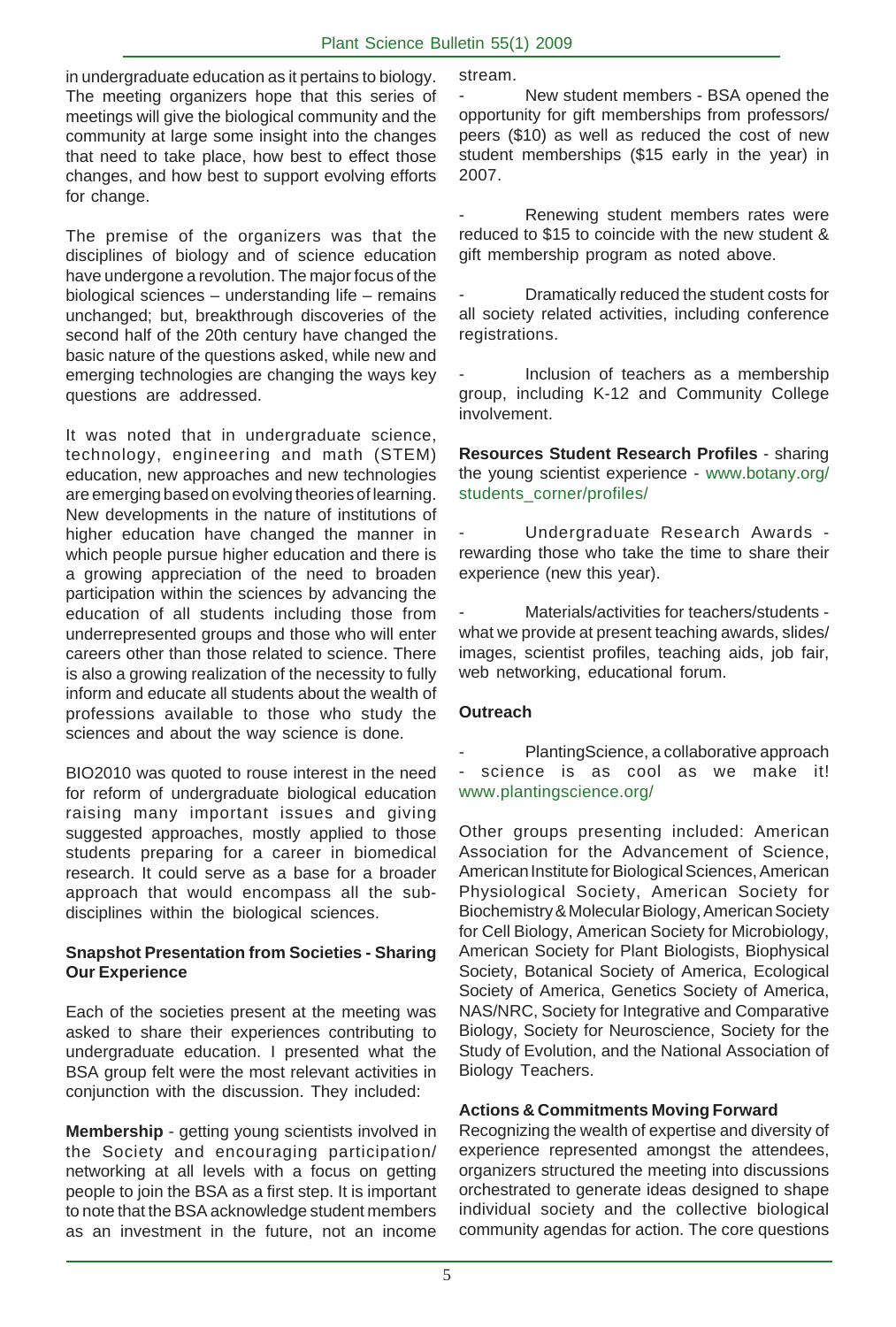being:

(1) What are biological sciences professional societies currently doing to foster change in undergraduate biological sciences education?

(2) What else can biological sciences professional societies do to foster change in undergraduate biological sciences education?

Meeting attendees were broken into discussion groups and asked to review the program in conjunction with a series of background questions and in light of the various activities other participants had shared with the group. The first group meeting was designed to provide exposure to as broad a grouping as possible, mixing up attendees in a manner that separated the individual society representatives. The second was by sphere of responsibility in society - Presidents, Board Members, Executive Directors and Senior Staff and Colleagues. The charge was to explore possible "best ideas" for collective action by the community of biological sciences societies. The "best ideas" were required to be a specific strategy that could be implemented. Strategies were to involve all units of professional societies, including governance, programs, meetings, communications, and journals and publications.We then regrouped in our specific organizations to develop plans specific to our Society to share with the meeting.

As you may be aware, the BSA is undergoing a number of activities that coincide well with the call for support - specifically our bylaws review (which passed) and the BSA strategic planning process (still underway). Given education is key component in our mission and appears to be one of the planks in our strategic plan, we were pleased to take part in the discussions. Chris Haufler presented the BSA action plan to the group. He articulated our need to complete our internal strategic planning process before providing an in-depth response. With this complete, he ensured the meeting the BSA would move forward in requesting BSA members to engage in a solution, with our initial response being to:

#### **Identify the core knowledge and concepts in Botany/Plant Biology**

-Networking to establish a common vision and understanding of the core knowledge and concepts one needs to have when entering and leaving an undergraduate biology program.

-Across sections within the BSA (topical disciplines)

-Across ALL Plant Societies

#### **Compile the available resources required to meet the agreed core knowledge and concepts in Botany/Plant Biology and share these with the broader biology education and learning community**

- Solicit & Network amongst BSA Sections and Members, asking for the sharing of our best resources covering the agreed core knowledge and concepts in Botany/Plant Biology

-Evaluate and review submitted resources (stamp of approval)

-Link with textbooks/learning materials

-Integrate with other biological/science societies

As your representatives, we were aware of the depth of the commitment and the reality that, as a Society, our true resources are you, the BSA members and the materials you have collected and designed over the years, be it through teaching, learning or research activities. With that in mind, central to our participation moving forward, our request to you is to engage in helping the Society to deliver on our stated objectives. Please consider this a pre-emptive "**Call to Action**", asking members to participate through providing the needed time and resources to complete the task. We will make more information available as we conclude the strategic planning process on the BSA web site at www.botany.org.

It is likely AAAS/NSF will call for a broader meeting of biological societies sometime in the coming year as they move to engage the broad spectrum of Scientific Societies in the challenge to upgrade the undergraduate biology as never before.

# **BSA Science Education News and Notes**

BSA Science Education News and Notes is a quarterly update about the BSA's education efforts and the broader education scene. We invite you to submit news items or ideas for future features. Contact: Claire Hemingway, BSA Education Director, at chemingway@botany.org or Marshall Sundberg, PSB Editor, at psb@botany.org.

#### **Call for Education Workshops at Botany & Mycology 2009** — **submit by Feb. 15**

Have you hit on an effective way of providing students in your classroom or lab section an authentic science experience? Do you have career development strategies you would like to share? Are you engaged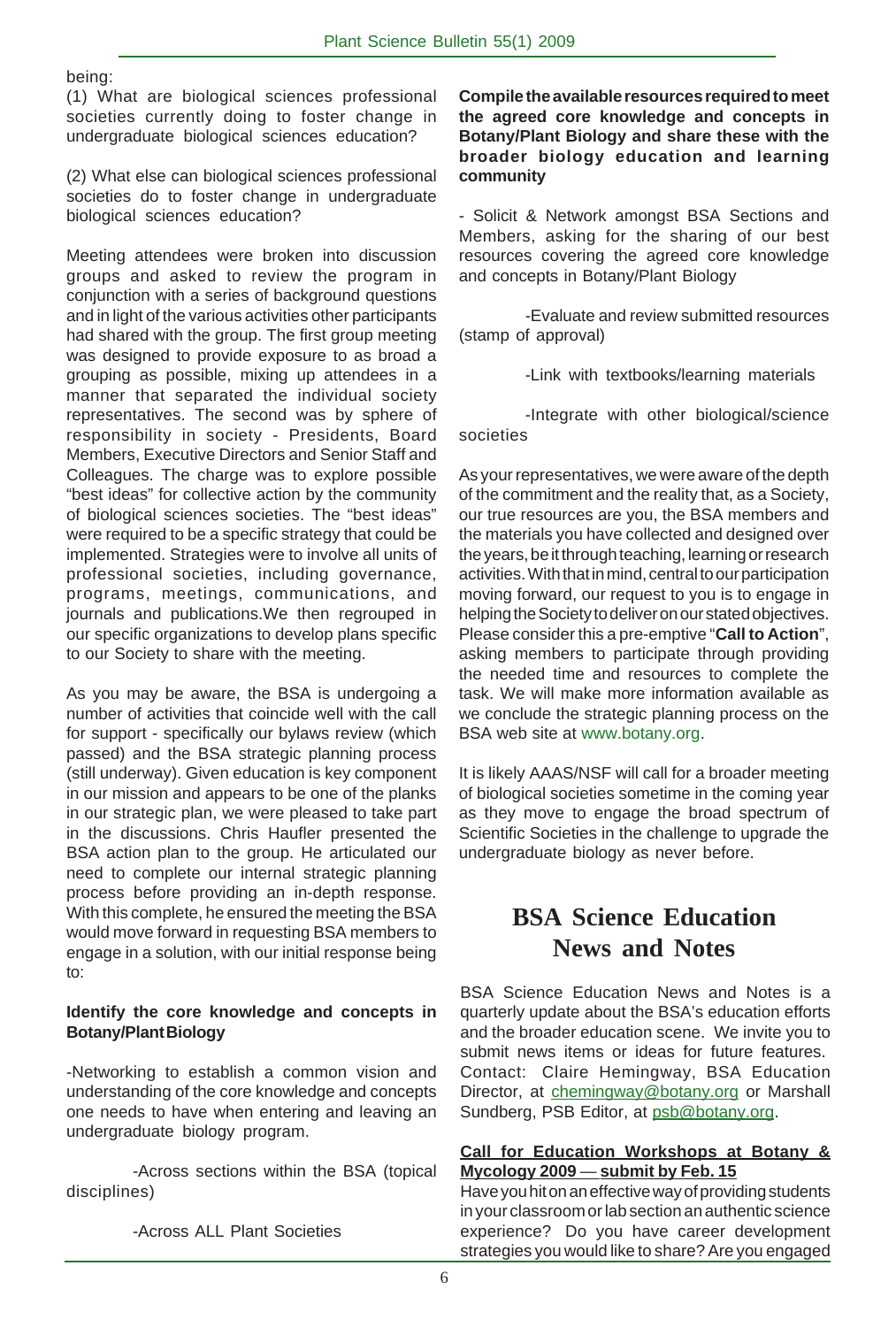in an innovative outreach effort? Your colleagues would like to hear about new ideas for teaching, outreach, or training activities. What better place to share with them than Snowbird, Utah. Join us on Sunday, July 26. Workshops are typically hands-on sessions; they are free to participants and can be two-hour, half-day or full-day in length. Submit your workshop abstract online by February 15. http:// www.2009.botanyconference.org/2009Calls/ 2009ls\_Workshops.php

#### **PlantingScience** *—* **BSA-led student research and science mentoring program**

The winter break is a busy time for the PlantingScience project, as we review the past Fall session and prepare for the Spring session of online mentored inquiry projects.

Special thanks to Antonio Arroyo, Robyn Darbyshire, David Giblin, Tony Haigh and his son Andrew, and Melissa Islam for assistance preparing for the Spring Session by testing new website features. The Spring Session will run from Feb. 2 to Mar. 31. Check out some of the student team plant investigations and their conversations with online scientist mentors at www.plantingscience.org. You can search student projects in the Research Gallery.

Approximately 100 new mentors were welcomed to the program over the winter break. What a thrill to see such commitment from BSA members at various stages of their careers as well as from scientists representing diverse societies. We deeply appreciate the time you are volunteering to share your passion for plants and understanding of science with middle school and high school students.

The next call for new mentors and an announcement inviting graduate students to join the 2009-2010 Master Plant Science Team, a special set of mentors with a greater time commitment, will go out late spring/early summer.

Since the 2005 proof-of-concept forerunner to PlantingScience, the project has changed as well as grown. Originally, middle school, high school, and college students shared the same website platform and pool of scientist mentors. To encourage peer-to-peer mentoring, we restructured college participation to College Collaborations http:/ /college.plantingscience.org/. A handful of 2-year and 4-year professors are dedicated to providing their students with online science collaboration experiences. Are you interested in joining them? Or organizing sister-school interactions?

As you see there are a wide variety of opportunities in addition to mentoring in PlantingScience, including authoring new inquiries and reviewing curricular modules. Please feel free to contact chemingway@botany.org if you are interested in these.

#### **Summer Opportunities for High School Teachers** *—* **apply by Mar. 9**

We invite high school teachers to apply for two residential NSF-funded Summer Institutes held at Texas A&M University. Brochures and applications are available online. Apply by March 9 for guaranteed consideration.

#### **PlantingScience Summer Institute (June 8-16).**

Collaborate with plant scientists on plant genetics and pollination investigations. Explore strategies for supporting student inquiries in your classroom and online communication with scientist mentors. The Summer Institute is designed especially for high school teachers to integrate plant biology content with authentic science learning experiences that allow students to think and work like scientists. Participants have opportunities to work with Paul Williams, Larry Griffing, and Beverly Brown, who authored PlantingScience units. http://www.plantingscience.org/

**Plant IT Careers, Cases and Collaborations Summer Institute (July 6-17).** Plants and people, one of today's critical interdisciplinary areas, is the content focus of this workshop for high school teachers. Participants will explore investigative cases on ethnobotany and seed technology and learn ways to customize collaborative, active learning cases that are rich in data, tools, and real world applications, and practice new investigative case skills with students who participate in summer camps.http://www.myPlantIT.org/

#### **Spotlight on BSA Member Contributions to Science Education**

. biology courses: "Preparing to Prepare the 21st Announcing an innovative Research Coordination Network in the Undergraduate Biology Education Track to mobilize undergraduate faculty and reform Century Biology Student: Using Scientific Societies as Change Agents for the Introductory Biology Experience."

Gordon Uno of The University of Oklahoma and the American Institute of Biological Sciences (AIBS), in collaboration with key national scientific and biological societies, will establish a coordinated network involving the full spectrum of biologists and undergraduate faculty to articulate a shared vision of biology education of the future, to outline a model of introductory biology experiences focusing on how best to prepare biology students to meet that future, and to coordinate a permanent network that connects individuals, projects, and societiesactively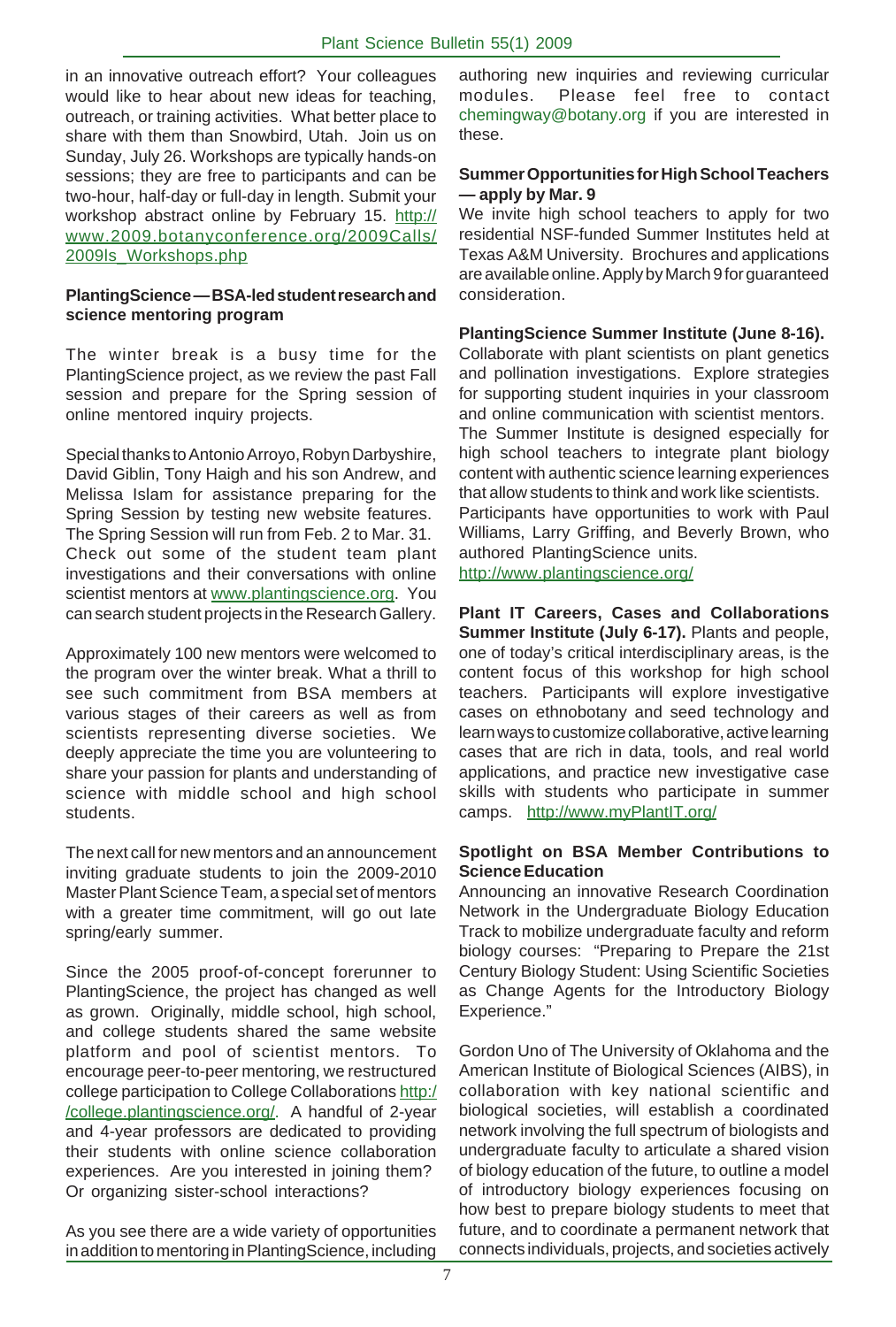engaged in the reform of undergraduate biology education to increase capacity in the reform movement.

Over the next 5 years, the RCN-UBE will host 1) small face-to-face meetings to promote innovation in reform activities aimed at the Introductory Biology experience; 2) larger face-to-face meetings to coordinate disparate approaches in Introductory Biology and to increase the use of existing best practices throughout scientific societies; and 3) a communication network linking scientific societies and their members to promote widely both innovation and adaptation of best practices and research in biology education.

#### **Science Education in the News**

*U.S. Science Scores Stagnant in International Study*—Recently released results of the 2007 Trends in International Mathematics and Science Study (TIMSS) show no change in U.S. fourth and eighth graders average science scores since the 1995 study. Among the countries assessed, the US ranked  $8<sup>th</sup>$  in average science scores for  $4<sup>th</sup>$ graders, but dropped to 11<sup>th</sup> place among scores for 8<sup>th</sup> graders.

http://nces.ed.gov/timss/results07.asp

*Slow but Steady Progress of Women on College Boards*—The critical mass of women representation needed to make an impact is gaining ground in more institutions, with at least three women now serving on 90% of boards, according to a national survey conducted by the Cornell Higher Education Research Institute. Since the 1980s women have garnered more positions as trustees (up from 20% to 31%) and chairs (up from 10% to 18%) on college boards.

http://www.ilr.cornell.edu/cheri/surveys/ 2008surveyResults.html

*Career Development Tips and Resources*— Whether you are crafting your first job cover letter, considering choices between academia and industry, or learning to manage a lab, the new version of Science Careers' Career Basics Booklet Science/AAAS offers sound advice for early career scientists. Individual chapters or the entire booklet is available as free downloads.

http://sciencecareers.sciencemag.org/tools\_tips/ outreach/career\_basics\_2009

*National Plant Genome Initiative Spreads Message to the Public*—"New Horizons in Plant Sciences for Human Heath and the Environment" is an educational booklet for general audiences derived from the 2007 National Research Council report *Achievements of the National Plant Genome Initiative and New Horizons in Plant Biology.* The role of plant genomics in food crops, biofuels,

environmental stewardship, and biomedical advances are showcased in an easily accessible, visually appealing booklet available as a free download.

*http://dels.nas.edu/plant\_genome/report.shtml*

*National Science Foundation Focuses Attention on Cyberlearning*—The potential to transform STEM education through cyberlearning is immense, according to a recent report "Fostering Learning in the Networked World: The Cyberlearning Opportunity and Challenge." The Task Force responsible for reviewing the opportunities and challenges offered five broad recommendations to NSF, including promoting open educational resources and promoting cross-disciplinary communities of cyberlearning scientists and educators.

http://www.nsf.gov/pubs/2008/nsf08204/ nsf08204.pdf

*Education and Technology Raising Profile in Science*—You might already be accustomed to looking for the monthly Education Forum piece published in *Science.* Beginning with a Special Section on Education and Technology, *Science* will increase its commitment to education coverage. Don't miss the Special Section in the 2 January

2009 issue. http://www.sciencemag.org/content/vol323/ issue5910/index.dtl

## **Editor's Choice**

**Crane, Lucy and Mark Winterbottom**. 2008. Plants and photosynthesis: Peer assessment to help students learn. *Journal of Biological Education* 42(4): 150-156.

This study, geared to H.S. students, chose photosynthesis as a "conceptually challenging" topic to investigate the effectiveness of peer assessment at promoting a richer understanding of the material. Can peer assessment help students learn? The results were equivocal, but it was clear that students learned the material as well, if not better, than with traditional instruction. It was also clear that as a result of their experience with peer assessment, students felt more confident in their ability to be autonomous learners.

**D'Avanzo, Charlene.** 2008. Biology Concept Inventories: Overview, Status, and Next Steps. *BioScience* 58: 1079-1085.

Concept inventories, made famous more than a decade ago by the Force Concept Inventory in Physics, are tests developed to measure student understanding of particularly difficult topics. Biologists are finally getting there. This article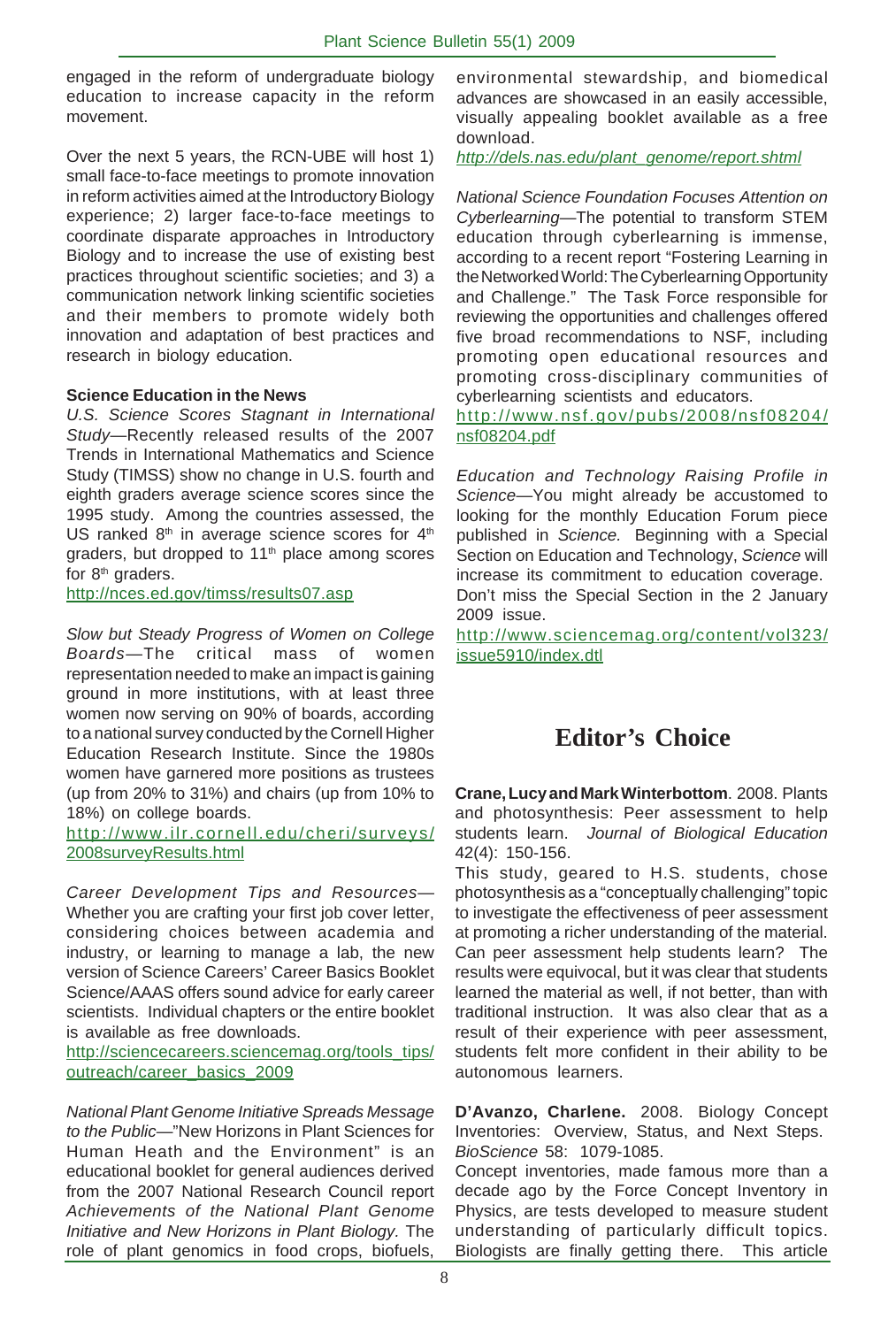provides an introduction to what they are and references the few available or in preparation dealing with biological concepts.

**Firooznia, Fardad.** 2009. An Ode to PSII. *American Biology Teacher* 71: 27-30.

A scripted play to actively engage students in performing steps of the photochemical reactions of photosystem II, inspired by a photosynthesis play filmed at Cornell University.

**Frisch, Jennifer Kreps and Gerald Sanders**. 2008. Using stories in an introductory college biology course. *Journal of Biological Education* 42(4):164- 169.

This article presents case studies of four college professors who effectively use different kinds of stories either to engage students at the beginning of class or to anchor difficult concepts covered in class.

**Miller, Sarah, Christine Pfund, Christine Maidl Pribbenow,** and **Jo Handelsman**. 2008. Scientific teaching in practice. *Science* 322:1329-1330.

The authors describe a graduate student training program and the University of Wisconsin-Madison, that teaches graduate students and post-docs how to practice scientific teaching. Scientific teaching creates a classroom that reflects the true nature of science, engages student-active learning, and promotes teaching as a scholarly endeavor. Less than half of a typical 50-minute class period employs traditional lecture (broken up into several 5-10 minute segments). Other techniques employed include: brainstorming, data interpretation, case study and discussion, think-pair-share, and minute paper sessions. Significant gains in skill or knowledge were demonstrated for all categories tested.

**Smith, M.K., W.B. Wood, W.K. Adams, C. Wieman, J.K. Knight, N. Guild,** and **T.T. Su**. 2009. Why peer discussion improves student performance on inclass concept questions. *Science* 323:122-124. "When students answer an in-class conceptual question individually using clickers, discuss it with their neighbors, and then revote on the same question, the percentage of correct answers typically increases. This outcome could result from gains in understanding during discussion, or simply from peer influence of knowledgeable students on their neighbors." The authors designed their experiment to distinguish between these alternatives and found that peer discussion enhances student understanding even when no member of the group originally knew the answer.

**Panijpan, Bhinyo, Pintip Ruenwongsa** and **Namkang Sriwattanarothai**. 2008. Problems encountered in teaching/learning integrated photosynthesis: A case of ineffective pedagogical

practice? *Bioscience Education e journal*. 12: December. www.bioscience.heacademy.ac.uk/ journal/vol12/beej-12-1.pdf

The authors present a number of conceptual questions they used to evaluate understanding of photosynthesis by secondary students and teachers, college undergraduates and postgraduates in Thailand. The country is different, but the results are the same - - lecture and rote learning is not very effective.

## **Applications Solicited, Editor,** *Plant Science Bulletin***, 2010 – 2014**

Are you looking for a meaningful way to serve the Botanical Society of America? Are you interested in desktop publishing? Would you like to correspond with botanical colleagues in many disciplines about books, articles, and matters of interest to the BSA? The BSA is soliciting applications for the 5-year position as Editor of the *Plant Science Bulletin.* If your answer to ANY of these questions is yes, please communicate your interest to Dr. Pat Herendeen (Chair, BSA Publication Committee). PATRICK HERENDEEN, Chicago Botanic Garden, 1000 Lake Cook Road, Glencoe, 60022 **Phone:** 202/994-5828, 847-835-6956. E-mail pherendeen@chicagobotanic.org

Applications are welcome any time and no later than July 1, 2009. The BSA Publication Committee will begin reviewing interested candidates during summer of 2009.

For a description of the *Plant Science Bulletin* see: http://www.botany.org/plantsciencebulletin/

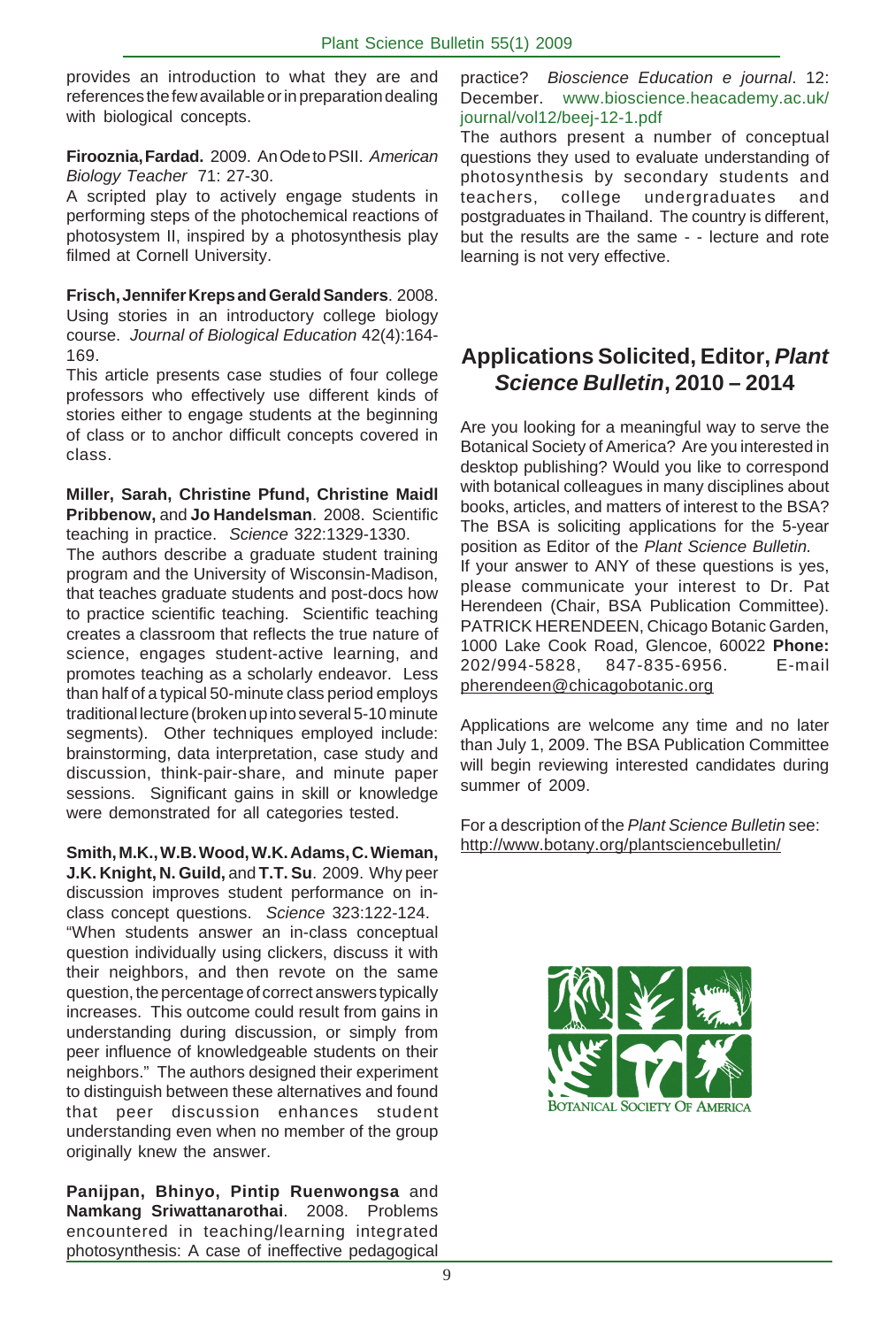# *In Memoriam:*

## **Dr. Steven Clemants 1954-2008**

A passion for plants came early for Steve Clemants, who went on to become one of the leading botanists of the day. Born in Minnesota and raised in the towns of Edina and Minnetonka, Minnesota, and Chicago and Normal, Illinois, Steve developed a love of nature as a young boy. He had an affection for the flowers that grew in his family's garden, particularly tulips, but he especially admired wildflowers. Throughout his childhood, his mother, Doris, nurtured his interest, teaching him about local wildflowers and where they grew.



After completing high school in Minnetonka, Steve attended the University of Minnesota. He initially majored in computer science, but he missed the out-of-doors and his nature studies. This led him to change his undergraduate major to botany, his childhood love. His dual interests of botany and computer science served Steve very well later in his career; he was instrumental in developing a number of important databases for plant location records. Steve graduated from the University of Minnesota in 1976 but remained there to pursue a master's degree in botany with a minor in horticulture, which he obtained in 1979.

Steve's botanical pursuits took him to the City University of New York (CUNY) where, working at the New York Botanical Garden with curator James Luteyn, he pursued a doctorate in botany. His graduate work focused on New World members of the blueberry family in the genus Bejaria, and this allowed him to conduct field trips in the tropics. He obtained his doctorate in botany from CUNY in 1984. It was during his graduate studies that his friend and fellow graduate student Brian Boom introduced Steve to Grace Markman, then a volunteer tour guide at the New York Botanical Garden. They later married.

After a brief teaching appointment at Bard College in Annandale-on-Hudson, Steve accepted a position as a botanist with the New York Natural Heritage Program, and he and Grace moved to the Albany area in 1985. Utilizing his skills in botany and computer science, Steve developed a database of rare plant occurrences in New York State. He also conducted extensive fieldwork in search of rare plants. During this time his interests in plant research expanded beyond the blueberry family to other families, including the rush family and goosefoot family.

In 1989, Steve accepted a position as a research taxonomist at Brooklyn Botanic Garden, where he later served as director of Science; vice president of Science, Publications, and Library; and senior research scientist. As Steve continued his botanical research, he developed additional interests in urban ecology and conservation. Shortly after arriving at the Garden, he founded the New York Metropolitan Flora program, which has become an international model for studying plants in urban environments. Data from this pioneering project are now yielding important information on how human-caused phenomena, such as global warming and development, are affecting the region's plants.

During his time at BBG, Steve published dozens of research papers. In 2006 he coauthored Wildflowers in the Field and Forest: A Field Guide to the Northeastern United States (Oxford University Press) with New York Botanic Garden researcher and photographer Carol Gracie. This book has become one of most popular field guides for the Northeast. It is also used as a college textbook for field botany, enabling people to learn more about the wild plants Steve had admired since he was a boy. Steve also furthered botanical education by serving on the faculty at Rutgers University and the City University of New York.

Steve recognized the need to protect the plants he loved so much and served on numerous committees and boards of organizations active in local, national,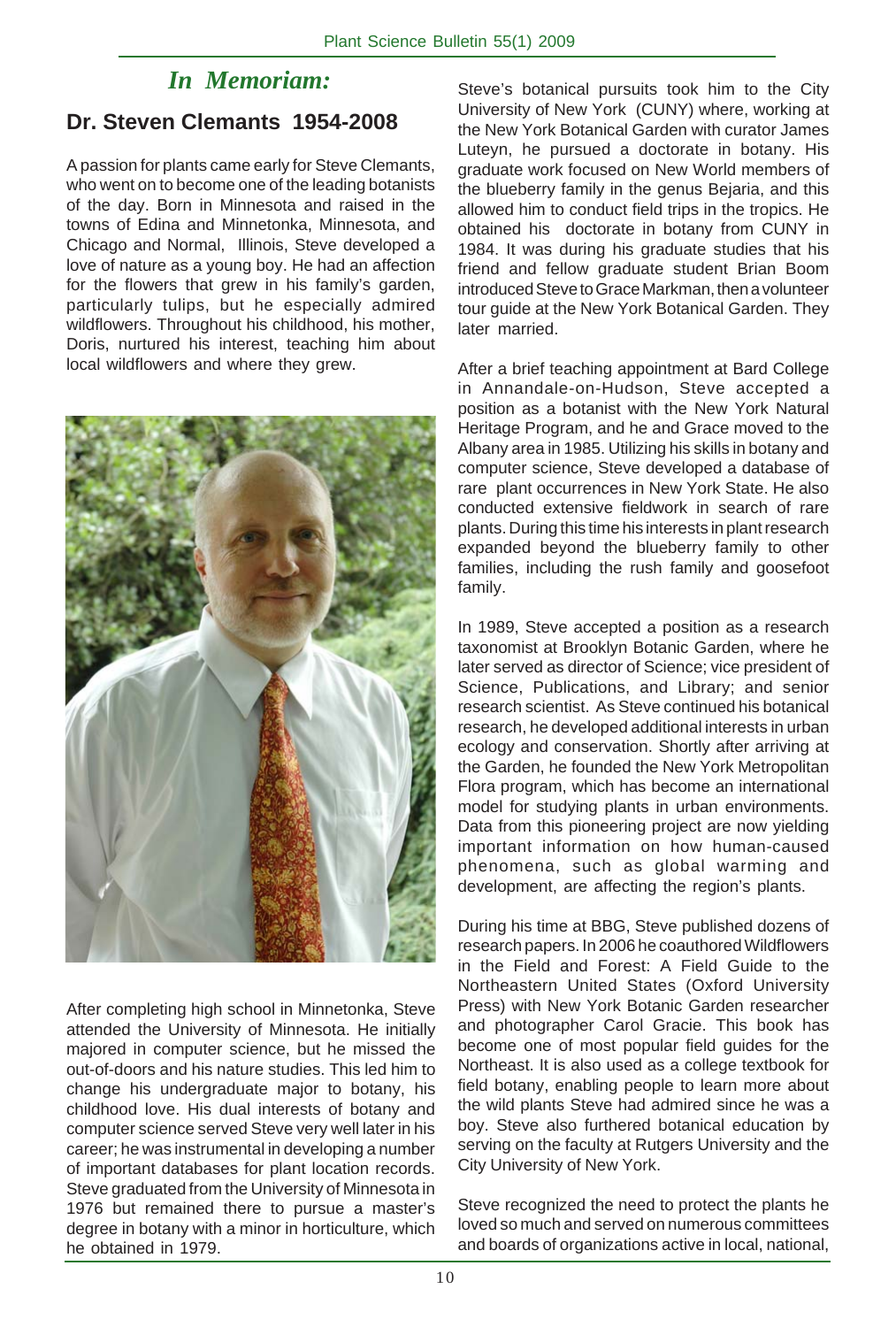and international conservation efforts. During his career he was president of the Nature Network; chair of the Invasive Plant Council of New York State; president of the board of Botanic Gardens Conservation International's U.S. office; historian of the Torrey Botanical Society; chairman of the Long Island Botanical Society; and member of the Woodland Advisory Board of Prospect Park. He was also codirector of the Center for Urban Restoration Ecology (CURE), a collaboration between Brooklyn Botanic Garden and Rutgers University, the first scientific initiative in the U.S. established to study and restore human-dominated lands. He served as editor-in-chief of Urban Habitats, a peer-reviewed scientific e-journal on the biology of urban areas around the world, which was launched in 2003.

In 2008, Dr. Clemants was instrumental in developing an agreement between the NYC Parks Department and Brooklyn Botanic Garden committing the resources of the two institutions to the conservation of plants native to New York City, the first comprehensive conservation initiative targeting the City's native plants. "Steve was a colleague and the leader of our mutual efforts to discover, preserve, and publicize local botanical biodiversity," said Adrian Benepe, NYC Parks Commissioner. "He will be deeply missed by all who care about natural New York and the great beauty of its parks and wild spaces."

Steve was a remarkably kind, giving, and patient man, who always found time to assist students and other members of the public who came to the Garden with questions and requests. Shortly before Steve's passing, his extraordinary kindness was displayed when he learned that a Ukrainian colleague and his wife -- who had never before been to New York -- would briefly be in town during a flight layover. Steve picked them up, took them on a whirlwind tour of Brooklyn, and returned them to the airport in time for their flight. Gerry Moore, director of Science at Brooklyn Botanic Garden, said, "Steve's extensive knowledge of botany and willingness to help all who came to him with questions was a combination that served the Garden and the public well. His example inspires us to continue our research in the plant sciences, while always finding time to share our knowledge and our curiosity with individuals, from kindergartners to international researchers."

As news of his passing has spread, BBG science staff received messages from around the world from colleagues who admired Steve and his work. Peter H. Raven, president of the Missouri Botanical Garden, said, "Steve Clemants was a bright light in the field of botany, a lovely man who was utterly fascinated with plants, loved people, and made a marvelous contribution by combining his passions into every facet of his life. No one has done a better job in involving the public in the joy of learning about plants, finding them, thrilling in new discoveries, and understanding their traits. Steve's contributions to science were deep and numerous, and his contributions to development of the Brooklyn Botanic Garden over the years, through good times and difficult ones, were of fundamental importance in keeping that fine institution on an even keel.

His bright, friendly, pleasant personality will be missed as much as his outstanding professional skills, not only in research and in administration but in education and in his ability to uplift the spirit of everyone who knew him."

The Dr. Steven Clemants Wildflower Fund has been established to honor our late colleague and friend. Steve's widow, Grace Markman, is working with the Greenbelt Native Plant Center to plan a living memorial that will foster the planting of native wildflower species in New York City parks.

Donations in his memory should be made out to "City Parks Foundation, Dr. Steven Clemants Wildflower Fund," and mailed to City Parks Foundation, c/o Greenbelt Native Plant Center, 3808 Victory Blvd., Staten Island, NY 10314.

## *Personalia*

## **Warren Abrahamson Selected Fellow of the American Association for the Advancement of Science**

Warren Abrahamson, David Burpee Professor of Biology at Bucknell University, has spent 36 years studying the interaction of goldenrods and gall flies and received more than \$2 million from the National Science Foundation and other sources for his laboratory at Bucknell. He is recognized for "distinguished contributions to the field of biology, particularly for discoveries about evolutionary ecology and plant-insect interactions."

Abrahamson has published more than 142 papers; nearly a third of the papers are co-authored by postdoctoral fellows, masters-level and undergraduate students, giving them exposure to "science in the real world," he said. "To me, this is really neat, because I think it crystallizes the significance of having endowed chairs and of supporting young faculty. We have successfully competed with higher level research institutions for grants. The fact that this has been done with students is significant."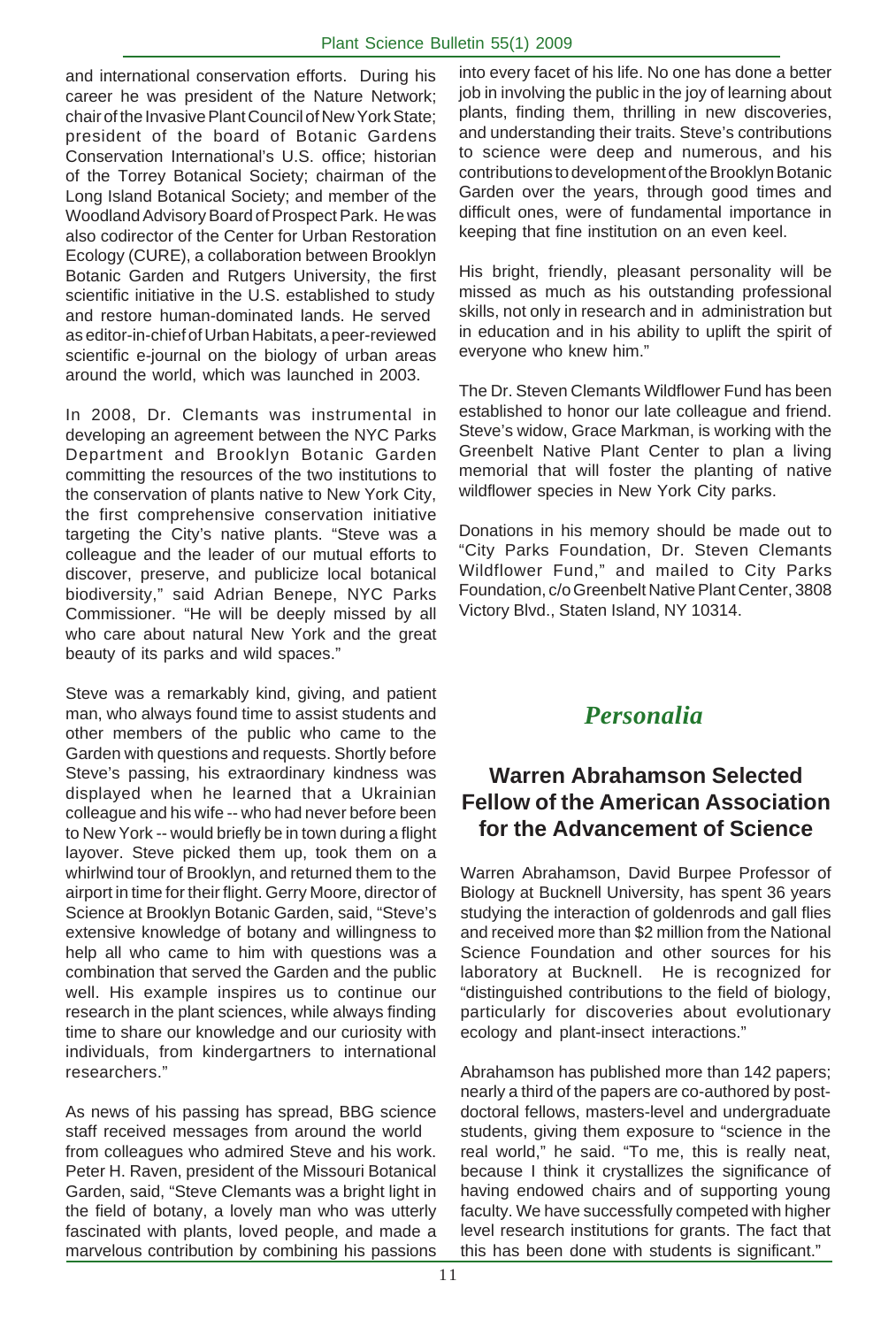"We are using a multitude of approaches, including genetics, behavior and ecology, to study how the interaction works and how the plant defends itself, how insects find plants and how natural enemies have evolved in respect to the gall fly," he said. "All of that helps us to understand evolutionary ecology of the interaction. We're looking at ecological interactions and how they evolve, how specialization occurs, how biodiversity is created on this earth. We mammals are a tiny part of the diversity, but insects and plants represent the vast majority of the biodiversity described on earth." Abrahamson and his collaborators discovered that some goldenrod plants develop a higher tolerance to their predators while others produce terpenes, an odor that is toxic to insects that feed on them.

Abrahamson is co-author of the book, *Evolutionary Ecology Across Three Tropic Levels: Goldenrods, Gallmakers & Natural Enemies*, (Princeton University Press, 1997) and edited, *Plant-animal Interactions*, (Macmillan, 1987).

## **Randy Moore Wins National Evolution Education Award**

Randy Moore, a professor in the University of Minnesota's College of Biological Sciences, has been named winner of the National Association of Biology Teachers Evolution Education Award. Moore will receive the award, given to one K-16 biology teacher annually, at the association's annual meeting on Oct. 17 in Memphis, Tenn.

For nearly 30 years, Moore has taught biology based on evolution, incorporating it as the unifying theme of biology as well as his classes. "There is no controversy among biologists over whether evolution occurs, nor are there science-based alternative theories," Moore said. "Teaching evolution as a unifying theme is the best way to show students what biology is all about and to help them understand our world. It's one of the most important, useful and liberating ideas in science."

Moore has also worked outside the classroom to improve public understanding of science by advising states on science education guidelines, conducting teacher workshops and media interviews and building dialogue between scientists and religious groups.

"I was raised to understand and respect religious traditions, but I strongly oppose the teaching of creationism in science classes," Moore said.

Moore has authored four books on evolution, most recently "More Than Darwin: An Encyclopedia of the

People and Places of the Evolution-Creationism Controversy," which he wrote with his colleague, Mark Decker.

As a professor in the biology program, which is run by the College of Biological Sciences, Moore teaches introductory biology, a popular class entitled "The Evolution-Creationism Controversy," and a learning abroad course called ""Biology of the Galapagos," which takes students on a research-based trip to see "evolution's workshop."

To view a multimedia presentation on "Biology of the Galapagos," go to http://www.cbs.umn.edu/ main/multimedia/galapagos/

The education award, which is given for innovation in classroom teaching and community education efforts to promote the understanding of evolution, is co-sponsored by the American Institute for Biological Sciences and the Biological Sciences Curriculum Study.

Moore, who has earned numerous other teaching awards from local and national organizations, holds a doctorate in biology from the University of California, Los Angeles. He is available for interviews about evolution in the classroom and the evolutioncreationism controversy.

T

## **Dr. Gregory Mueller named Vice President, Science and Academic Programs at the Chicago Botanical Garden**

Dr. Mueller joined the Garden in January 2009. As Vice President, Science and Academic Programs, Dr. Mueller will lead the development of academic programs of the Chicago Botanic Garden, including plant science conservation and research; graduate student training programs; the Lenhardt Library and the Joseph Regenstein, Jr. School of the Botanic Garden. Dr. Mueller will play a critical role in guiding the expansion of the Garden plant science and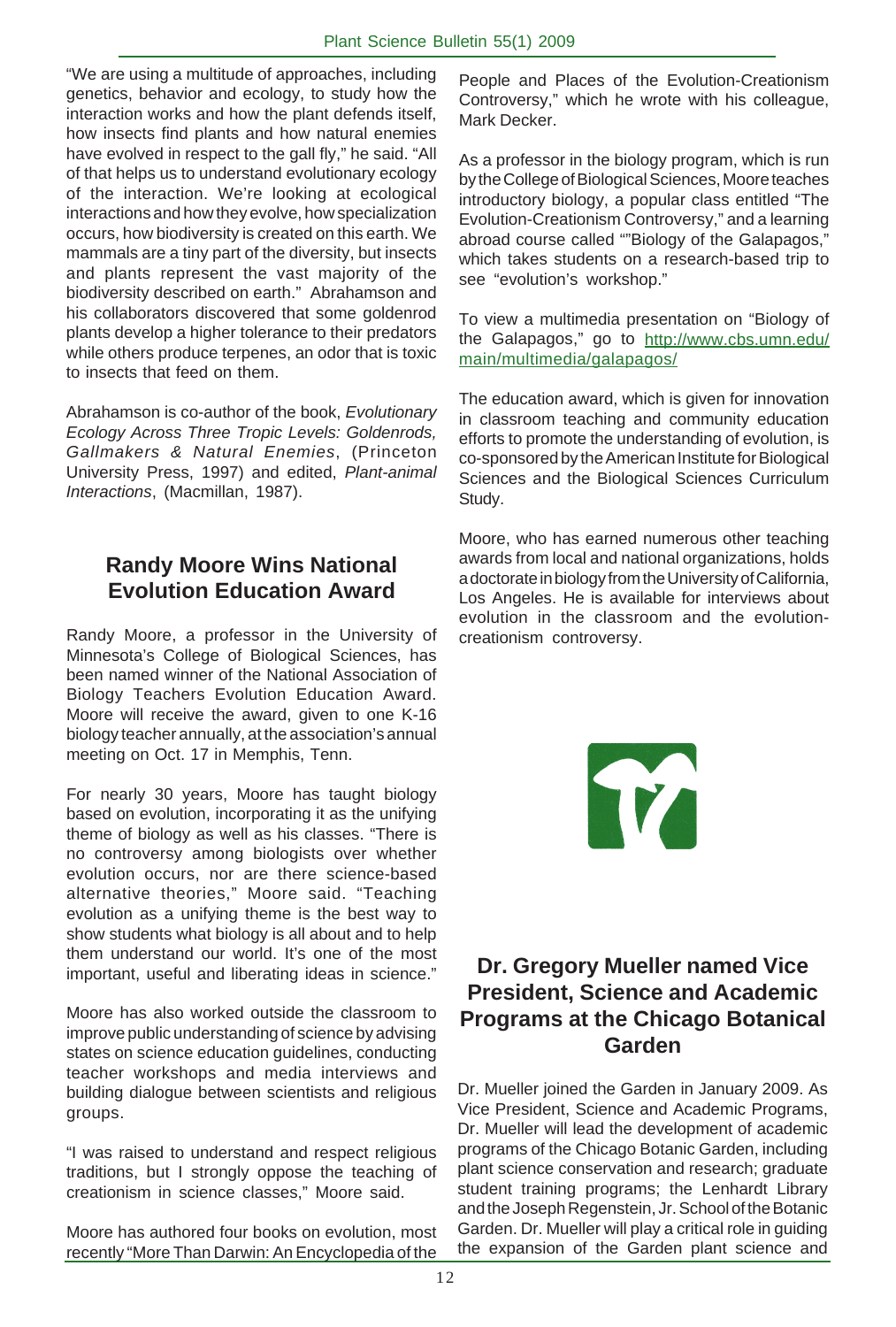conservation efforts, as the Garden grows in its role as an international center for research in rare and endangered plant biology, ecological restoration, horticultural ecology and soil science.

Dr. Mueller has served as the President of the Mycological Society of America and as International Coordinator for Fungal Programs at the Costa Rican National Biodiversity Institute. He is a member of the International Union for the Conservation of Nature, Species Survival Commission, Fungal Specialist Group; and the Science Advisory Council for the Illinois Chapter of the Nature Conservancy. He also serves as Associate Chair and Lecturer, Committee on Evolutionary Biology at the University of Chicago; and as Adjunct Professor, Department of Biological Sciences at the University of Illinois at Chicago.

Dr. Mueller's research focuses on the biology and ecology of fungi, especially mushrooms, providing vital information for the management and conservation of temperate and tropical forests, particularly in the Chicago region, Costa Rica, Guatemala, and China. He has authored six books and nearly 100 journal articles.

Dr. Mueller worked for more than 23 years at the Field Museum, most recently as the Curator of Mycology in the Department of Botany. He was Chair of the Field Museum's Department of Botany from 1996 to 2005, during which time the Department renovated its collections facilities, added lab and research space, and significantly increased the size of its curatorial and professional staff.

"My work will focus on expanding an already outstanding science program that will continue to address the critical needs of the 21st century. I would like to build capacity, make connections with other organizations and botanic gardens engaged in similar work and enhance people's ability to study the world around them," Mueller said.

"Greg's many years of work with the Field Museum, the University of Illinois at Chicago, the University of Chicago and Chicago Wilderness offers the Chicago Botanic Garden a unique opportunity to combine the complementary strengths of each organization to solve the complex issues facing the plant life of the Chicago area, the nation, and the world. Bringing these organizations together in a unified effort to enhance knowledge and understanding of plant life holds the promise of making Chicago an international center of plant conservation biology and education," said Sophia Siskel, president and CEO of the Chicago Botanic Garden. Mueller holds B. A. and M. S. degrees in Botany from Southern Illinois University and a Ph.D. in Botany from the University of Tennessee.

## **Peter Raven Receives Lifetime Achievement Award from the National Council for Science and the Environment**

Peter Raven, president of the Missouri Botanical Garden, has received the National Council for Science and the Environment (NCSE) Lifetime Achievement Award. The award, "For a Distinguished Career as an Innovative Leader Advancing Scientific and Public Understanding and Conservation of Biological Diversity," was presented at a special ceremony in Washington D.C. on Dec. 8, during the 9<sup>th</sup> National Conference on Science, Policy and the Environment: Biodiversity in a Rapidly Changing World.

Peter Raven is one of the world's leading botanists and advocates of conservation, biodiversity, and a sustainable environment. For three decades, he has headed the Missouri Botanical Garden, an institution he nurtured into a world-class center for botanical research and education, and horticultural display. Described by Time magazine as a "Hero for the Planet," Raven champions research around the world to preserve endangered plants.

Raven is the recipient of numerous prizes and awards, including the prestigious International Prize for Biology from the government of Japan and the U.S. National Medal of Science. He has held Guggenheim and John D. and Catherine T. MacArthur Foundation fellowships. Raven was a member of President Bill Clinton's Committee of Advisors on Science and Technology. He also served for 12 years as the home secretary of the National Academy of Science and is a member of the academies of science in Argentina, Brazil, China, Denmark, India, Italy, Mexico, Russia, Sweden, the U.K., and several other countries.

"Peter Raven has demonstrated how to be both a world-class scientist and a world-class conservationist," noted NCSE Senior Scientist David Blockstein. "His career has combined scientific research on plant evolution and diversity, leadership on multi-national collaborative scientific and conservation endeavors, education and outreach at the beautiful Missouri Botanical Garden, and passionate advocacy for humanity to care for our planet and all its inhabitants."

Raven received the distinguished award alongside fellow biodiversity pioneers George Rabb and Edward O. Wilson.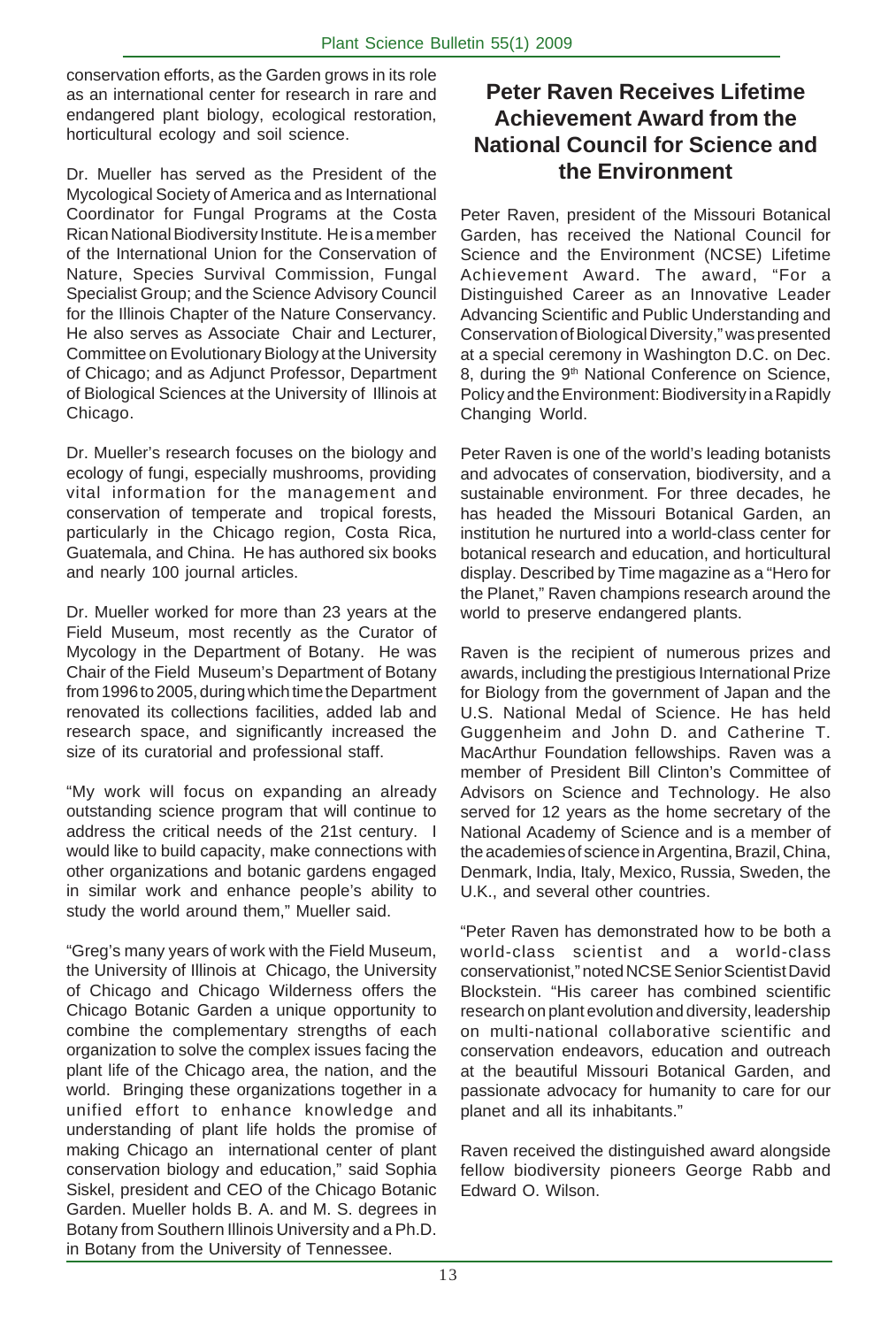## **Bringing Modern Roots to a Traditional Collection After 10 years in New York City, Ken Cameron was Ready for a Change.**

As the director of the primary molecular research lab at the New York Botanical Garden, Cameron had been working at a world-renowned institution with a first-rate team of botanists and had access to some of the finest resources available. But something was missing.



Ken Cameron, director of the Wisconsin State Herbarium and associate professor of botany, searches through the catalogued plant specimens inside Birge Hall. Photo: Bryce Richter

"I had one of the greatest jobs in my field … But in the back of my mind I always felt a little unfulfilled, because I like to teach, and I like to interact with students, and I like the academic environment of a university," he says.

"There were maybe three or four places that if they ever came knocking or if a position opened up I might consider it. And the University of Wisconsin in Madison was one of those places."

Cameron joined the faculty earlier this year as an associate professor of botany and director of the Wisconsin State Herbarium. He cites the botany department — one of a relatively few remaining university botany departments, since most have folded into larger biology departments — as a strong draw, along with the mix of teaching, research and administrative duties offered by his joint appointment.

He brought many of his research interests with him, including a specialization in the study and classification of Vanilla and related orchids. He finds this appealing because of their unusual mix of complex and primitive characteristics. While his roots lie in using genetic techniques to decipher plants' evolutionary relationships, he also has extensive experience working in the field and a deep appreciation of the importance of traditional natural history collections like the herbarium.

A herbarium is a collection of preserved and catalogued plant specimens, usually pressed and dried, used for research and teaching. "The main purpose is to document plant variation and diversity," Cameron says. "People often are surprised to find that we don't just collect one of everything, but in many cases we might have dozens or up to 100 specimens of the same species. The main reason for that is obvious if you considered the human species as an example. You couldn't define Homo sapiens by one human, you'd have to see the whole range of variation. We do the same with plants and you'd be surprised how variable [they are]."

UW–Madison's collection is one of the largest at any public university. Established in 1849, shortly after the university was founded, the Wisconsin State Herbarium contains more than one million specimens of everything from fungi and mosses to grasses and flowering plants — each carefully labeled, mounted in a paper folder, and filed in one of the hundreds of cabinets that fill the herbarium's home in Birge Hall. The herbarium also has an extensive collection of maps, field notes and botanical literature.

Herbaria hearken back to a time when scientific study emphasized natural history collections, which are now largely overshadowed by modern laboratory-based techniques like genetics and molecular biology. But Cameron stresses the importance of combining the modern with the traditional to answer basic questions about plant diversity, relationships and evolution.

"There is a notion that a herbarium is kind of an oldfashioned, dusty-museum kind of a place that maybe doesnt have relevance in this new, modern, molecular age. But I would strongly say that is a false impression," he says. "The old techniques and tools are just as relevant as the new."

The historical context offered by the herbarium is also helping studies of contemporary issues such as climate change and the spread of invasive species. "What we've done, without thinking about it, is to establish a historical record of which plants were growing where, when they were flowering, and what the land features were like," Cameron says. "For example, herbarium specimens have been used in the last few years to document climate change. Plants are usually collected when they're in flower, and by plotting the flowering dates of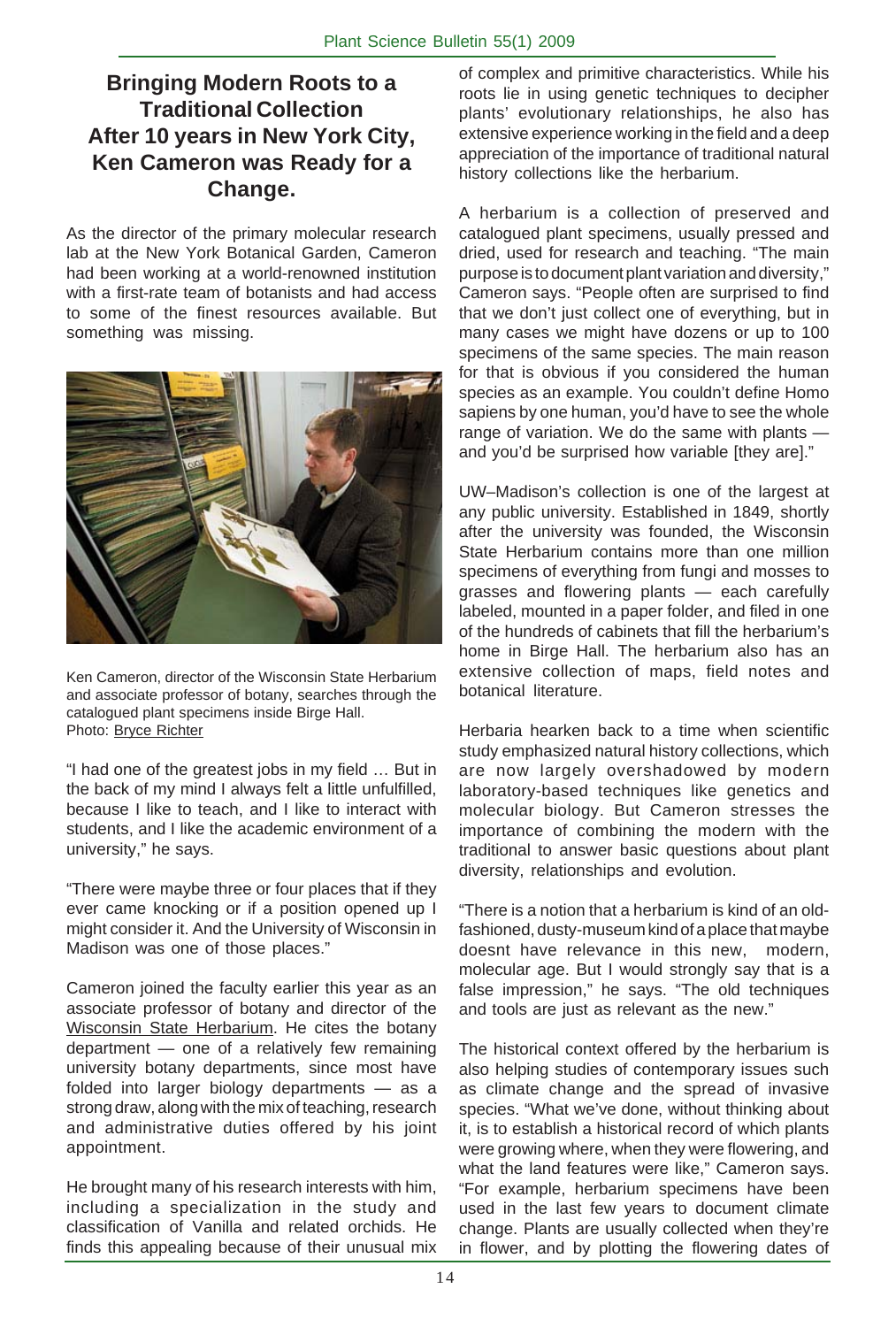certain species, especially spring-blooming plants, researchers have been able to show that a lot of our spring wildflowers are blooming progressively earlier and earlier."

As the herbarium's uses grow, he is also hoping to expand its audience on campus, throughout the state and even worldwide, by moving many of its resources into a digital domain. As of this summer, the Wisconsin Botanical Information System (WBIS), an online repository of information about the state's plants, fungi, algae and lichen, now contains data on the herbarium's entire collection of Wisconsin vascular plants — more than a quartermillion records — plus an additional 87,000 specimens from other herbaria in the state.

With the vascular plant database virtually complete, Cameron and the other herbarium staff are now developing a similar database of their impressive lichen collection. The Wisconsin State Herbarium is also part of a large, multi-institutional project to scan and digitize many of the world's most valuable plant samples, those known as "type specimens" — the individual physical specimens chosen by scientists to represent their species. Wisconsin's type images will be combined with those from other institutions to create a standardized online library. "When I got here, there was already a foot into the 21st century with these databases. My hope is that my legacy will be to expand that online presence and our public presence," Cameron says. "We're this gem of an incredible resource tucked away in Birge Hall that very few people in the state realize exists."

by Jill Sakai

# **Courses/Workshops**

## **National Tropical Botanical Garden Fellowship for College Biology Professors**

**Program Operation**: June 1-12, 2009

**Deadline to Apply**: March 13, 2009

**Notification of Acceptance**: March 20, 2009

#### **COURSE DESCRIPTION**

The National Tropical Botanical Garden (NTBG) will conduct another exciting Fellowship for College Professors of Introductory Biology at The Kampong, Coconut Grove, Florida.

The goal of the Fellowship is to improve the quality of teaching in introductory biology classes at the undergraduate level. Facilitated by Professor P. Barry Tomlinson of Harvard University and Dr. Paul Alan Cox, CEO/Director of the Institute for Ethnomedicine, the course is designed to show instructors how to use examples from tropical plants in discussing issues of form and function, evolution, and conservation. Fellows will develop teaching modules to be shared and implemented in the introductory biology classroom. Basically, we are looking for the very best biology faculty, those who can fire the imagination of major and non-major biology students. Although botanists will be considered, we also welcome applications from faculty who lack previous botanical experiences, as well as those who have not previously worked in the tropics. The Fellowship will be limited to 12 Professors.

#### **Applications must include:**

• Two letters of recommendation.

- Complete curriculum vitae.
- Copy of the most recent teacher evaluation.

• A non-refundable \$40 USD application fee in the form of a check or money order made payable to the National Tropical Botanical Garden.

The Fellowship will cover the most economical roundtrip airfare to The Kampong, Florida, accommodation and meals, tuition and fees, texts, equipment, and ground transportation.

#### **Requests regarding the Fellowship for College Biology Professors must be directed to:**

Director of Education National Tropical Botanical Garden 3530 Papalina Road Kalaheo, HI 96741 USA

Tel: (808) 332-7324, ext. 225 or 226 Fax: (808) 332-9765 Email: education@ntbg.org Website: www.ntbg.org

The mission of the National Tropical Botanical Garden is to enrich life through discovery, scientific research, conservation, and education by perpetuating the survival of plants, ecosystems, and cultural knowledge of tropical regions.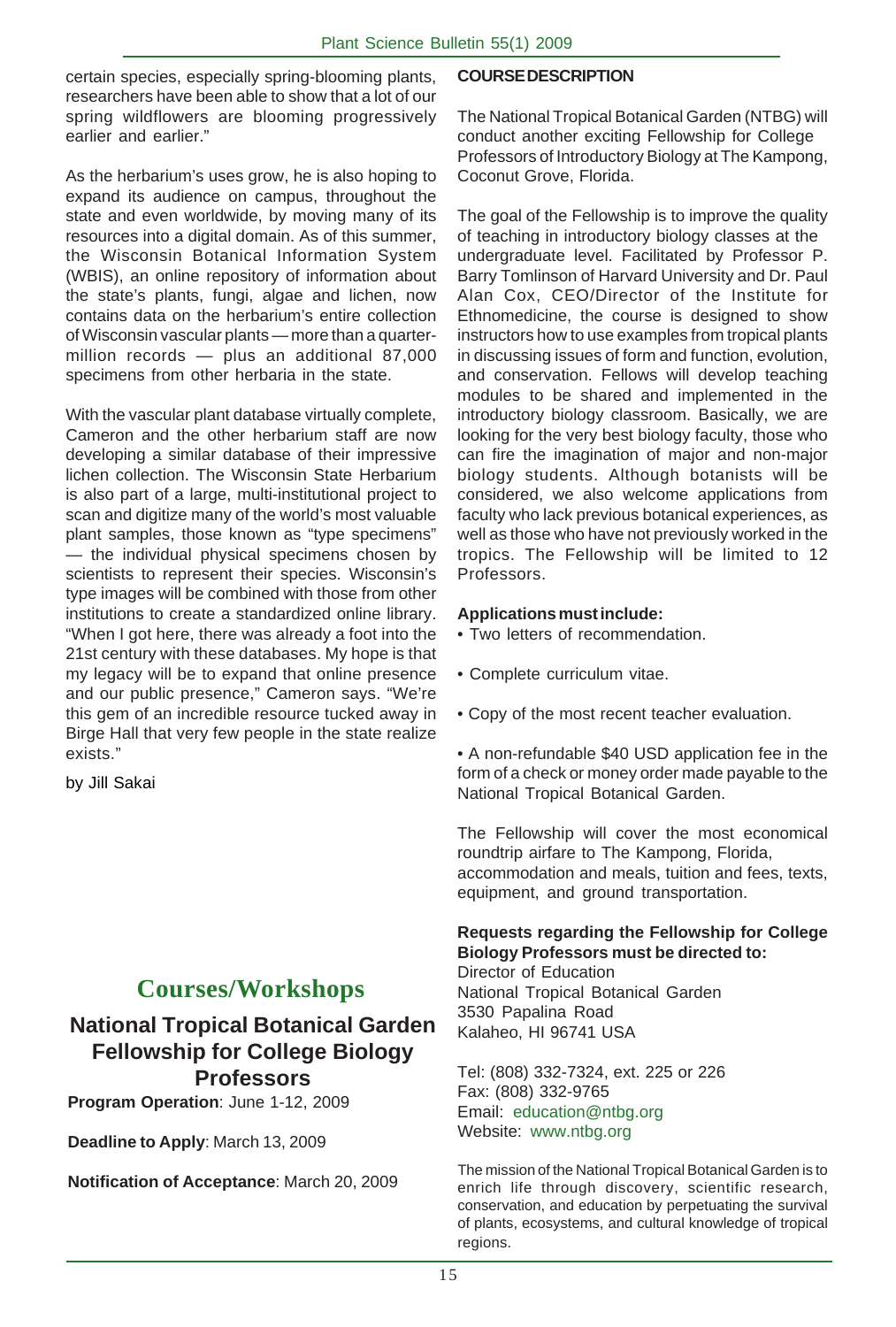# **Symposia, Conferences, Meetings**

## **13th Natural History Conference Celebrating 25 years of Annual Conferences at the Gerace Research Center, Bahamas**

**When**: June 18-22, 2009

**Where**: Gerace Research Centre, located on San Salvador Island, one of the outermost of a chain of some 700 islands that comprise The Bahamas

**Description**: Since 1984, scientists utilizing the Gerace Research Centre have taken part in biennial meetings to promote a better understanding of the investigations being conducted on San Salvador, the Bahamas, and the wider Western Atlantic. The material presented at these meetings covers a broad range of topics, including marine conservation, archaeology, invasive species, and plant-insect interaction.

**Keynote Speaker**: Fiorenza Micheli, Hopkins Marine Station, Stanford University

Keynote Title: TBA

**Co-Chairs**: Eric Cole, Biology Department, St. Olaf College; and Jane Baxter, Department of Anthropology, DePaul University

Organizer: Thomas Rothfus, Gerace Research Centre

#### **Estimated Cost**:

Registration, including Proceedings Volume \$110.00

Airfare: Ft. Lauderdale-San Salvador \$510.00

Room and Board at the GRC \$296.00

Total \$916.00

Student Room and Board \$240.00

**Deadlines**: The deadline for Registration is March 31, 2009. The deadline for Abstract submission is April 16, 2009.

### **ICPHB 2009 International Conference on Polyploidy, Hybridization and Biodiversity**

#### **May 17 – 20, 2009 – Palais du Grand Large Saint Malo – FRANCE**

The International Conference on Polyploidy, Hybridization and Biodiversity aims at promoting knowledge exchanges and discussions on the latest developments concerning these major drivers of genome shaping and speciation. A wide range of topics will be covered such as the consequences of polyploidy on biodiversity, hybrid and polyploid speciation, meiosis and fertility in polyploid species, genome evolution and structure, transposable elements and DNA methylation, epigenetics and gene regulation, heterosis, phenotypic variation ... The conference will focus sessions on all these areas and therefore illuminate mechanistic and evolutionary insights into many fundamental phenomena in biology. This undertanding is critical for management and conservation of Biodiversity as well as for breeding programs as most important crop species are relatively recent polyploids.

#### **Deadlines**

• February 28, 2009 : abstract submission deadline.

• March 10, 2009 : registration fees are cheaper before this date.

• April 10, 2009 : refund for cancellation deadline

#### **Preliminary program**

The following scientific sessions are planned:

- S1 Polyploidy and hybridisation as a source for genetic and phenotypic novelties
- S2 Long-term polyploid evolution: Comparative genomics, gene retention-loss, diploidization
- S3 Polyploidy: Effects on genome organization and structure
- S4 Mechanisms for gene expression in plant polyploids (transcriptome, proteome)
- S5 Hybridization, polypoidy and epigenetics
- S6 Meiosis, reproduction in polyploids
- S7 Heterosis, gene dosage
- S8 Reticulate evolution, history of Polyploids, phylogeny

• S9 - Ecological consequences of hybridisation and polyploidy, invasion, diversification

For more information see: http:// www.icphb2009.univ-rennes1.fr/index.php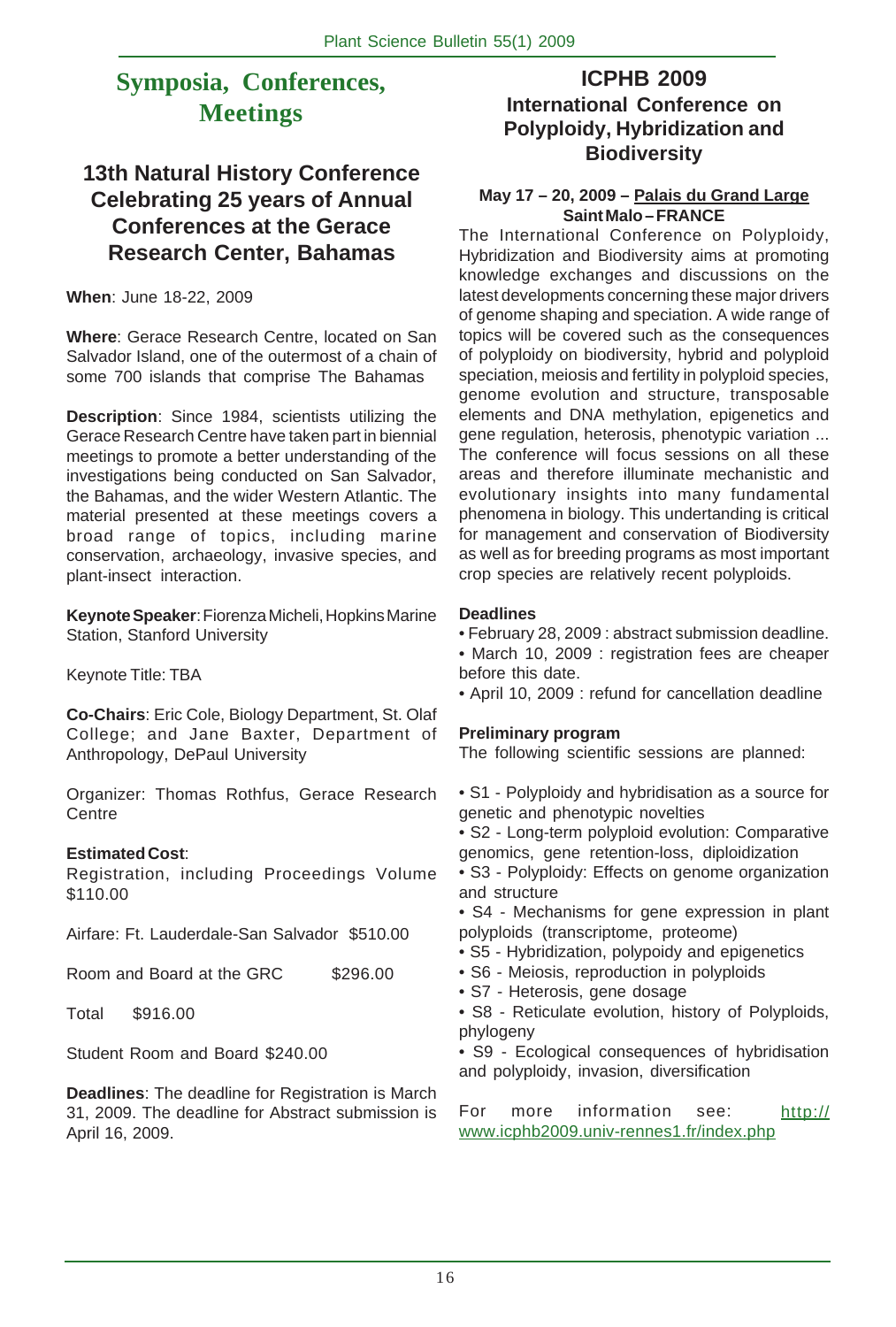# **Positions Available**

## **Director, Sternberg Museum of Natural History**

#### **STERNBERG MUSEUM OF NATURAL HISTORY:**

The Sternberg Museum of Natural History occupies a completely renovated (completed in 1999), unique building adjacent to Interstate-70 Highway in Hays, Kansas. Its 101,000 square feet of floor space accommodates both public areas and collection management space. The collection space houses extensive research collections representing the disciplines of mammalogy, ornithology, herpetology, ichthyology, entomology, botany, vertebrate paleontology, and paleobotany. The total number of specimens in these collections is in excess of 3 million, and the Museum thus serves as a major research resource for the academic departments of Biological Sciences and Geosciences. Public exhibits of the Museum are internationally known and focus on animals of the Cretaceous time period. These are supplemented with a program of temporary exhibitions, both leased and prepared in-house, relating to a broad spectrum of natural history topics. Educational programming for adults and especially for children is designed to instill a fascination for plants and animals in their environment. The new Kansas Wetlands Education Center, located 70 miles away at the largest wetland area in the central United States, is a branch of the Sternberg Museum of Natural History that functions to educate the public about the importance, history, plant and animal inhabitants, and conservation of wetlands.

#### **RESPONSIBILITIES OF THE DIRECTOR**:

The Director of the Sternberg Museum of Natural History reports to the University's Vice President for Administration and Finance, who reports directly to the University President. The Director is responsible for leadership and day-to-day operations of the Museum. It is preferred but not required that the Director be qualified to be the scientific authority for the Museum. Specific duties include the following.

Administer the various Museum budgets, including State appropriations, grants and contracts, Museum endowments, Sternberg Store revenue, gate receipts, and any others that may exist.

· Plan and participate in fundraising activities of the Museum.

Formulate, implement, monitor, and evaluate strategic and long-range plans.

Establish and implement Museum policy. Recruit, supervise, and evaluate Museum staff.

· Approve and oversee plans for permanent and temporary exhibits, educational programs, and

public service activities of the Museum.

Develop and administer plans to market the Museum to the public and scientific community.

Serve as spokesperson and advocate for the Museum both within and outside the University. · Oversee curation of the collections of the

Museum, ensuring that they are maintained according to acceptable professional standards.

Oversee the functions of the Kansas Wetlands Education Center, the day-to-day operations of which are performed under the supervision of a Site Manager.

Conduct and publish scholarly research.

Participate in professional activities designed to promote the scholarly reputations of the Museum and the University.

Provide service to the Museum, the University, and the community.

#### **QUALIFICATIONS**:

Minimal qualifications include an earned PhD degree in one of the academic disciplines represented by research collections in the Museum, preferably biology or paleontology. Experience in museum administration is preferred. Exceptional candidates with only an M.S. degree but having extensive experience in museum administration will be considered. Applicants should provide evidence of scholarship and must demonstrate aptitude for administration. Other qualifications include strong communication skills and the ability to interact with diverse constituents.

**SALARY:** Commensurate with qualifications.

#### **STARTING DATE:** 1 May 2009

#### **CONTACT**:

Dr Elmer Finck, Search Committee Chair Department of Biology Fort Hays State University 302A Albertson Hall Hays, KS 67601 Phone 785-628-4214 Email efinck@fhsu.edu

#### **APPLICATION**:

Electronic applications are encouraged. Applications will be accepted until the position is filled and must include at a minimum:

- 1. *Letter of application*
- 2. *Curriculum vitae or resume*

3. *Statement of professional interests and aspirations*

4. *Copies of representative scholarly work, if available*

5. *Names, mailing addresses, email addresses, and telephone numbers of 4 references*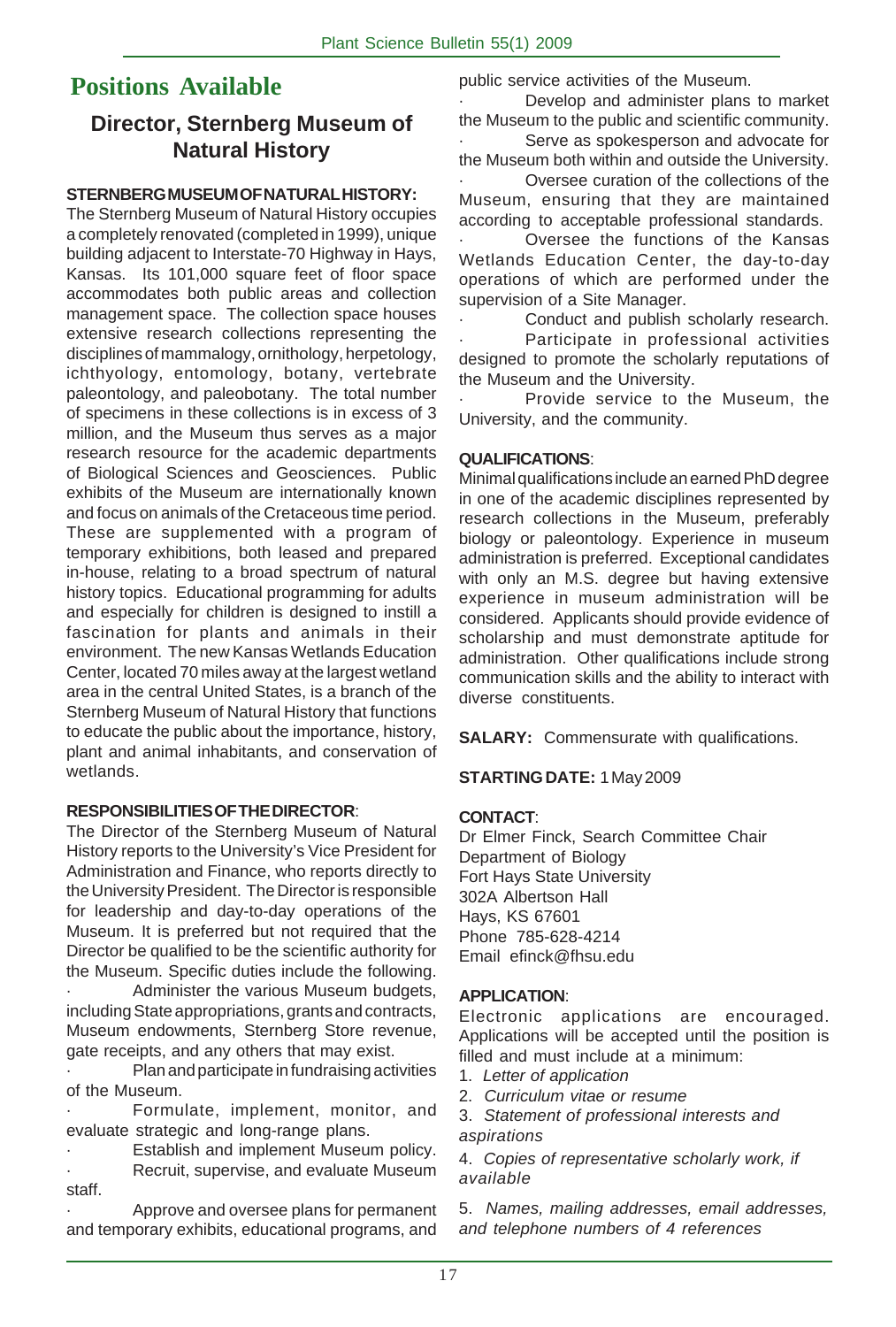## **Other News**

## **Missouri Botanical Garden Celebrates 150TH Anniverary in 2009**

The Missouri Botanical Garden (MBG), a renowned center for horticultural display and scientific research in the heart of St. Louis, celebrates its sesquicentennial anniversary in 2009. The Garden opened to the public on June 15, 1859, making it the oldest botanical garden in continuous operation in the nation. The Garden will honor the occasion with activities and events throughout the year to celebrate the institution's heritage and champion a sustainable future. The anniversary theme, "Missouri Botanical Garden: Green for 150 Years," acknowledges the institution's past and present leadership in sustainability. Emerson, a global manufacturing and technology company based in St. Louis, is the presenting sponsor of the sesquicentennial celebration.

#### **Celebrating the Garden's Heritage**

Henry Shaw, a native of Sheffield, England, came to St. Louis in 1819 and established a business selling hardware and cutlery on the Mississippi River. Thanks to the great westward expansion, his business boomed, and Shaw retired a wealthy man before he was 40 years old. He spent retirement touring the world, and was especially taken with the great gardens of Europe. Inspired, he set about creating a gift for his beloved City of St. Louis: the Missouri Botanical Garden. Today, the Garden showcases 79 acres of landscaped displays and historic structures.

In 2009, "Shaw's Garden" will pay tribute to both its Victorian and St. Louis roots with a custom created 20-foot-by-20-foot **floral clock**. Floral clocks date back to 1903 in England, when they were popularized as a form of carpet bedding garden displays. In 1904, St. Louis was the site of a famous floral clock at the World's Fair. The Garden's floral clock showcases seasonal flowers of varying colors and textures, moving clock hands, and a working cuckoo bird chirping every quarter hour. The living spectacle is on display from April through October near the historic reflecting pools. Shaw kept hand-written journals of his European travels in the 1850s, documenting the places he saw, foods he ate, books he read, and more. These never-beforeseen travelogues are one of the few personal documents written by Shaw that exist today, and will be made public for the first time in 2009.

Glimpse history and experience **Travels with Henry** throughout the year by visiting the Garden's Web

site www.mobot.org for regular postings of Shaw's journal entries.

When Shaw established the Missouri Botanical Garden "for all time for public good," he could scarcely have imagined how the institution would change and grow over time. Take a cell phone audio tour of the Garden grounds to hear what he might say about his beloved Garden today. Listen as "Shaw" describes the landscape in 1859 to discover how the grounds have been enhanced over the past 150 years. Gardens and plants may grow and change, but heirloom plants have stood the test of time. "Heirloom" plants have maintained their original traits for 50 years or more through open pollination by birds, wind, or other natural methods. The William T. Kemper Center for Home Gardening will display several heirloom vegetables from the second half of the 19th century in its Family Vegetable Garden. Beets, cabbage, beans, eggplants, tomatoes and squash varieties grown from seed will reach peak bloom from late spring through summer.

The annual Orchid Show and Holiday Flower and Train Show will also look to the past for inspiration in 2009. Jan. 31 through Mar. 15, "Henry's Garden" will feature 800 orchids from the Garden's premier collection displayed in a formal Victorian setting. Stroll through lush greenery and past a courtyard fountain, admiring the Phalaenopsis, Cattleyas, Cymbidiums and more. Wrought iron lamp posts, urns, and benches will adorn the scene. The "Gardenland Express" will bid farewell to the sesquicentennial year with a tribute to150 years of MBG. Colorful holiday blooms will surround G scale model trains, traveling around mini-scenes of notable Garden structures surfaced with natural materials. The show chugs into town on Nov. 25, 2009 and ends Jan. 3, 2010.

#### **Championing a Sustainable Future**

Pledge to "Grow Green with the Garden" in 2009 by resolving to make sustainable lifestyle choices. Sustainability is meeting the needs of the current generation without compromising the resources available to future generations. Pick up a pledge card on-site or visit www.mobot.org to select one or more environmentally-friendly choices with quantifiable benefits to Earth. Monitor the program's universal progress throughout the year inside the Ridgway Visitor Center. Learn more about sustainable living at the **green living expo**. Visit the Brookings Interpretive Center from May 1 through Oct. 31 to peruse select booths showcasing goods, services and information with an environmental edge. The expo is an extension of a Gardensponsored green living weekend at the Saint Louis Science Center in early spring 2009.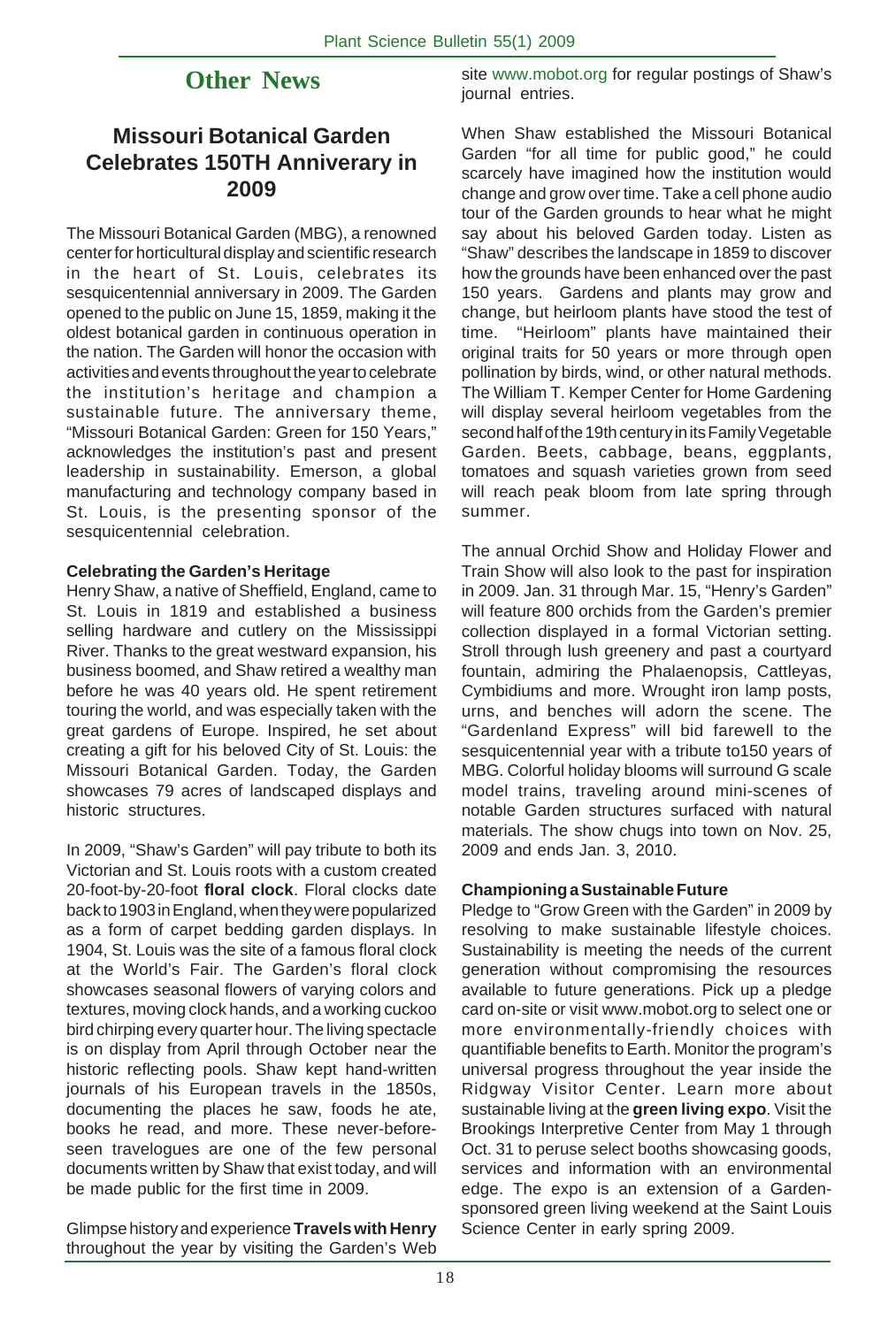Learning to care for the planet isn't just for grownups. Earth's plants form the basis of life as we know it, providing oxygen, food, medicine, fuel, beauty, and much more. Children in kindergarten through twelfth grades can join the Garden to creatively spread the word about plant "superheroes" through the "Power of Plants" contest. Students are challenged to pick a plant that does great things for people and tell its story through a two- or threedimensional work of art. Entries are due Jan. 31. Winning projects will be on display at the Garden through June 15. Visit www.mobot.org/power for contest information.

In 2009, the Garden will also offer a first-of-its-kind lecture series, "The Global Garden." Six prominent experts will address today's important issues impacting people, plants and the planet. The series eflects the Garden's core objective to help people throughout the world conserve and manage Earth's resources and ecosystems.

#### **Experiencing the "Unseen Garden"**

The Missouri Botanical Garden (MBG) spans the globe in support of its mission "to discover and share knowledge about plants and their environment, in order to preserve and enrich life." It operates one of the three largest plant science programs in the world, with researchers in 36 countries on six continents. Learn more about this "Unseen Garden" of science and conservation efforts with new display panels illustrating the countries in the world where Garden programs are active. New signage on the grounds also informs visitors about plants that heal and help humankind, including species that are medicinal in nature or have other useful properties.

The Garden joins forces with the Siteman Cancer Center at Barnes-Jewish Hospital and Washington University to present a two-day community celebration of plants on July 17 and 18. Business leaders and interested individuals are invited to attend a plant science symposium on Friday, focusing on the science, study, and business of plants in St. Louis's "BioBelt" region. On Saturday, visitors can pay tribute to the healing power of plants like the rosy periwinkle (used to treat childhood leukemia) with engaging activities and informative offerings.

Several photographic exhibits in 2009 document the wide world of plants that the Garden works to conserve. Jan. 9 through Mar. 29, fine art **orchid photography** by Charles Rowden highlights the world's largest flowering plant family. Apr. 3 through June 28, *National Geographic's* **"Through the Eyes of the Condor"** features images from Latin America by renowned aerial photographer Robert B. Haas.

July 3 through Sept. 30, "Madagascar," showcases works by famed *National Geographic* nature photographer Frans Lanting. Oct. 1 through Nov. 15, "Losing Paradise? Endangered Plants Here and Around the World," an exhibition of original artworks and illustrations by The American Society of Botanical Artists, reinforces the Garden's work through the Center for Plant Conservation.

#### **Commemorating 150 Years**

The Garden's commemoration of its sesquicentennial kicked off on Jan. 1 at the Tournament of Roses Parade in Pasadena, Ca. The City of St. Louis float, made possible by Anheuser-Busch, honors the 75th anniversary of the Budweiser Clydesdales and the 150th anniversary of the Missouri Botanical Garden.

The Garden's historic Linnean House conservatory, famous tropical water lilies, and a young Henry Shaw are surrounded by flowers on the Clydesdaledrawn display. The Missouri History Museum in Forest Park will present a historical exhibit of archival Garden images and artifacts from February through November. Download the exhibit podcast to an mp3 player to hear interpretive commentary about the Garden's 150 years. MBG will host the 2009 American Public Gardens Association (APGA) annual conference in St. Louis, June 23 through 27. The gathering of public garden professionals from throughout North America will celebrate "The Global Garden" to honor 250 years of the Royal Botanic Gardens, Kew; 150 years of the Singapore Botanic Gardens; and 150 years of the Missouri Botanical Garden. From Memorial Day through Labor Day, the Garden will keep its doors open late on Thursdays from 5 to 9 p.m. for sesquicentennial summer nights. Enjoy entertainment for all ages, or take a scenic stroll through blooming display gardens. Plan a daytime visit earlier in the year to see over 150,000 bulbs in springtime bloom to honor the historic anniversary.

For more information, visit www.mobot.org or call the 24-hour recorded hotline at (314) 577 9400 or toll-free, 1 (800) 642-8842.

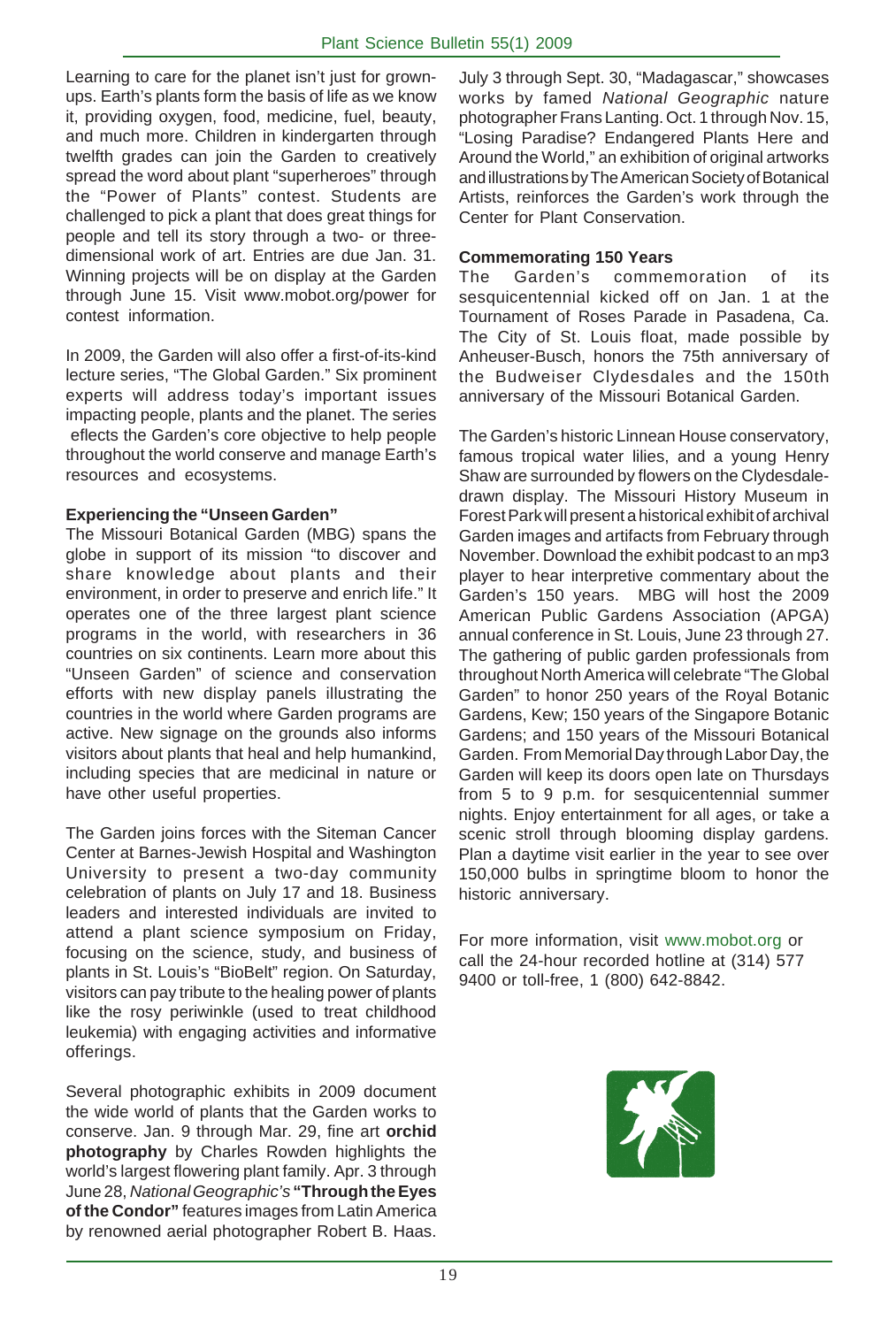## **JSTOR Expands Free Access in Developing Nations**

In 2006 JSTOR, which includes the *American Journal of Botany*, announced the African Access Initiative in which not-for-profit institutions across the continent of Africa receive free access to the archive. Since the launch of this initiative, nearly 400 institutions are participating in 37 African countries. In November JSTOR launched the Developing Nations Access Initiative, extending their efforts well beyond Africa. Under this initiative, not-for-profit institutions in 41 additional countries may gain access to the archive free of charge or at very low costs. This new initiative further complements JSTOR's Developing Nations Fee Model – in place since 2005 – and eliminates or further reduces fees for institutions in many nations. As a result, all of the collections in JSTOR and Aluka, an initiative uniting with JSTOR, are now free in 64 countries and available at low cost in 30 others.

Bruce Lyons

Associate Director, Publisher Relations

## **National Tropical Botanical Garden earns LEED Gold**

The National Tropical Botanical Garden was recently awarded "Leadership in Energy and Environmental Design (LEED) Gold Certification" by the U.S. Green Building Council for their new Botanical Research Center at the Kalaheo headquarters.

"The implications go far beyond the building itself and have the potential to influence people in all spheres. Conservation of natural resources and protection of the environment is integral to NTBG's mission, so building green just made perfect sense to us," said NTBG Director and Chief Executive Officer Chipper Wichman .

Among the features that set this building apart from others in terms of being green are its rooftop photovoltaic system, which allows natural light to flow through the upper floor, and a rain catchment system that feeds into a 25-gallon underground storage tank which is then used to irrigate native plant sections of the McBryde garden adjacent to the NTGB headquarters. Other features are its clerestory windows, motion sensor lighting and high efficiency plumbing. Builders used certified sustainable reclaimed tropical hardwoods from Southeast Asia that would otherwise have gone into landfills and gravelpave permeable-surface walkways. The surrounding landscape was designed toward conservation of resources, and native plants, by using drought-tolerant species.

# **Reports and Reviews**

## **Growing SEEDS of Sustainability at UBC Social, Ecological, Economic Development Studies (SEEDS) Program at the University of British Columbia**

This article is based on an educational workshop, entitled "**Growing Sustainability through Undergraduate and Graduate Research-UBC Social, Ecological, Economic Development Studies (SEEDS)**", contributed/presented by Carolina Chanis, Davis Chiu, Kelly Coulson, David Grigg, Brenda Sawada and Santokh Singh at the BOTANY 2008 conference on July  $27<sup>th</sup>$ , 2008 in Vancouver, Canada.



Brenda Sawada, Manager of the UBC SEEDS program, discussing a SEEDS project with student, Maira Avila

On the west coast of Canada, individuals, businesses, and institutions are scrambling to get green. At the University of British Columbia (UBC) in Vancouver, British Columbia, the SEEDS (Social, Ecological, Economic Development Studies) Program is already in its eighth year, promoting sustainability with students, faculty, and staff on campus. SEEDS brings together these groups in an academic setting, imagining and implementing projects to promote a more socially, ecologically, and economically sustainable campus.

#### **Sustainability at UBC: A Historical Perspective**

While SEEDS is the first academic program of its kind in Western Canada, UBC's commitment to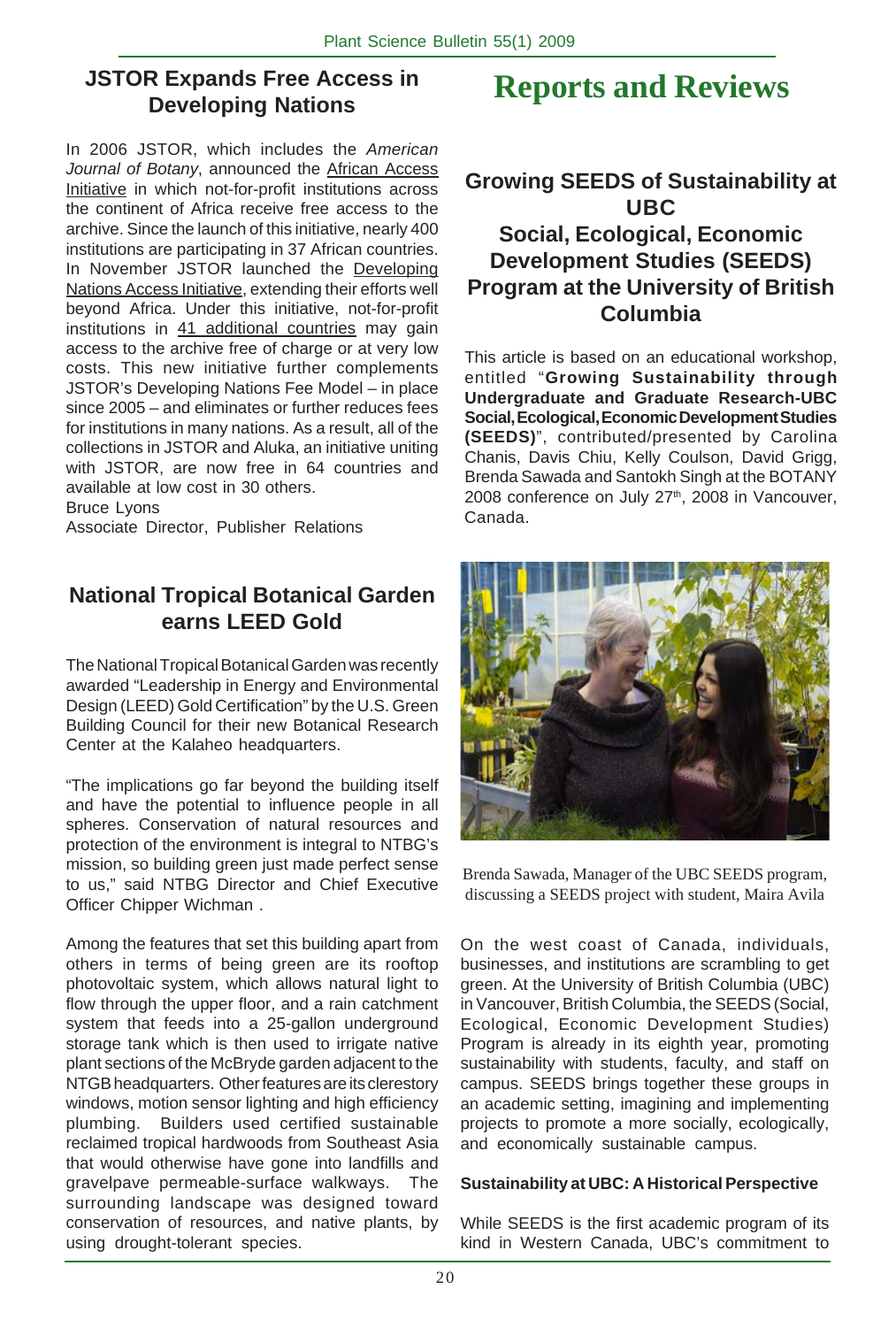sustainability did not begin at its inception. In fact, UBC has been a leader in sustainable issues in a variety of ways. In 1990, UBC, with over a hundred other universities, signed the Talloires Declaration, an official statement adopted by university administrations of commitment to sustainability issues on campus. As well as encouraging individuals – staff, students, and faculty – to consider sustainable issues in all facets of their work, UBC also continued to develop programs and initiatives to keep sustainable issues at the forefront of life on campus. UBC became Canada's first university to adopt a sustainable development policy in 1997, and in 1998, continued to lead the country in green issues by opening the doors of Canada's first oncampus Sustainability Office. These developments provided both a rich context and a demand for a program that would bring together students, staff, and faculty to work toward sustainability on campus. SEEDS was born, and since its beginning in 2001, UBC has become Canada's leading university in sustainable issues, with sustainability consultation processes involving 20 faculties, 89 specific targets for sustainability, and over 300 sustainability-related courses.

#### **An Introduction to the SEEDS Program**

UBC's "Policy on Sustainable Development," or "Policy 5," when adopted in 1997, called for the establishment of a Sustainability Advisory Committee, consisting of faculty, students, and staff. This committee advised on the development of programs and initiatives to reach the goals set out by Policy 5, including a program to focus on campus sustainability. Out of this goal, the SEEDS program was developed.

The SEEDS program invites campus staff, faculty, and students to share their ideas for sustainable improvements in their area of work or study. Staff members supply the ideas and students research solutions with the help of a faculty advisor. The benefits are multitudinous: students gain credit for their work, while gaining experience with directed studies, and feeling that they are making a personal contribution to campus life; faculty become involved in sustainable issues often relating to other faculties or departments; staff are able to see their ideas implemented, often improving their own jobs or workplaces; and the university community benefits from cost-effective solutions that create a more sustainable UBC campus.

The primary goal of the SEEDS program is to bring together and build relationships between members of the university community who would normally not find themselves sitting around the same table,

working toward a common goal. Through working together, and learning from each other, SEEDS participants not only help develop campus sustainability, but also improve research, applied learning and project development skills. SEEDS encourages its participants to continue to be involved with on-campus sustainability after their projects are completed, and to become ambassadors of sustainability in the university community.

#### **SEEDS Projects**

The first SEEDS project, completed in the first year of the program, brought together a landscape architect and a master's student in the School of Community and Regional Planning, to map the network of heritage sites that are situated all through the campus landscape. This project, "Place-making at UBC: Planning a Heritage Trail," set the stage for relating sustainability to place – the buildings,



Fourth-year mechanical engineering students design locally sourced bollard for UBC campus

landscape and plant resources, infrastructure, and art on campus. Since this inaugural project, SEEDS has facilitated numerous projects in a wide variety of faculties, from engineering to sciences to arts, for example, a plan for can and bottle collection, a sociological analysis of graffiti, and research on local food.

The development of a stormwater management stream on campus has also served as the basis for many SEEDS projects: Sauder School of Business students provided a cost-benefit analysis, a Biological Engineering student researched the feasibility of using the stream as a fish habitat, and a Civil Engineering student laid the foundations for the detailed design of the stream itself. Because the stormwater management system has yet to be built, the options for future SEEDS projects are numerous.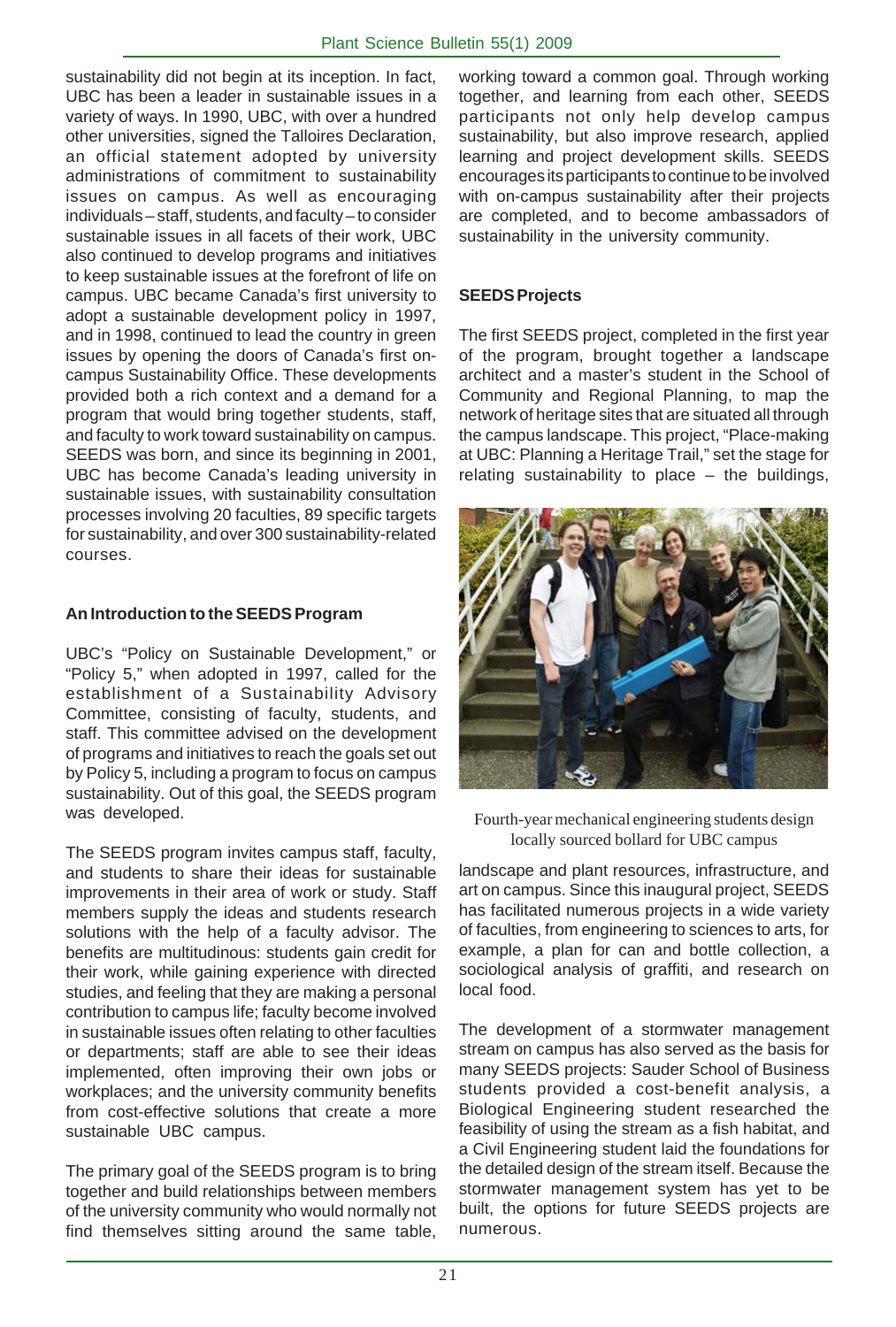SEEDS has also facilitated a number of botanyrelated projects. Some examples of such projects are: UBC Farm: Plans for Sustainable Organic Growth; The Effectiveness of an Infra-red Weeder Applied at Varying Speeds and Time Intervals in Controlling Weeds at Two Sites on the UBC Campus; Macmillan Precinct Oak Management Plan; Roundup at UBC: The Road to a Pesticide Free Campus at UBC, and Examination of *Quercus rurba* Along Main Mall at the University of British Columbia. Recently, a number of Botany students have been working on a SEEDS project involving gas exchange measurements in trees and shrubs growing on Sustainability Street in University of British Columbia.

This year, a panel of UBC faculty, staff and students presented an overview of the SEEDS program as a workshop, entitled "Growing Sustainability through Undergraduate and Graduate Research-UBC Social, Ecological, Economic Development Studies (SEEDS)" at the BOTANY 2008 conference held at UBC. SEEDS student Carolina Chanis recently presented the details of her project on physiology and sustainability of ferns. Through the SEEDS program, she was able to use her knowledge and interest in both plant science and sustainability to monitor ferns on UBC's Sustainability Street for photosynthesis and transpiration rates, as well as conduct hormone and red/blue light experiments on the plants. SEEDS connected her with faculty and staff advisors who helped facilitate the project, but also allowed her unprecedented freedoms in learning, highly valued and unusual in undergraduate-level courses.

#### **Contributions to Learning**

The SEEDS program significantly contributes to the education of students, and to the ongoing experiences of faculty and staff; however, its influence stretches beyond those directly involved with the program. The analyses conducted by students for SEEDS add to the rich body of research on sustainability at UBC. Research by SEEDS students has led to 20% biodiesel usage in Plant Operations vehicles, UBC as a pesticide-free campus, the development of seven new gardens, and sustainable seafood consumption by UBC Food Services. SEEDS participants are given a unique opportunity in their studies to not only conduct research on sustainability, but to actually put their ideas into action, for the benefit of the university community as a whole. All projects are available for public viewing on the SEEDS website <www.sustain.ubc.ca/seeds> so that research can be shared within both the UBC and the greater community, and drawn upon for future sustainability efforts.

As well as contributing to research efforts, SEEDS has also spread its influence to the classroom. Projects have been adapted from the original model of a student, faculty member, and staff-person involved in a student directed studies course, to fit within the teaching curriculum. In the 2007-8 school year alone, two departments incorporated SEEDS into entire undergraduate courses. A Food Systems project assessing food services on campus allowed 210 fourth-year students, five teaching assistants, and 22 staff members to participate in campus sustainability. In Civil Engineering, 117 secondyear students under the direction of four instructors and three staff members collected data first-hand in order to create a water balance model for South Campus. SEEDS projects in the classroom provide students with a focus their learning, through local, sustainable, relevant projects rather than abstract examples.

#### **Economic Savings to the University**

UBC's leadership in sustainability stems from a commitment to creating unique opportunities for students, faculty, and staff to participate in programs like SEEDS, which provide the opportunity for environmental, social, and economic innovation throughout the university. Continuing to advance sustainability at UBC has had positive impact on all levels. The Sustainability Office website www.sustain.ubc.ca tracks resources saved at UBC's Vancouver campus in real-time, so viewers can watch the numbers increase with each passing second. As of September 2008, savings to UBC include: nearly 200 million sheets of printing paper, almost 200 million kWh of electricity, over 20 billion liters of water, nearly 80,000 tonnes of greenhouse gases reduced, and over 33 million dollars. The SEEDS program specifically, has saved the university untold resources in the forms of pesticides and unsustainable fuels and food. SEEDS research has also lead to an increase in composting, thereby reducing the amount of garbage produced on campus. In addition, SEEDS has saved the university more than \$187,000 in consulting fees between 2003 and Spring 2008.

#### **Perspectives of SEEDS Participants**

Projects facilitated by the SEEDS department have numerous benefits, including research-based and economic, for the UBC community, but they also truly enrich the lives and learning of those directly involved. Below are statements from UBC students, staff, and faculty, who have participated in the SEEDS program.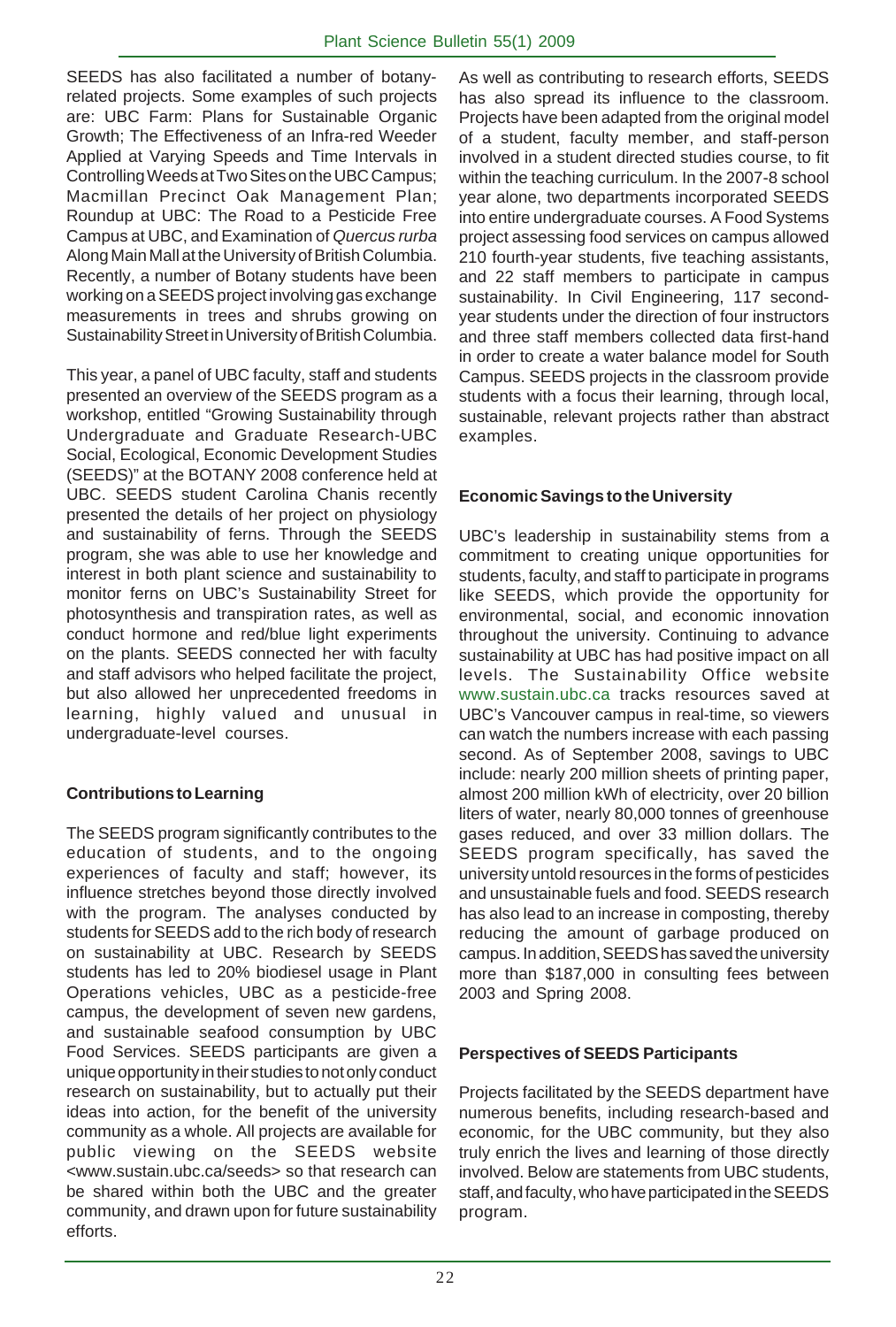Feedback from Students:

"The SEEDS program for me was my favourite university experience. It was so much more rewarding than a regular course. It balanced out my schedule and my life with something that was my own and really exciting. I learnt a plethora of practical skills such as time management, speaking in public situations and communication. I would whole heartedly recommend this to any student with some determination and passion for a topic." – Forestry Student

"The SEEDS program has really changed my attitude towards sustainability issues. I feel more optimistic and more willing to take action in my everyday life." – Commerce Student

"UBC is not an inaccessible institutional block. It is a community of individuals doing their best. Getting to personally meet this network and play a role was hugely rewarding." – SEEDS Participant

Feedback from Staff:

"My involvement with SEEDS has been very beneficial in terms of enabling me to connect with students who are eager to embark on new research initiatives that build on an existing foundation of knowledge, and that provide useful information for my department." – Land and Building Services Staff Member.

"SEEDS has certainly been of great benefit to Plant Operations, not only because of the free research but because it has allowed our staff to become directly involved in learning mission of the university through participation in a multitude of student projects." – SEEDS Staff Advisor

Feedback from Faculty:

"The project report was unbelievable! The students tied in the entire course. It's like nothing I've ever read! I always benefit hugely from SEEDS when I see students taking the theory and applying it to a practical, relevant project." – SEEDS Faculty Advisor

"The sustainability challenges our world faces are increasingly complex. No longer can these challenges be addressed in isolation within the specialized towers of academia, behind the glowing screens of our students. Rather, these challenges require multi-stakeholder collaboration, curriculum greening, interdisciplinary teaching, learning, and research that is action orientated. The SEEDS Program provides an opportunity for this necessary endeavor. It helps creates opportunities on campus to unite our academics with the communities they

are embedded within in working together to not only share knowledge but also to ultimately put into practice collaboratively. When I think of the future of education, I think of the SEEDS Program." – Land and Food Systems Senior Instructor

#### **The Future of SEEDS**

As well as focusing on the projects that are currently shaping UBC, SEEDS staff are also looking at the future of sustainability on campus. Over 30 projects are in motion for the 2008-9 school term, building on previous sustainability initiatives, and developing new facets for growth at UBC. SEEDS hopes to see more involvement in faculty members' curriculums, and more awareness of the program throughout campus. In addition to projects at UBC, SEEDS is also exploring a community program, which would apply sustainable practices to off-campus needs, and give students, faculty, and staff the ability to connect with a greater community. Since its inception, SEEDS has been contacted by university administrations worldwide, asking for advice on starting an academic sustainability program. A SEEDS-style program could be integrated into any university or college, regardless of its size, and hopefully, other campuses will begin to implement such programs. With the example of SEEDS at UBC, and the possibility of green programs and institutions in universities across the country and the world, the future looks bright for campus sustainability.

Allie Slemon is a  $4<sup>th</sup>$  year Honours English student at the University of British Columbia. She is currently working on a SEEDS project on green buildings podcasts.

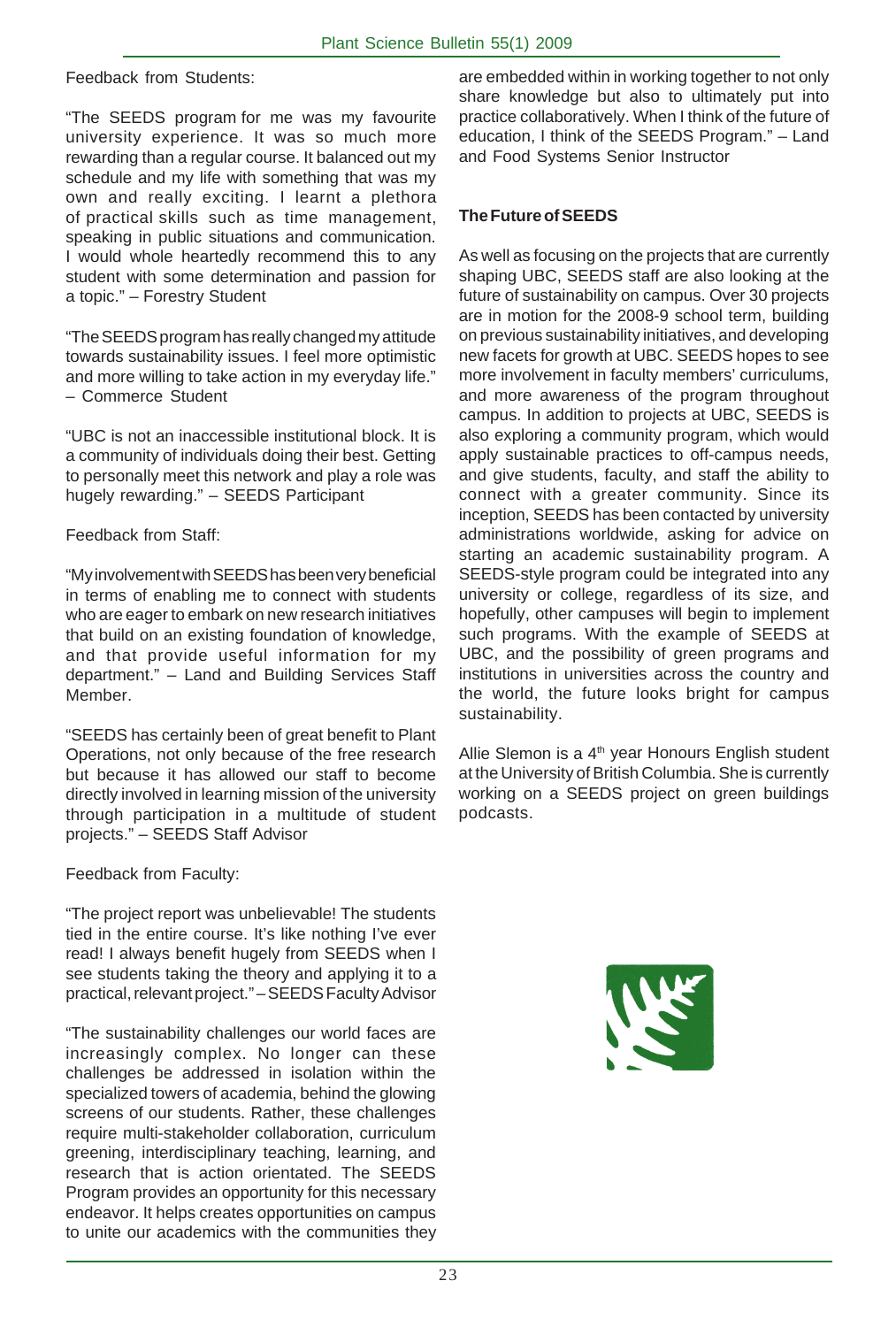## **Darwin in the Year of Science, 2009**

Marshall D. Sundberg, Department of Biological Sciences, Emporia State University, Emporia, KS.

In the public mind, Darwin is *The Origin of Species*; in the mind of many of our biologist colleagues you could add the Galapagos finches and natural selection. With little formal scientific training Darwin became a well-respected botanist, geologist, and zoologist whose idea of natural selection is arguably the most significant hypothesis in Western science – on a par with Newton's mechanics and Einstein's relativity. As noted by Judy Jernstedt (2009) in the forward to the special Darwin Bicentennial issue of the American Journal of Botany, this year marks the 200<sup>th</sup> anniversary of the birth of Darwin, "who considered himself first and foremost a botanist." It is also the 150<sup>th</sup> anniversary of the publication of On *the Origin ofSpecies by Means of Natural Selection, Or the Preservation ofFavoured Races in the Struggle for Life* (and of Darwin receiving the prestigious Wollaston Medal in geology). Judy also notes that these are only two of several momentous anniversaries in the history of scientific events or science policy being celebrated this year in the United States as the Year of Science. "This yearlong event is sponsored by the Coalition on the Public Understanding of Science (COPUS; http:// www.copusproject.org/) and the American Institute of Biological Sciences (AIBS). The objective is to engage the public in science and improve public understanding of how science works, why science matters, and who scientists are." The Botanical Society is a participating member of the COPUS coalition.

In this brief article I want to highlight three examples from Darwin's life that can easily be incorporated into class work to illustrate how science works. These examples come from the beginning, middle, and end of his career and demonstrate different aspects of Darwin as a scientist.

Most of us teach the *Beagle* voyage in our introductory courses as an entry to the topic of evolution. In most cases the emphasis is on the animals of the Galapagos Islands. The *Beagle* example I want to develop focuses more on geology while integrating plants and animals. Darwin began the voyage in 1831, a recent graduate Cambridge University where one of his most influential teachers was the geologist Adam Sedgwick. Sedgwick, one of the founders of geology, proposed the Devonian Period of the newly developing Geological Time Scale and staunchly advocated the catastrophic theory. That is, geological formations resulted from of a series of "Devine creative acts" over a long period of time. One of the books Darwin brought on the voyage was the recently published (1830) first volume of Lyell's



Figure 1. Darwin's overland travels from Valparaiso to Mendoza (7), from Barlow (1934)

*The Principles of Geology: Being an Attempt to Explain the Former Changes of the Earth's Surface, by Reference to Causes now in Operation*. He received subsequent volumes during the voyage as they were published. Lyell proposed an alternative theory that came to be known as uniformitarianism. Geological formations resulted from natural processes and these processes re-occurred gradually over a long period of time. Land could rise from the sea, even forming mountains, which in turn eroded and flowed downstream to be re-deposited as sediments on the sea floor.

In this early stage of his career, Darwin expressed keen interest in geology, as evidenced by the content of his notes and letters, particularly those concerning the 8 extended overland expeditions he took in South America (Barlow, 1934). The 7<sup>th</sup> expedition, and the month preceding, are the focus of this case study (Figure 1). By late 1834 the *Beagle* rounded the tip of South America and began charting the coast of Chile. On 20 February, 1835, he wrote: "This day has been remarkable in the annals of Valdivia for the most severe earthquake which the oldest inhabitants remember…I was on shore & lying down in the wood to rest myself. It came on suddenly & lasted two minutes…The rocking most sensible…There was no difficulty in standing upright; but the motion made me giddy. – I can compare it to skating on very thin ice or to the motion of a ship in a little cross ripple…An earthquake like this at once destroys the oldest associations; the world, the very emblem of all that is solid, moves beneath our feet like a crust over a fluid; one second of time conveys to the mind a strange idea of insecurity, which hours of reflection would never create...' (Barlow, 1834, p 277).

Two weeks later they arrived to a sight of utter destruction at the coastal city of Conception. Darwin's March 5<sup>th</sup> description of the devastation fills 6 pages - - one of the most extensive daily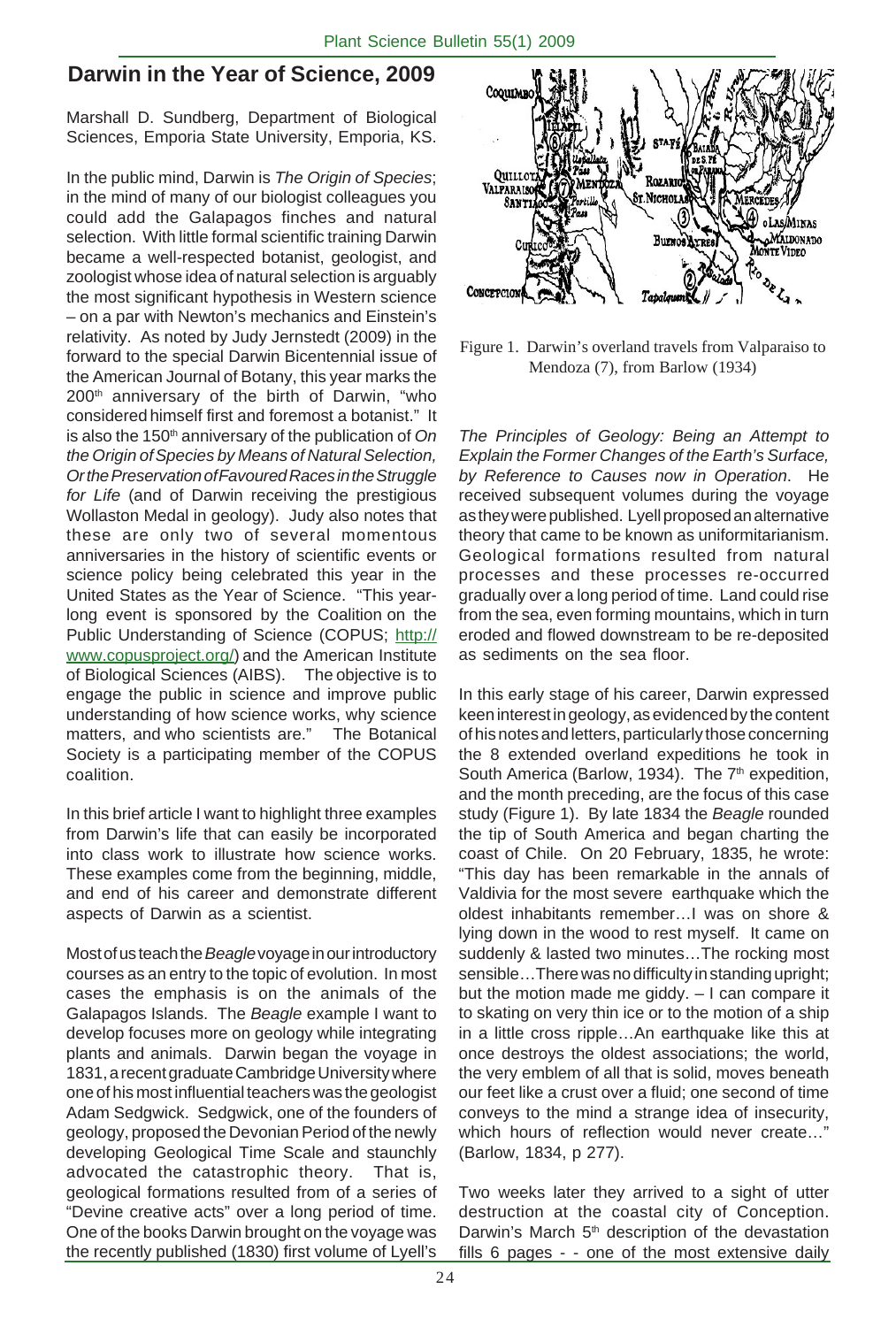entries in the diary. Notably he mentions "During my walk round the island I observed that numerous fragments of rock, which form the marine productions adhering to them must recently have been lying in deep water, had been cast high up on the beach." Captain Fitzroy was more explicit in his notes: "It appeared that the southern extreme of the island [of Santa Maria in Conception harbor] was raised eight feet, the middle nine, and the northern end upwards of ten feet." (Fitzroy, 1839,p. 412)

Ten days later Darwin began his trail expedition to cross the Andes from Valparaiso to Mendoza (Argentina) via the old Spanish road across Portillo Pass. On March 21 he recorded: "The cordilleras in this pass consist of two principal ridges, each of which must be about 12,000 ft high … There was a good deal of fancy even in this, for upon finding fossil shells on the highest ridge, in my delight I entirely forgot the Puna [mountain sickness]." (Barlow, 1834, p 291-2). Later, on his return via Uspallata Pass, further to the north, he described a well-known deposit of about 50 petrified (gymnosperm) tree trunks, some standing upright and nearly7 feet tall and 3-5 feet in circumference. "It required little geological practice to interpret the marvelous story, which this scene at once unfolded; though I confess I was at first so much astonished that I could scarcely believe the plainest evidence of it. I saw the spot where a cluster of fine trees had once waved their branches on the shores of the Atlantic, when that ocean (now driven back 700 miles) approached the base of the Andes. I saw that they had sprung from a volcanic soil which had been raised above the level of the sea, and that this dry land, with its upright trees, had subsequently been let down into the depths of the ocean. There it was covered by sedimentary matter, and this again by enormous streams of submarine lava-one such mass alone attaining the thickness of a thousand feet; and these deluges of melted stone and aqueous deposits had been five times spread out alternately. The ocean which received such masses must have been deep: but again the subterranean forces exerted their power, and I now beheld the bed of the sea forming a chain of mountains more than seven thousand feet in altitude." (Darwin, 1962. p 333-4).

The above scenario illustrates Darwin's powers of observation and inductive reasoning ability. Within a month's time Darwin experienced an earthquake, witnessed a resulting 10 foot elevation of the land, and saw "…shells which were once crawling on the bottom of the sea, now standing nearly 14,000 feet above its level" (Darwin, 1962, p. 322). "Darwin then traced the formation of mountains to a 'succession of shocks similar to those of Concepcion.'" (Herbert, 2005. P 226). If this type of once-in-a lifetime earthquake took place every hundred years, and land elevation increased 10 feet with each such

quake, it is simple arithmetic to calculate a minimum time required to raise marine shells 14,000 feet- - 40,000 years. But evidence suggested that at least 5 cycles of land subsidence and re-emergence occurred so the total time must conservatively approach 0.7 million years. Darwin's observations supported Lyell's theory (and challenged Bishop Usher's date for the creation - October 23, 4004 BC).

By the mid-1850s Darwin stood in the prime of his career and enjoyed a highly regarded scientific reputation. Elected to the Royal Society, primarily for his geological work, he received the Royal Society's Royal Medal in 1853 for his work on barnacles. The following year he was elected to the Linnean Society. A wide-spread network of scientific correspondents communicated with Darwin as he gathered evidence for his new theory. "In June 1842 I first allowed myself the satisfaction of writing a very brief abstract of my theory in pencil in 35 pages; and this was enlarged during the summer of 1844 into one of 230 pages, which I had fairly copied out and still possess." (Darwin, 1898, p 68) He shared the latter manuscript with two of his closest confidants, Lyell and the botanist Joseph Hooker. In 1857 Darwin sent it to the American botanist, Asa Gray for additional review. Thus, only a select group of eminent colleagues were aware of his transmutation work. Notable among Darwin's less distinguished correspondents was a young field collector, Alfred Russell Wallace, which leads to a second story much better known to biologists.

Wallace, born in Wales but with an itinerant upbringing, came from a working class background and was self-trained in science. He possessed a love of nature and was an avid plant collector but he had none of the privileges of the scientific class. By chance he met a kindred spirit, Henry Walter Bates, and the two set off to earn their living by collecting specimens in the Amazon. For Wallace, the expedition ended in a disastrous shipwreck on his return voyage. Wallace lost hundreds of specimens of new species, his journals and notes - - "all lost with the ship." (Browne, 2002, p. 28) Like other early naturalists/explorers he published an account of his journey, but *Travels on the Amazon and Rio Negro* (1853) did not recoup his losses. Unlike many travel narratives, including Darwin's "Voyage of the Beagle," which became best sellers of the day, "*Travels*…" was remaindered by the publisher. Wallace set out again to collect, but this time to Southeast Asia. In 1855 Darwin, who was always interested in information and specimens from the tropics, initiated a correspondence with Wallace. Darwin read a borrowed copy of Wallace's book, and made a few notes in his journal. Thus he knew of Wallace and saw an opportunity to add to his network of correspondents and collectors. It was thus to Darwin, the only eminent scientist of Wallace's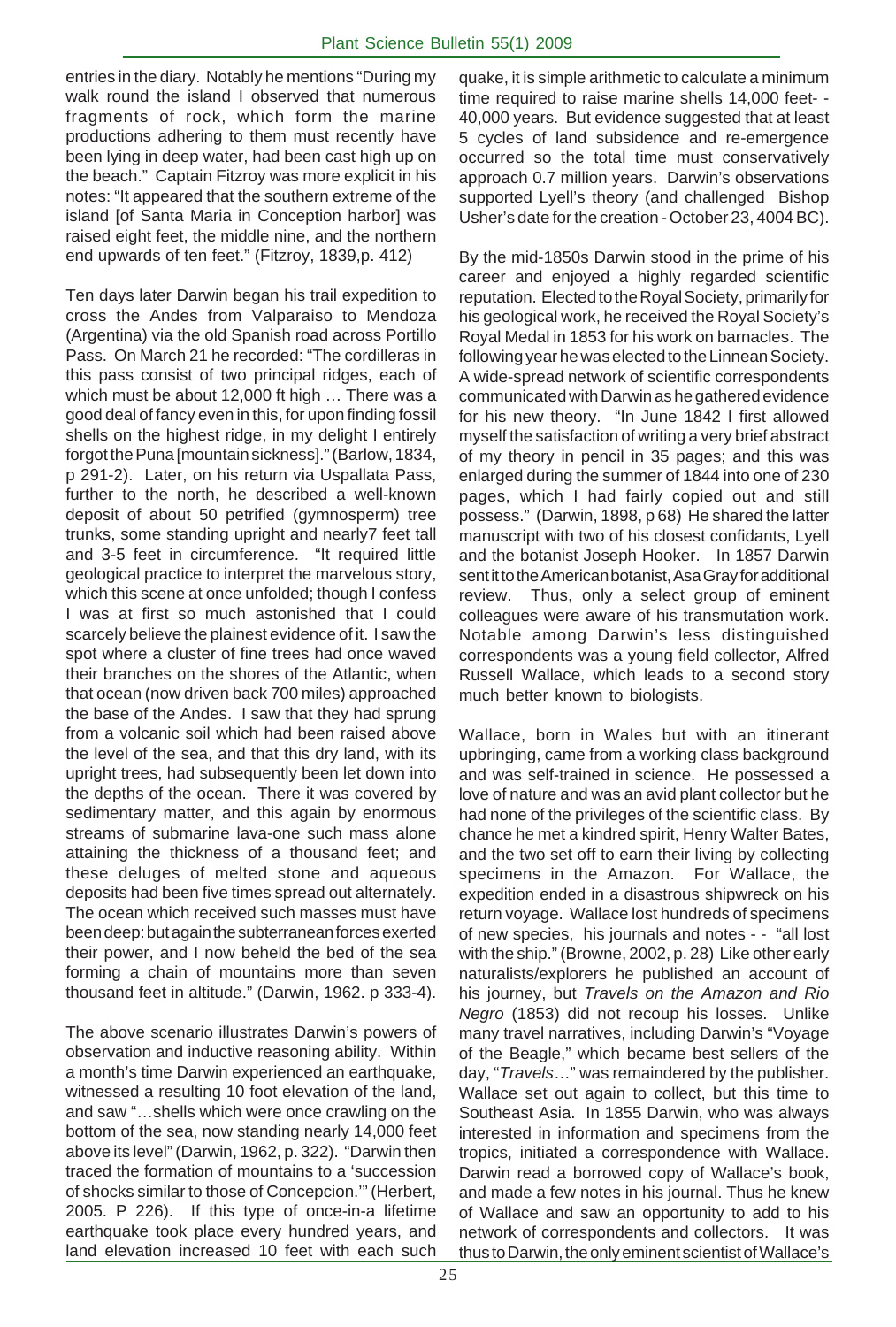acquaintance, that an infamous letter was posted from Ternate in 1858.

Like Darwin, Wallace took a copy of Lyell's "Geology" with him on his expedition along with a copy of Darwin's "Voyage." Both men were familiar with Malthus' "Principles of Population." Now, sick with fever in the Malay Archipelago, Wallace penned a letter outlining a self-acting process through which competition between individuals of a large and growing population would result in a gradual increase in those varieties having more favorable variations. "It is the object of the present paper to show…that there is a general principle in nature which will cause many varieties to survive the parent species, and to give rise to successive variations departing further and further from the original type…The superior varieties…would now have replaced the species, of which it would be a more perfectly adapted and more highly organized form." (Wallace, 1858). The accompanying note requested Darwin to send the letter on to Lyell (for possible publication) if he (Darwin) thought it was sufficiently interesting.



Figure 2. Burlington House, home of the Linnean Society today. In Darwin's day the Society had rooms in the central section of the building accessible through the large arched portal on the right.

What was Darwin to do? In a few pages Wallace virtually summarized the 240 page unpublished manuscript Darwin wrote 14 years earlier. On 18 June Darwin wrote to Lyell: "If Wallace had my MS sketch written out in 1842 he could not have made a better short abstract!" (Darwin, 1858a) A week later in a second letter to Lyell he wrote: "It seems hard on me that I should be thus compelled to lose my priority of many years standing, but I cannot feel at all sure that this alters the justice of the case." (Darwin, 1858b) Darwin and Wallace had independently arrived at a virtually identical theory of natural selection. Darwin spent decades gathering

additional support for his version and circulated it in written form to only a few trusted colleagues – in confidence. Wallace only now developed the idea but immediately wrote a draft and sent it off to be considered for publication. The compromise solution, worked out by Lyell and Hooker, was worthy of King Solomon. Both Darwin's earlier manuscript and his letter to Gray would be presented along with Wallace's letter to the Linnean Society on 1 July, 1858, to thereby establish joint priority (Figure 2). Gentlemanly and scientific ethics would be maintained (Transcriptions are available on the Linnean Society website – see Wallace below). This is the story we know and tell and it illustrates Darwin's concern for propriety and scientific ethics. What is not so well known is that this was not a regular Linnean Society meeting but an extra one to read papers postponed from the 17 June meeting. The Darwin/Wallace paper was a last minute addition, included at the insistence of Hooker and Lyell who communicated the paper. Wallace was still in Ternate and Darwin was sick at home. "Hooker recorded 'The interest excited was intense, but the subject too novel and too ominous for the old school to enter the lists before armouring.' A few months later in his Presidential Address [Thomas] Bell …could only say of the period during which he had served the [Linnean] Society that it had not 'been marked by any of those striking discoveries which at once revolutionize, so to speak, the department of science on which they bear'" (Smith, 1982.)

The third vignette, from the end of his life, demonstrates Darwin's deductive abilities, probably strongly assisted by his son, Francis. (See review of Ayres' *Aliveness of Plants* in this issue.) Most textbooks show the experiments Darwin used to demonstrate that the tip of a grass coleoptile is sensitive to light and results in phototrophic curvature. Removing the tip, or covering it with an opaque cap, prohibits bending but a transparent cover permits the phototrophic response (Figure 3). What is not mentioned is that these are but a few of the phototropism experiments performed by the Darwin's and reported in *The Power of Movement in Plants* (1881, pp 468-483). A total of 13 experimental treatments were applied to *Phalaris Canariensis*, their main experimental organism. "Finally, although there can be no doubt that the illumination of the upper part of the cotyledons of *Phalaris* greatly affects the power and manner of bending of the lower part….our experiments were not conclusive, owing to the difficulty of excluding light from the lower halves without mechanically preventing their curvature." (Darwin, 1881, p. 477) To test the generality of their observations they repeated some of the experiments on *Avena sativa* cotyledons, *Brassica oleracea* hypocotyls, *Beta vulgaris* hypocotyls, and radicles of *Sinapsis alba*.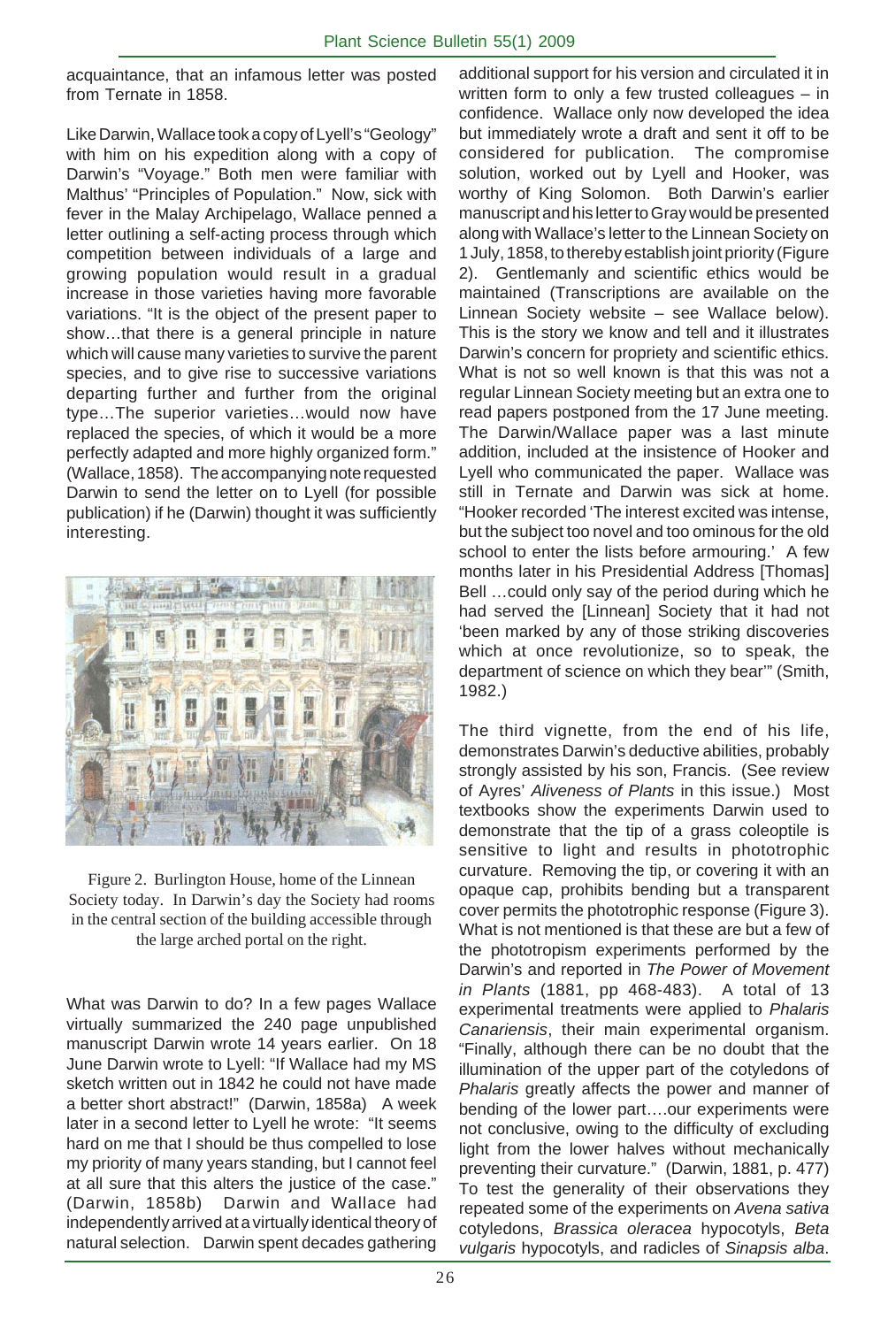

Figure 3. Wheat seedlings illustrating Darwin's phototropism experiments. A control plant, upper left, and four treatments as described by Darwin: decaptiated; foil-covered, glass-covered with and without India ink covering.

The message for students is that Darwin became an expert experimenter. Careful observations led to experimentally testable hypotheses. More importantly, he analyzed experimental results skeptically – is there another possible interpretation and if so, how can it be tested?

Beyond authoring "*The Origin*…" and becoming an icon of evolution, Darwin is the master model for science as a way of knowing and is therefore a most appropriate "poster child" for the Year of Science, 2009.

Literature Cited Ayres, Peter. 2008. *The Aliveness of Plants: The Darwins at the Dawn of Plant Science*. London: Pickering & Chatto.

Barlow, Nora (Editor from the MS). 1934. *Charles Darwin's diary of the voyage of H.M.S. "Beagle"* Cambridge: Cambridge University Press.

Browne, Janet. 2002. *Charles Darwin: The power of place*. London: Jonathan Cape.

Darwin, Charles. 1858a. Letter to Lyell. http:// www.darwinproject.ac.uk/darwinletters/calendar/ entry-2285.html (accessed 23 January, 2009)

Darwin, Charles. 1858b. Letter to Lyell. http:// www.darwinproject.ac.uk/darwinletters/calendar/ entry-2295.htmlTranscription (accessed 23 January, 2009)

Darwin, Charles, assisted by Francis Darwin. 1881. The Power of movement in plants. New York: D. Appleton and Company.

Darwin, Charles (annotated and with an introduction by Leonard Engel). 1962. *The voyage of the Beagle*. New York: Doubleday and Company.

Darwin, Francis (Ed.) 1898. *The life and letters of Charles Darwin: Including an autobiographical chapter. Volume 1*. New York: D. Appleton and Company.

Fitzroy, Robert. 1839. *Narrative of the surveying voyages of his majesty's ships Adventure and Beagle; Volume 2. Proceedings of the Second Expedition, 1831-1836, under the Command of Captain Robert Fitz-Roy*. London: Henry Colburn.

Herbert, Sandra. 2005. *Charles Darwin, Geologist*. Ithaca, New York: Cornell University Press.

Jernstedt, Judy. 2009. Foreword from the Editor-in-Chief. *American Journal of Botany* 96(1): 1-2.

Smith, K.G.V. 1982. Charles Darwin & the Linnean Society. *The Linnean Society of London. News Items*, Spring 1982.

Wallace, Alfred Russell. 1853. *A narrative of travels on the Amazon and Rio Negro.* London.

Wallace, Alfred Russell. 1858 On the Tendency of Varieties to depart indefinitely from the Original Type. http://www.linnean.org/index.php?id=380 (Accessed 23 January, 2009)

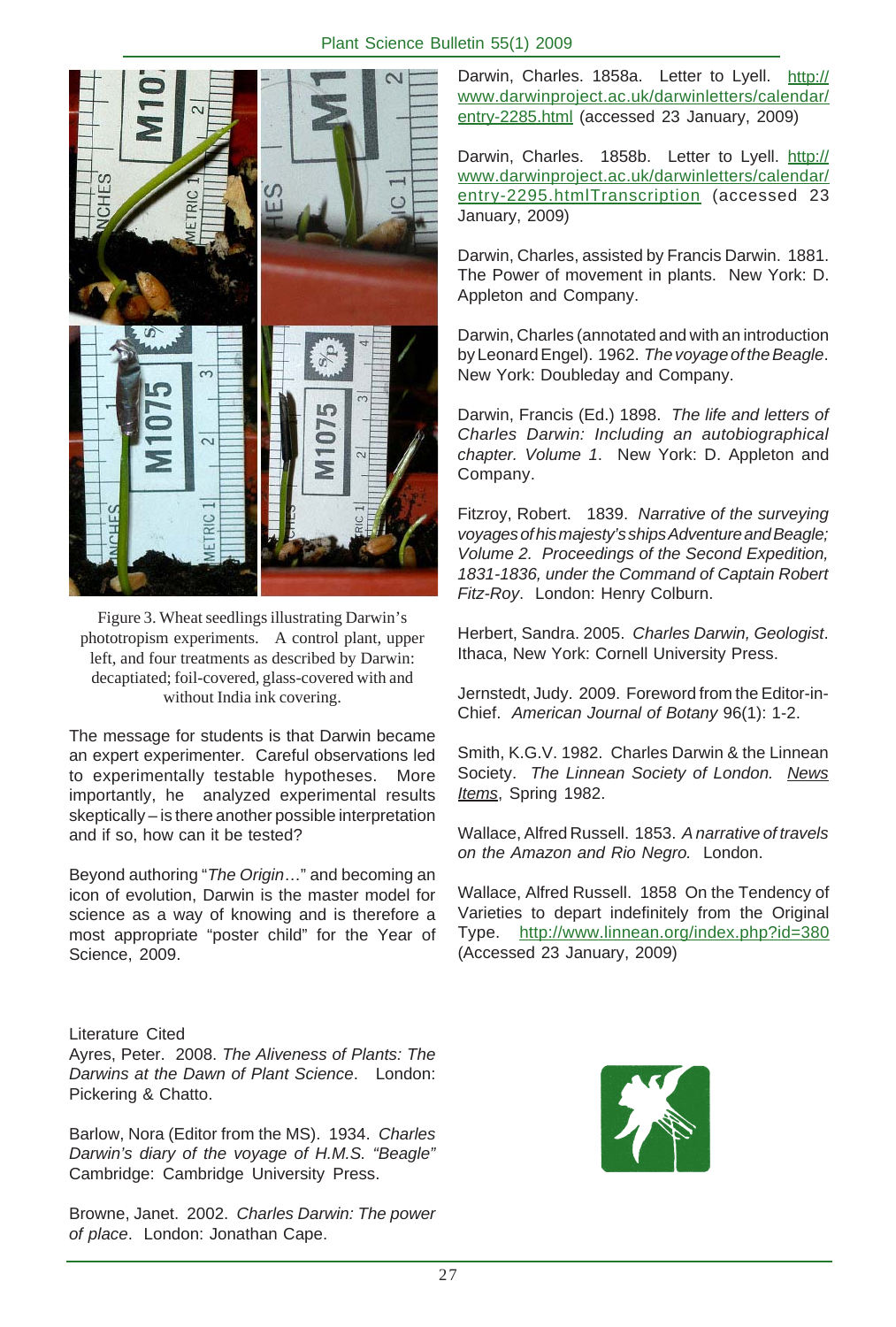# **Books Reviewed**

| <b>Developmental/Structural</b><br>Fluorescing World of Plant Secreting Cells. Roshchina, Victoria V. - Nina L. |  |
|-----------------------------------------------------------------------------------------------------------------|--|
|                                                                                                                 |  |
| <b>Ecological</b><br>Ecology. Cain, Michael L., William D. Bowman, and Sally D. Hacker, - Joyce Phillips        |  |
| Plants and Vegetation: Origins, Processes, Consequences. Keddy, Paul A. - Sean                                  |  |
| <b>Economic Botany</b>                                                                                          |  |
|                                                                                                                 |  |
| Gardens and Cultural Change: A Pan-American Perspective. Conan, Michel and Jefferey                             |  |
| Tea Roses: Old Roses for Warm Gardens. Chapman, Lynne, Noelene Drage, Di Durston,                               |  |
| <b>Genetics</b>                                                                                                 |  |
| Ending the Mendel-Fisher Controversy. Franklin, Allan, A.W. F. Edwards, Daniel J.                               |  |
| Genetic Glass Ceilings: Transgenics for Crop Biodiversity. Gressel, Jonathan. -                                 |  |
| <b>Historical</b><br>The Aliveness of Plants: The Darwins at the Dawn of Plant Science. Ayres, Peter. -         |  |
| <b>Systematic</b>                                                                                               |  |
| Biology and Evolution of Ferns and Lycophytes. Ranker, Tom A. and Christopher H. Haufler.-                      |  |
| California's Fading Wildfowers: Lost Legacy and Biological Invasions. Minnich, Richard A. -                     |  |
| Cycads of Vietnam. Osborn, Roy, Ken D. Hill, Hiep T. Nguyen, and Loc Phan Ke. - James P.                        |  |
| Field Guide to the Wild Orchids of Texas, Brown, Paul Martin, artwork by Stan Folsom. - Nancy                   |  |
|                                                                                                                 |  |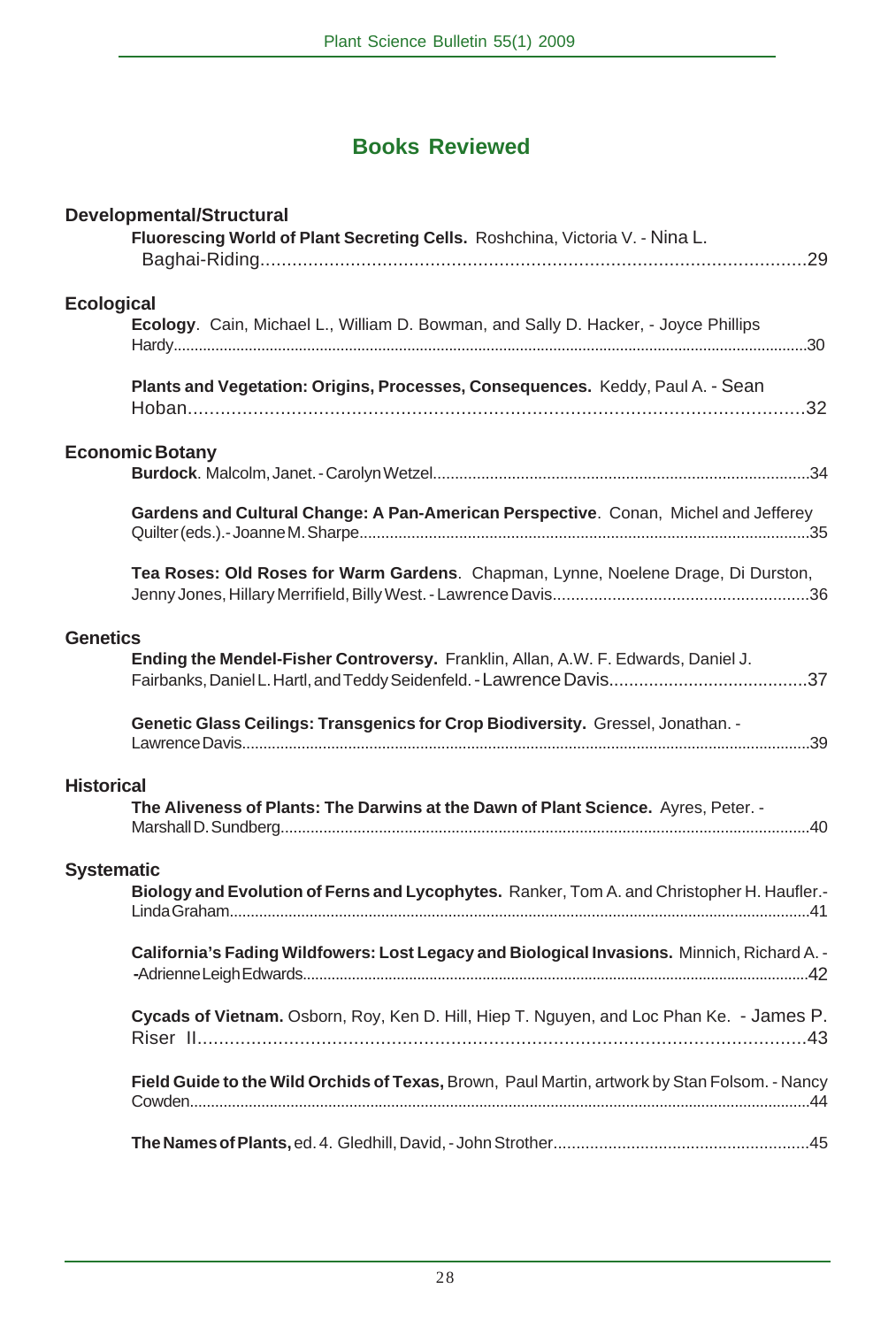**Fluorescing World of Plant Secreting Cells** . Roshchina, Victoria V. 2008, ISBN 9-781578 085156, 338 pages, (hardcover US \$98.60), Science Publishers, Enfield, New Hampshire, USA, an imprint of Edenbridge Ltd. British Isles.

Autofluorescence occurs in many living cells and tissues including microbials, animals, and plants when excited by ultraviolet or violet irradiation. Stereomicroscopy of luminescence tissues and cells are especially attractive and distinct and have become a separate method of cellular analysis in many biological applications. For example, autofluorescence endoscopy has been used in assorted biomedicine applications such as differentiating between normal and cancerous animal tissues, looking at eye corneas with regards to diabetes, and gastrointestinal malfunctions. Fluorescent proteins found in sea animals also are used in genetic engineering. Despite many achievements with regards to luminescence microscopy, little has been published about the compounds that contribute to autofluorescence of living organisms.

'Fluorescent World of Plant Secreting Cells', written by Victoria V. Roshchina, summarizes information on autofluorescence of plant secretory cells as possible bioindicators and biosensors. She also provides practical applications of confocal microscopy and microspectrofluorimetry that can be applied at many universities and laboratories. Roshchina is regarded as one of the world's authorities on cell fluorescence, having published more than 63 papers on this topic. Her book contains seven main chapters that possess major themes and subheadings. At the end of the book are two appendices including a glossary of biological terms and color photographs of secretory cells, a useful bibliography, a taxonomic plant (Latin) index, and a subject index.

Chapter 1 provides a synopsis of the characteristics of fluorescence cells, their placement in plant tissues, techniques used to study autofluorescence, and roles of fluorescent structures such as attracting insect pollinators, aiding in defense against parasites and pests, and transmitting chemosignals from one to cell to another. Special attention is given to secondary metabolites that are present in secretory cells of various plant species and their color of fluorescence. Excellent tables are provided including the fluorescence maxima of substances in organs of plant taxa and the autofluorescence of organisms that are associated with plants including fungal spores, ticks, spiders, and cyanobacteria. In this chapter and throughout the book, Roshchina notes that particular compounds contribute to fluorescent intensities: phenols, flavins, alkaloids,

quinines, polyacetylenes, terpenoids, and coumarins.

Differences in the fluorescence of external (trichomes, hydathodes, and nectaries) and internal secretory cells (laticifers, resin ducts, and idioblasts) among spore and seed-bearing plants is the major theme of Chapter 2. More than 141 species are discussed regarding their type of secreting cells and secretions and fluorescence maxima. Many examples are given that show how fluorescence colors vary within a plant as well as throughout its life history. For example, Roshchina discussed how 1) secretory cells associated with seeds and leaves of *Thuja occidentalis* possessed different emissions, 2) capitate and non-capitate trichomes on the same leaf of *Calendula officinalis* had different fluorescence maxima, and 3) the pigment composition and maxima in the fluorescence spectra of intact pollen grains of *Philadelphus grandiflorus* varied with maturation.

 The third chapter discusses particular aspects of fluorescing secreting surfaces and compounds that are contained in secretory cells. Topics discussed include crystal excretions on root and leaf surfaces, exine, intine, and cytoplasm of sporopollenin, extracts of organic solvents produced by bud scales, flower petals, and leaves, and secondary metabolites including flavonoids, phenols, and terpenoids. She notes that factors associated with fluorescence are governed by temperature, pH of medium, the chemical nature of the compound, and the ability of the external chemical to oxidize or reduce the fluorescence substance.

Chapter 4 explores further as to how secretory structures change throughout their development in spore and seed-bearing plants. For example, bud scales of *Alnus*, *Betula* and *Populus* fill up with resin-like secretions that give off a bright blueyellow luminescence in the early spring but this luminescence disappears when the bud scales drop and the young leaves emerge. Roshchina mentioned that this secretory function may be associated with protecting primordial leaves from pest and late frost damage. Additionally, she noted that oil cells and ducts, glandular trichomes, and salt-containing glands alter in autofluorescence during a plant's development which may reflect alterations in a composition and/or redox state of accumulated secondary products.

Interactions between cells of the same plant species or among different species related to fluorescent signaling is the focus of Chapter 5. Roshchina mentioned that pollen-pistil contact at fertilization, root-seedling contacts, pollen-pollen interaction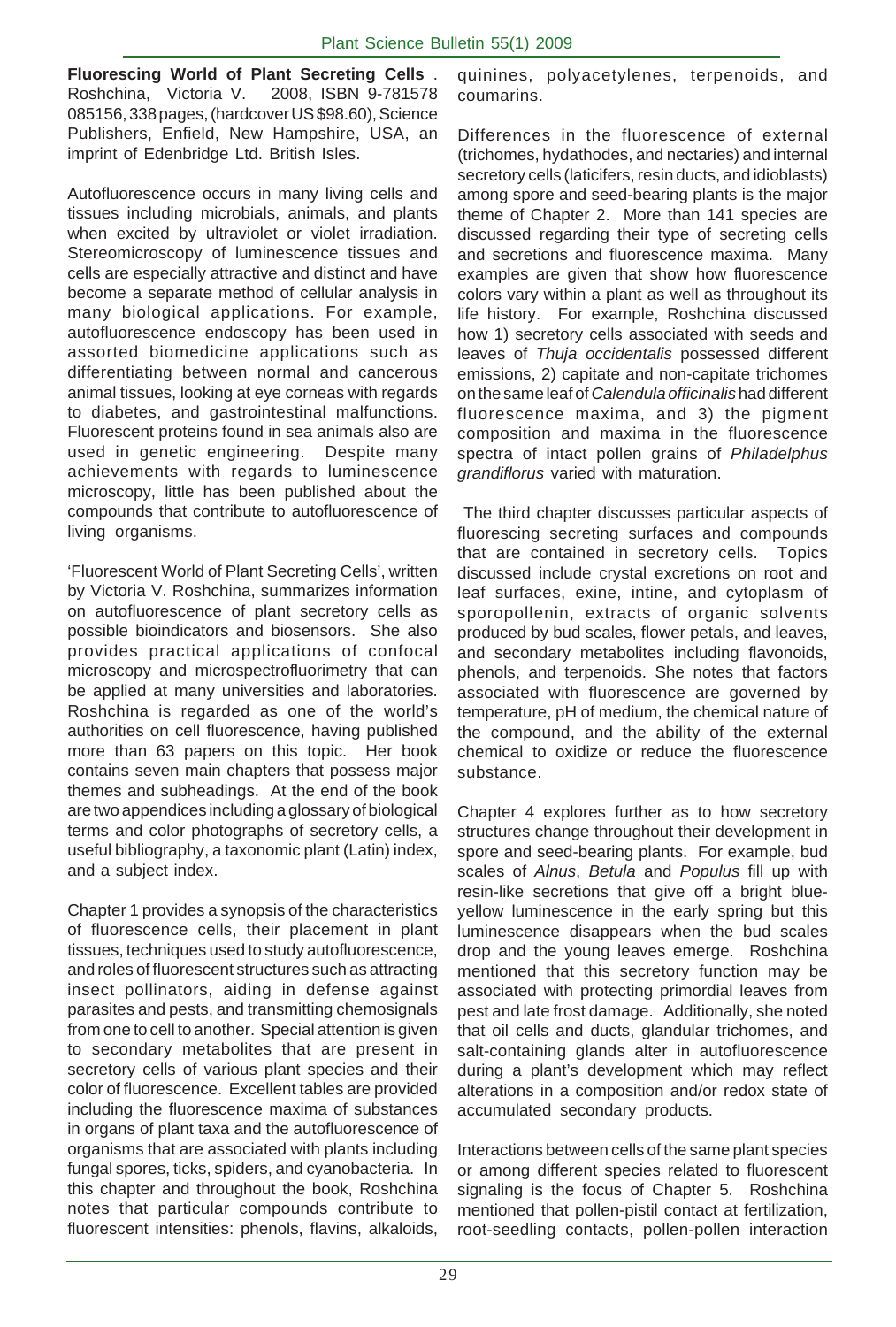(stimulating or inhibiting pollen tube growth), and microbial parasites entering leaf sheaths of economically important grass species, all exhibited changes in fluorescence. Cell-acceptor or signalstimulus responses commonly cause the recipient to generate a secreting substance that may be a protein, lipid, oxidant, or antioxidant. These mechanisms may be of interest to biochemists and physicists.

Chapter 6 discusses how fluorescent secretory cells have the potential of making pharmaceutical drugs, determining cell viability, and monitoring ecological disturbance without performing tissue homogenizations and long-biochemical manipulations. Emphasis is given to secretory cells within microspores of *Equisetum arvense* and assorted species of angiosperm pollen that are capable of responding to ozone fluctuations, peroxides, and stress. Charts, graphs, and reactions showing substrates and products clearly depict treated and untreated situations.

The final chapter examines how some fluorescent secretory compounds such as sesquiterpene lactones and alkaloids may be used as histological stains in studying intercellular and intracellular interactions. Most of the secretory compounds used in these studies were of weedy angiosperms and/or medicinal or poisonous pharmaceutical plants. In many instances, secretory compounds are able to bind with ATPase, cyclic AMP, contractile proteins, nucleic acids and lipids causing them to fluorescence under the irradiation of ultra-violet light, therefore, showing the location of particular structures.

The field of fluorescing cells is a dynamic field. This book provides a good basis of understanding plant secreting cells. Throughout the book there are overlapping themes, misspelled words, and word spacing errors. Data contained in this book, however, will remain pertinent for years to follow. This book is an excellent reference for professionals, researchers, and advanced students that are interested in ecology, plant science, criminology, and luminescence microscopy.

-Nina L. Baghai-Riding, Division of Biological and Physical Sciences, Delta State University

**Ecology**. Cain, Michael L., William D. Bowman, and Sally D. Hacker. 2008. ISBN 978-0-87893-083-8. Casebound. US \$107.95. 552 pp. Sinauer Associates, Inc., P.O. Box 407, Sunderland MA 01375.

Ecology begins with physical environment and biosphere characteristics that influence living systems. This text is exemplary in providing this often-neglected information, as well as explaining why this knowledge is important in the study of ecology. Evolution is woven throughout, and is introduced in a stand-alone chapter (6). Populations follow, with excellent discussions of life histories, population distributions and abundance, growth and regulation, and dynamics. The third unit separates competition, predation and herbivory, parasitism, and mutualism/commensalism from the fourth unit on communities. Change is a theme throughout the book, and is carried into the sections on communities. A chapter is dedicated to biogeography. The ecosystem unit includes production (oceanic to global patterns of net primary production, plus secondary production), energy flow, and nutrient cycling. The final unit on applied and large-scale ecology addresses conservation, ecosystem management/landscape ecology, and global ecology. Three chapters were guest-written by other authors, although the style of writing and chapter format remain consistent.

Ecology textbook authors strive to achieve the perfect balance between content and book length. The exponential explosion of ecological understanding handicaps authors as they strive to be both concise and complete. Cain, Bowman, and Hacker recognized this challenge, and developed as their guiding writing principles "Teaching Comes First" and "Less is More."

"Teaching Comes First" is unmistakably manifested throughout the textbook. Chapters are clearly organized in an outline format with highlighted key concepts. The chapter subheadings are actually colored boxes reiterating these key concepts. The opening for each chapter is a "case study," a quandary that ecologists dealt with, with a description of the background information needed to understand the problem and the resulting questions that arose from the particular issue. Examples of case studies include Frozen Frogs (Coping with Environmental Variation chapter), Nemo Grows Up (Life History Analyses chapter), Carnivorous plants (Competition chapter), and Killer Algae (Nature of Communities chapter). Questions are often posed at the end of these starting blocks. The chapter then delves into the theories surrounding that case study, although the case study is only occasionally mentioned. At the end of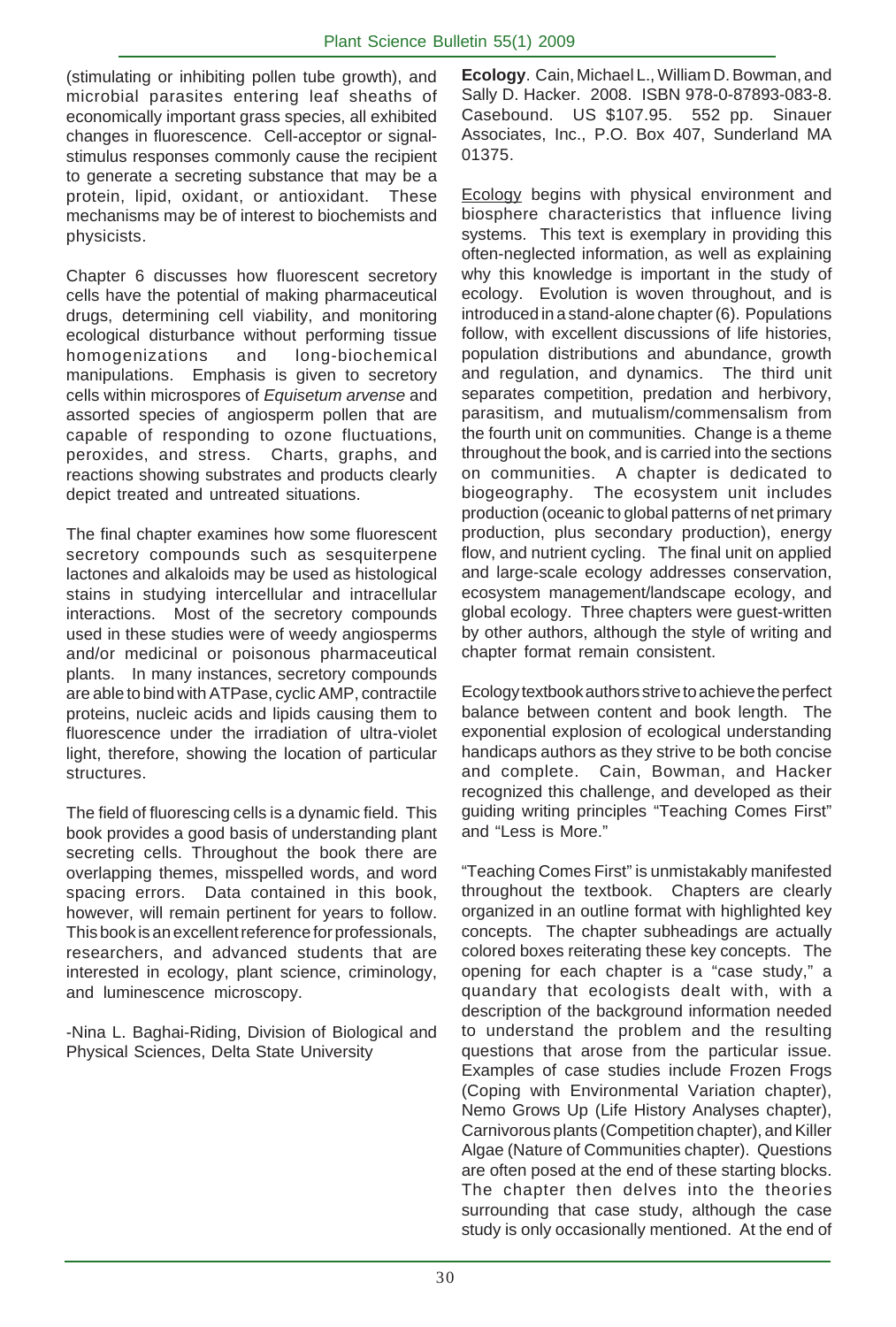the chapter, the reader comes full circle back to the case study for a clear understanding of the application of these theories and concepts to the understanding (and perhaps solving) of the issue. Woven throughout the highly readable narrative are scientific processes of study, the iterative nature of scientific discovering, and the impact of human action. Chapter summaries and conceptual problems follow. The chapters end with suggested readings that provide not only citations but also a brief discussion of why that particular reading is suggested. The authors succeeded in aligning this book with the principle "Teaching Comes First."

"Less is More" is less evident in this book, thankfully. The amount of information in each chapter is significant. For example, the book begins by setting the physical frameworks for life on earth….which includes an amazing discussion of climate, atmospheric and oceanic circulation, etc. A unit on the biosphere follows, with an excellent case study on Pleistocene diversity on the North American Great Plains as compared with current Serengeti plains. A detailed discussion of photosynthesis, including leaf development responses to light intensity and photosynthetic responses to temperature, is quite extensive for a general ecology textbook. A discussion of photosynthetic pathways follows, and then flows into mechanisms animals use to cope with environmental variation in food sources. This book is literally packed full of example following example for the presented key concepts. Illustrations and examples model all life forms, including human. Global information is presented alongside regional (on the same page one can find a rainfall/temperature chart from Denison Nebraska USA coupled with a picture of the Altai Plateau in Russia; later the reader finds photographs on *Corophium volutator*-created tidal mudflats and the consequence of *Corophium*-parasitism on these physical structures facing a page with a figure on disease frequency in Romania before and after vaccination, for example). In striving for conciseness, many textbooks jettison the use of numerous examples to show how a concept works across multiple organisms or differing ecological scale. Fortunately, these authors chose not to minimize conceptual examples, and thus perhaps failed to fulfill their "Less is More" principle.

The authors also had two major goals – to provide the right emphasis with the right degree of difficulty, and to ensure integration of ecological functioning across multiple levels. Perhaps the reason the authors so fully achieve the "right emphasis" goal is their lack of achieving the "less is more" principle. The abundance and diversity of examples within the book succeed in articulating common principles across multiple scales of view. These fascinating

stories clearly reveal the connectedness of the world in which we live and the commonality of processes across multiple ecological scales. These two concepts are very important for students to not only know but to understand and be able to articulate. A narrative presentation style ensures that the content is well-integrated and "flows," while the case study recapitulation at the end of the chapter brings student learning full circle. This book's straight-forward, captivating style of presentation should lead students to a more sophisticated level of comprehension.

The strengths of this book are many: clearly understood narration; significant detail and examples for each concept; well-researched examples across multiple life forms, habitats, and ecological scales; informative and excellent illustrations, diagrams, and photographs; recent and pertinent examples; interwoven discussions on scientific processes of discovery; a detailed and well-illustrated introduction to the physical processes that shape individual, population, community, and ecosystem characteristics and functionalities, etc.

The criticisms of this book are much fewer. The narrative writing style is a bit distracting for this traditional reader….and as I push my undergraduate students to write in technical style, this book (with sentences beginning with "It" and "There") will not be a good example for them to model. However, I think my students would actually *read* and *learn from* this textbook, so that may be an acceptable concession. The book is highly detailed, providing exactly the types of examples I bring to the classroom to explain the concepts for my students. If the book provides these examples, I would have to modify my lectures to complement the book ….which again may be a lucrative trade. This is not a highly mathematical book. Some formulae are presented (population growth, etc.), but very little on quantitative ecology techniques and interpretation. These would need to be presented in an accompanying laboratory, if one considered quantitative techniques an essential part of the initial undergraduate ecology course. Perhaps the online problem sets could be incorporated into the class discussions.

Would my students gain from using this textbook? Absolutely. Would they have a more useful understanding of ecological processes? Absolutely. Would I need to change how my ecology course is structured to accommodate this book? Definitely.

- Joyce Phillips Hardy, Department of Physical and Life Sciences, Chadron State College, Nebraska. 69337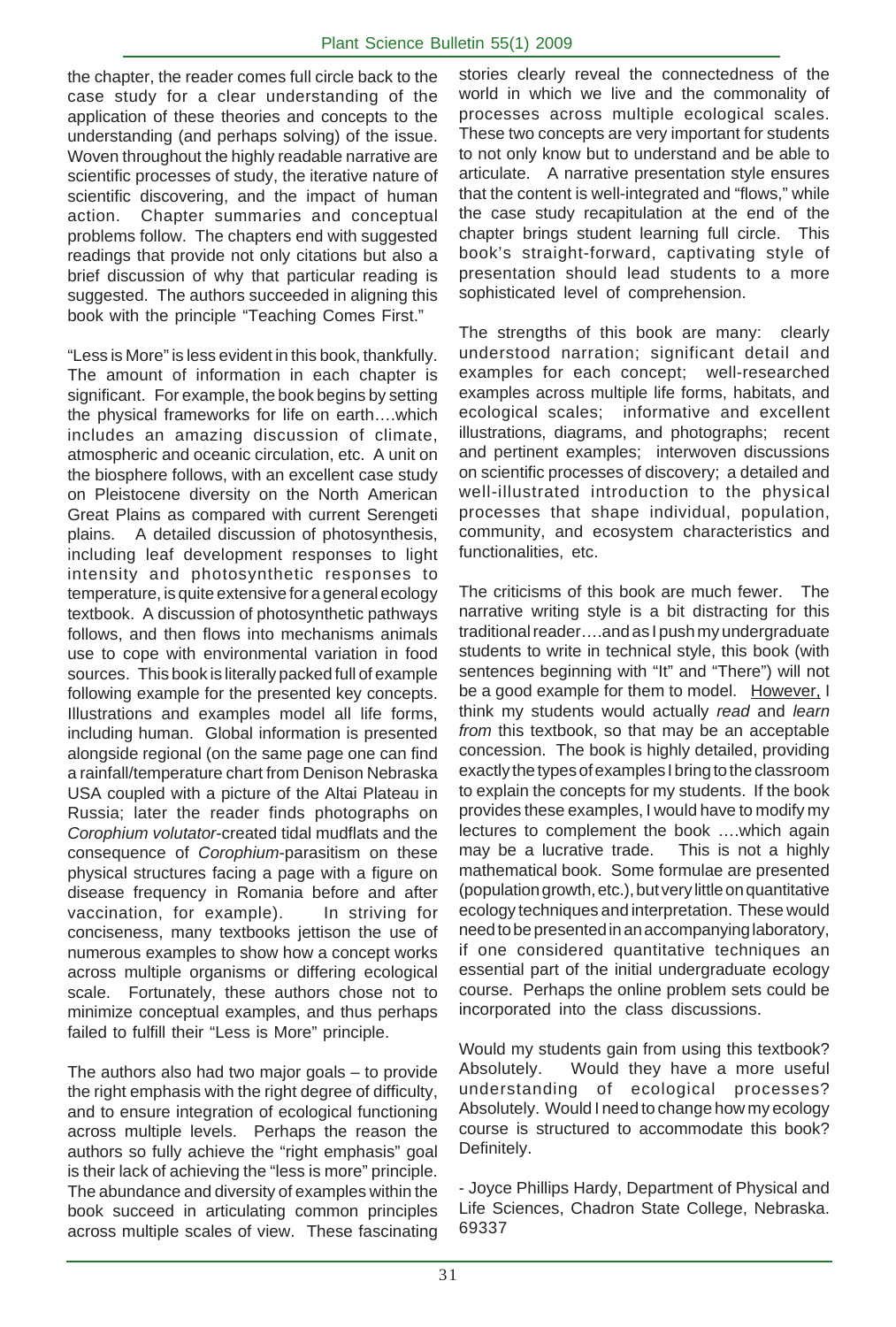**Plants and Vegetation: Origins, Processes, Consequences.** Keddy, Paul A. 2008. ISBN 978- 0-521-86480-0 (Cloth US\$75.00) 683 pp. Cambridge University Press, 32 Avenue of the Americas, New York, NY 10013.

This remarkable text presents plant ecology with an approach that is both intellectually rigorous and stimulating. Certainly other plant ecology books have covered the subject matter, and indeed this is not the only one you will ever need, but few will be as delightful and enlightening. Its noteworthy quality is the author's deliberate decision to not just write a reference book, but to present an engaging conversation with the reader. While rich in detail and examples, the emphasis is less on dogma and memorization and more about exploring. Overall, Plants and Vegetation is lively and interdisciplinary, and is most useful for immersing students into the discovery of plant ecology. In this review I will first present three principal merits this text has over most ecology text books, then describe the content, and close with some of the negative aspects of the book. The first strength of the book is that every topic is presented not only in theory but through dozens of field experiments. Most often the field studies (mostly from primary literature of the past four decades) are presented in brief, but some include experimental design, controls and treatments, scope, and caveats. Occasionally a long excerpt from the original paper is given to provide insight into scientific argument. In some cases the author outlines an approach to take, such as how to design herbivore exclusion experiments, or the difficulties of studying plant-fungal interactions. Therefore the reader is immersed not only in details but in the scientific process, a rare feat for a textbook. The scope of these examples is marvelous: hundreds of plant species and genera and many habitats around the world, including oddities like epiphytes, parasites, and carnivorous plants. Extreme, unique, and exotic environments are also frequently drawn from, including South African desert, the Guyana Highlands of South America, arctic alpine environments, and peat bogs. The end result is an exposure to real ecological phenomena which highlight key trends and processes.

A second major strength is that the author does not stop at description but often presents several alternative explanations for these trends, and emphasizes that our explorations are still ongoing. The author repeatedly notes areas for which evidence is weak, what the difficulties are in studying them, and notes "the fine opportunities available for (the student) who is willing to learn." The author poses challenges to the reader, such as to apply a concept to local plant communities the reader may be familiar with. He advises "Consider that it may be most

profitable to focus your attention on an area that is little known, rather than looking for problems that are currently popular." Further, he provides criticism of some of the historical trends in ecology, and cautions against what he calls an "intellectual *coitus interruptus*." Because of this angle, and the wealth of examples, advice, and opportunities, the book may be useful not only to newer students but seasoned scientists who wish to expand or enliven their research program.

A third, and perhaps the most striking, strength is the author's extensive forays into history of science (Raunkiaer's exploration of plant communities), biography (Fritz Haber of the Haber Bosch process), early scientific writings (Antoine Lavoisier), philosophy (Plato), scientific argument (Clements and Gleason) and world history (deforestation of the Mediterranean region). While the longer asides are neatly set in Boxes, the immersion in tangential subjects is unavoidable, which is sure to spark mixed reactions from readers. This interdisciplinary approach is more extensive than any textbook I have read, and is a balance that some would say is sorely needed in modern science, while other readers will revolt against it. To me, the broad mindedness of this book encouraged an application of scientific processes to the real world, an understanding of non-scientific principles, and an appreciation of the countless efforts that came before us and on whose knowledge we build. This would be useful to any student of ecological processes (plant or animal), conservation biology, or ecosystem management, as well as a casual reader interested in the interface between science, the liberal arts, and larger societal issues.

As to content, the subtitle--Origins, Processes and Consequences--is accurate. After a review of classification systems (Chapter 2), the bulk of the book devotes one chapter each to: resources, stress, competition, disturbance, herbivory, mutualism, succession, community structure, diversity, and conservation. Some chapters are stronger than others. For example, Chapter 3, on resources, is a nicely balanced examination of resource distributions, gradients, limitations, and fluctuations. The author has an admirable knowledge of evolutionary biology and inorganic chemistry, which are referred to throughout. In keeping with the author's vast knowledge base and brief historical digressions, I learned of Darwin's 1881 treatise on earthworms and of the Roman siege and conquest of Carthage after which the soil was plowed with salt. Chapter 4, on stress, is systematic, clear, and also satisfying. The author balances the discussions in long (evolutionary adaptations) and short time scales (impacts on community composition). However, the reader will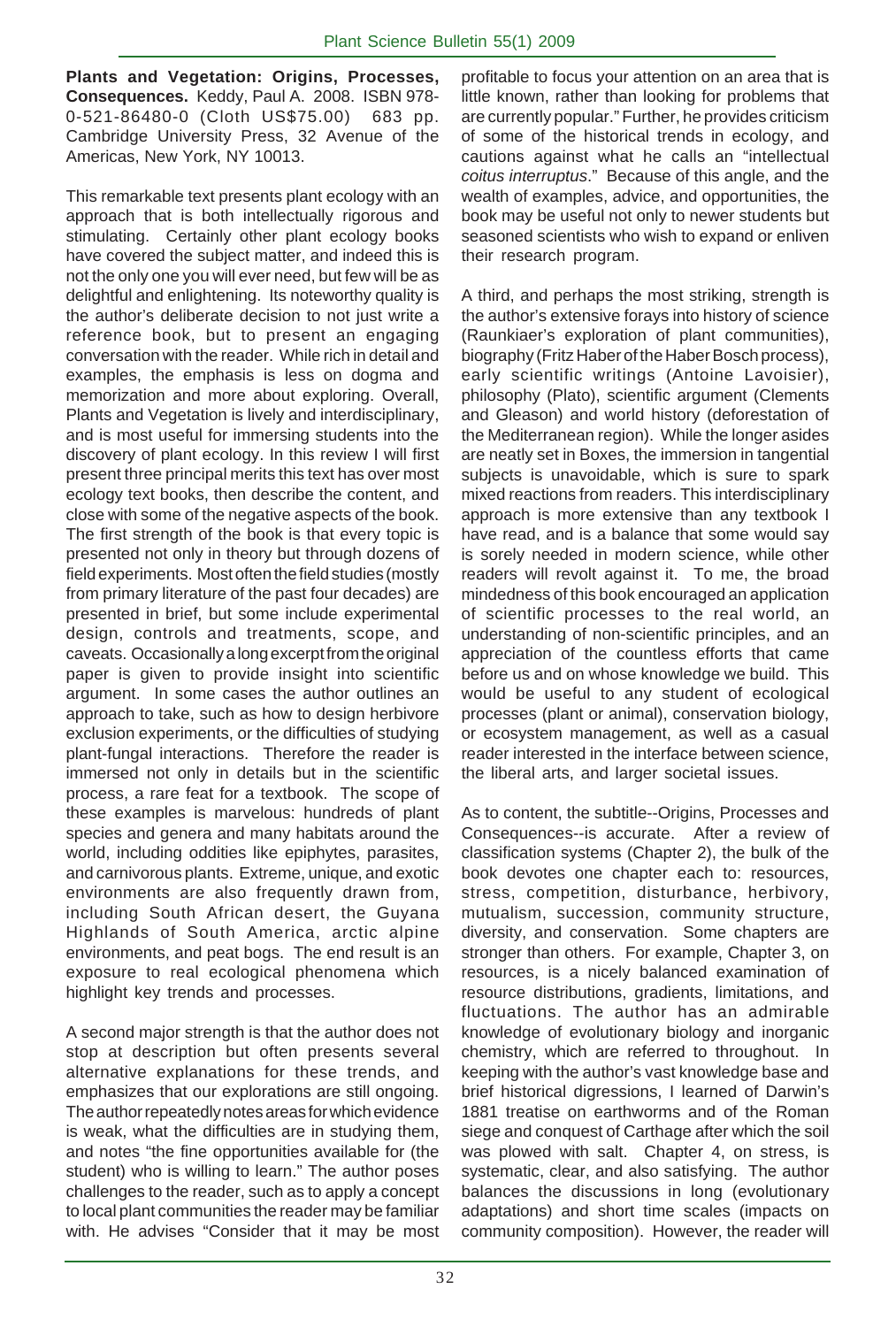still feel shortchanged--he first major shortcoming of the book is paucity of individual plant physiological responses to stress, to which the author offers further suggested reading.

Chapters 5 through 8 turn the same systematic approach to competition, disturbance, herbivory and mutualism (and commensalism). The author presents definitions of each, acknowledges alternate definitions and understandings, gives useful and engaging examples, synthesizes material from previous chapters, and shows how simpler ideas and models have been built upon. The author frequently iterates the connections between separate chapters, for example, the relationship between the resources available (Chapter 3) and succession and community structure (Chapters 8 and 9). I especially compliment the author on examining these processes across a broad spectrum of area and intensity, comparing different sites and processes at different scales, including "gradients of topography, flooding, fire-frequency, soil fertility, and altitude." As with much of the book, the author is honest in presenting various and competing views on a subject and some of the difficulties scientists confront when examining these topics. The second shortcoming of the book comes in Chapters 7 and 8, where coevolution, pollination and seed dispersal are all noted as principal aspects of plant ecology, but are then given scant attention. Decomposition and molecular ecology were also hardly mentioned. Ideally, each of these topics warrants another chapter all to itself. The reader will have to turn to other texts for a more complete exploration. (The author does list key references in each chapter for further reading.) Chapters 9-12 emphasize change, community structure, and conservation biology. Chapter 9

concerns time, particularly succession, and is an excellent synthesis of the previous 4 chapters. However, the sections on the origin of angiosperms and continental drift seemed out of place, and were too brief to be satisfying. Similarly, the section on glaciations cycles were too simply presented, overlooking recent findings in molecular ecology. Chapter 10 presents the useful tools of classification and ordination. His objective "was not to authorize you to carry out different kinds of gradient analysis, but rather to equip you to understand research papers… (and) to advise those of you who use such tools to do so wisely". The final 100 pages, on diversity and conservation, include descriptions of causes and consequences of diversity, tools for measuring diversity, detailed critiques of specific case studies, and rigorous rather than vague guidelines for conservation management. The stories of the cypress swamps in the Louisiana

delta and the tortoise species in the Galapagos Islands are quite poignant and contemporary.

Other weaknesses of the book are quite apparent, but none are serious enough to counterbalance the usefulness of the book. The lack of color photographs was at first a disappointment, especially considering the great variety of habitats and species presented in the book. However, the figures in this book are very practical, and are meant to reinforce, explain, or expand on the text, not to be a pretty picture. The use of multicolor, 3D images in most modern textbooks provides an attractive picture but can be both distracting and confusing. On the whole, graphs, diagrams, or sketches are abundant, simple, and informative (and are often adapted from primary literature). There is no glossary, and definitions are few, which is also a deviation from many textbooks. However, explanations of processes are rich, detailed, and cohesive, and topics are tied together so well that a motivated student will rarely if ever flounder. It must be noted that by no means is this book a modeling book. The few presentations of ecological models (i.e. herbivory, models of succession, and cost-benefit models) are easy to understand, but are generally somewhat superficial. A final weakness is the largely unnecessary Chapter 1, a cursory and disjointed summary of the origins of life, the endosymbiotic theory, colonization of land, and atmospheric changes. These seem unnecessary, as this is taught in high school, and I believe any reader will be quite bored.

Overall, this is a surprisingly easy to read, remarkably thorough, and balanced textbook. The author has focused less on exhausting every aspect of plant ecology and more on creating a critical, engaging, multi-disciplinary, and pragmatic approach to some major aspects. Further, the author shows a great appreciation for older literature and for the benefits of studying novel and unique habitats, rather than just those in Europe and North America. The ultimate goal of the book seems to be to instruct and to train plant ecologists, and in this it will be successful. Plants and Vegetation is therefore an excellent teaching tool, but not an exhaustive reference, for plant ecology.

-Sean Hoban, University of Notre Dame.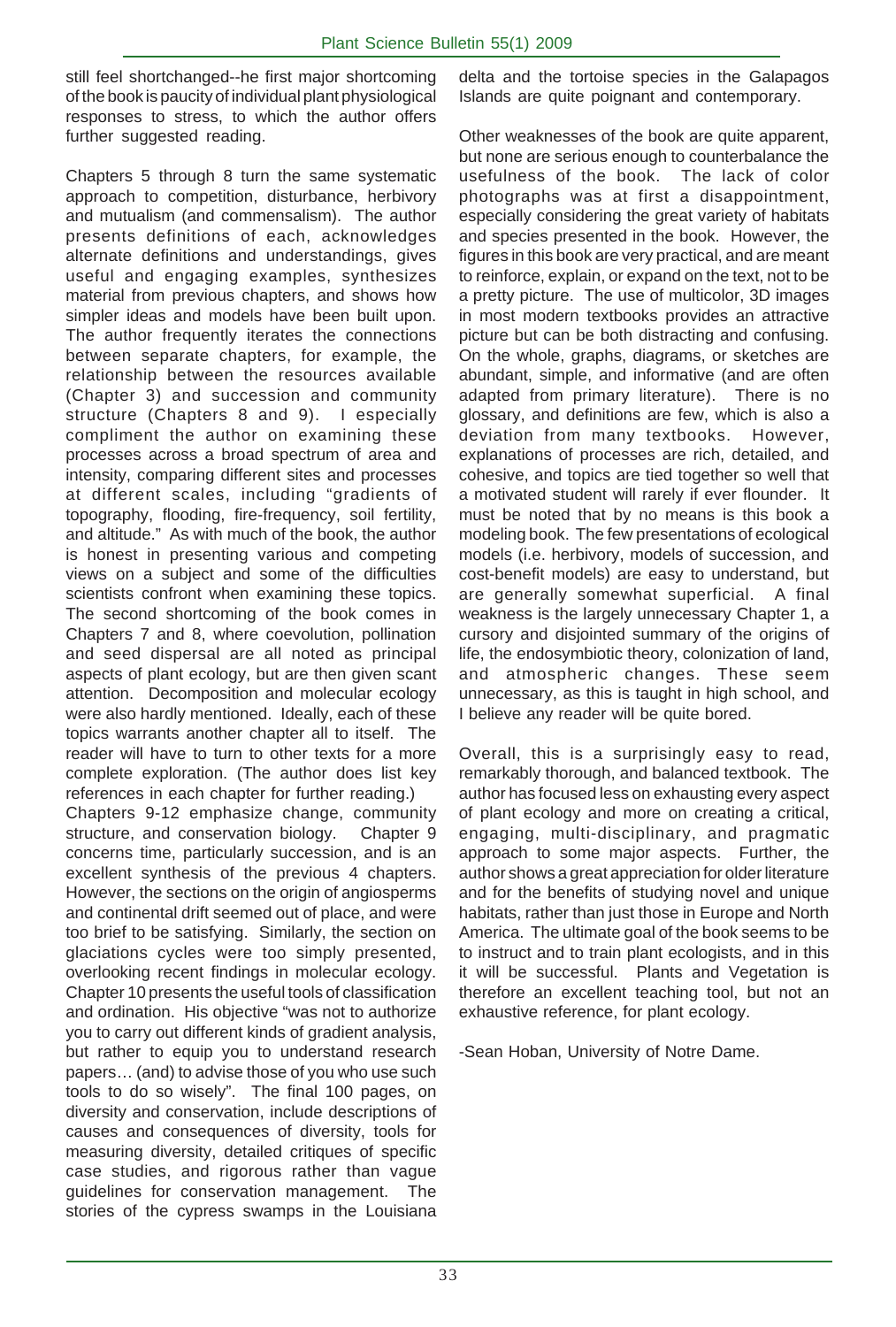**Burdock**. Malcolm, Janet. 2008. ISBN 978-0-300- 12861-1 (US \$65.00 cloth), Yale University Press: New Haven, CT. 64 pages, 27 color illustrations.

This book review is written from two frames of reference. My first impression was based on an initial perspective of the book as it stands alone. The second was a more informed view after attending an exhibit of Richard Avedon's photographs, who was one of the main inspirations for the author. In both cases the book left me disappointed.

When I first received the book I opened it with anticipation, expecting from its title a compendium of the interesting history and facts about Burdock (*Arctium* spp.). I've taught about Burdock to both General Botany and Plant Physiology students (the inspiration for Velcro, its purported medicinal value, etc.). I've cleaned Burdock burrs out of my dog's hair and my hiking boot laces. When I first saw the book title I thought, "What a great idea for someone to write a book about this common but interesting plant!" Leafing through the book what I found was a series of untitled full-page photographs of single Burdock leaves, cut and standing in a vial of water against a blank background. "What is this?" I thought. Backtracking and reading the two page introduction, I learned that the author had spent three summers in the Berkshires (rural area in Western Massachusetts) and while out walking each day she would collect roadside Burdock leaves to photograph. She set up a small attic studio in her house and would put the leaves in water to let them revive and "come to attention and into their own" (Introduction, p. 2) before recording them in a photograph. She chose leaves that showed the ravages of time; ragged, dirty, insect-damaged, which to her were more interesting than young undamaged leaves. Her inspirations for the format were Richard Avedon's (1923-2004) portraits of people and illustrations from old herbals. I was familiar with some of Avedon's iconic images and with herbals, so with a more informed eye I looked through the photographs again. Still a series of leaves in vials. Nice green color, some interesting patterns from disease or insects, but the photographs still did not stir me. And I was not at all reminded of illustrations from herbals.

Thinking that I was just lacking in art criticism experience, I took the book along with me when I went to visit some friends in the greater Washington, D.C., area because one of them is a professional artist and art teacher (Marc Robarge). His opinion concurred with mine. Then he said, "You might want to visit the Corcoran Gallery, they have a large Avedon exhibit going on right now." What a great coincidence! I spent several wonderful hours wandering the galleries of the exhibit "Richard Avedon: Portraits of Power" (running Sept 13, 2008- Jan 25, 2009). It was inspiring, moving, and amazing, due to the impressive power of the photographs, the people and events that were documented through a long time period, and the scale of the photographs. "The Chicago Seven" took up a whole wall in a gallery, greater-than-life size. Charlie Chaplin, on the eve of being exiled from the United States, displayed a comic bravado that did not conceal his bitterness, captured in turbulent detail by Avedon. I tried to imagine a Malcolm Burdock leaf photograph alongside Avedon's "Roger Baldwin, founder, American Civil Liberties Union, New York" (1976). It would be completely out of its league.

Both artists framed their subjects in a similar way. Against a blank white background the subject of the photograph is decontextualized, that is, removed from any context that would influence our interpretation of the image and that leaves the subject under stark scrutiny. In the case of Avedon's photographs, the subjects are humans so we have an innate sense of scale and relationship to the emotional cues on their faces. In the photographs of Burdock leaves, we are observing "otherness" and most people lack any familiarity with the subject that would evoke emotion (except familiarity with the burrs, which are not in the photographs). My artist friend Marc commented that he had no idea that the leaves were up to two feet long until he read the Introduction  $-$  all sense of scale is missing in the photographs. There are several other major differences between Malcolm's Burdock photographs and Avedon's human photographs. Malcolm uses soft color while most of Avedon's portraits are rich black-and-white. Her photographs have a shallow depth-of-field rendering parts of the leaf out of focus, while Avedon's are sharply focused images. Granted, his earlier work did have softfocused edges, but most of his career he used a large-format camera and every detail down to skin pores, wrinkles, and fabric weave is crystal-clear. However, the greatest difference between the two is in motivation and the choice of subject. Avedon documented people and events that are meaningful to a wide audience, even out of context. Malcolm published a photographic journal of her three summers in the Berkshires collecting Burdock leaves. I'm glad she enjoyed herself, but I doubt many if any readers will find much meaning in the leaf portraits lacking the context of Malcolm's own experience with them.

There are a few leaf images that are esthetically pleasing enough to imagine hanging on the wall, but none are better than average professional closeup photographs. Aside from the content, the quality of the book is excellent with heavy pages and a firm binding.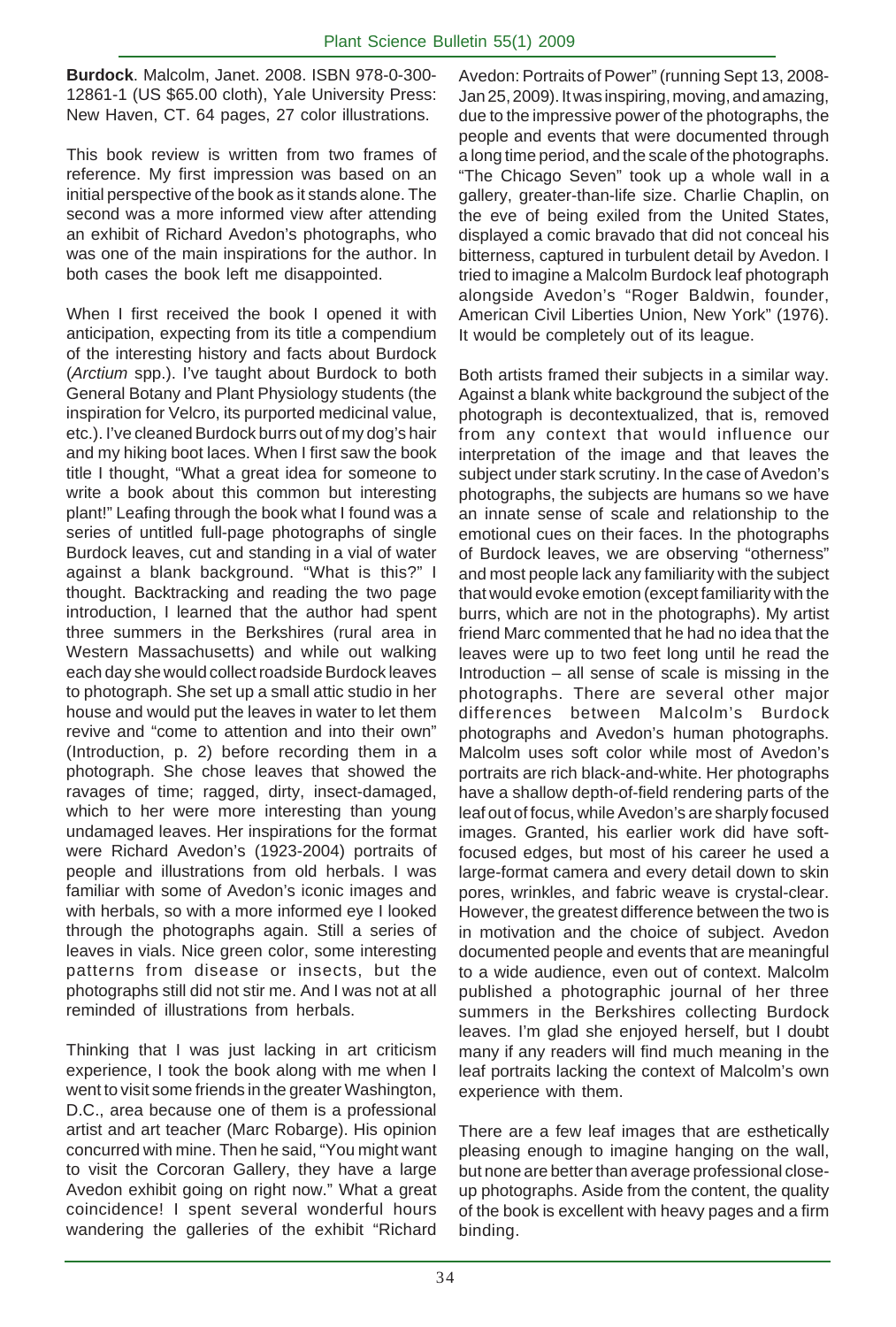- **Carolyn Wetzel**, Ph.D., Department of Biological Sciences, Smith College, Northampton, MA 0106

# T

**Gardens and Cultural Change: A Pan-American Perspective**. Edited by Michel Conan and Jefferey Quilter. 2007. ISBN: 978-0-88402-330-2. 110 pages. Dumbarton Oaks Research Library and Collection and Spacemaker Press, Washington, D. C.

The goal of a Dumbarton Oaks Colloquium in Garden History in 2003 was to engage anthropologists and archaeologists throughout the Americas in a discussion of the historic and current links between garden construction and cultural change. Although the editors admit that this ambitious goal was not quite realized, the book contains five interesting and very different papers more or less on this subject from Argentina, Mexico, the Caribbean and New York that present a hint of what can be learned from studying the history of gardens from an economic and political perspective.

 From Argentina come two studies. Sonia Berjman traces the history of promenades and parks in Buenos Aires from 1580 to the present, tracking the Spanish original love for plazas, especially as sites for bullrings, followed by park plans influenced by European models, which led to the somewhat gloomy assessment of present-day parks that reflect modern urbanization, paving and privatization of historic parklands and limited accessibility. Daniel Shavelzon follows a specific Buenos Aires area park, Palermo, which had started as the consciously non-European home of Juan Manuel de Rosas, the governor of Argentina in the early 1800s. The buildings were destroyed, landscaping removed and land use changed over time as each new leader sought to impose his own ideas (and statue) on the landscape.

 Parks are also the subject of Rachel Iannacone's discussion of early 20th century efforts in New York to provide small parks throughout crowded areas of

New York City as public health measures. These small spaces were first designed as "picturesque" landscaped areas where fences kept people from all but the sidewalks lined with benches. After considerable controversy, these parks and others only gradually began to incorporate areas such as children's playgrounds, gymnasiums and even vegetable gardens maintained by a local farm school.

The actual form of gardens and their role in the economics and culture of the wetlands of the Valley of Mexico is documented by Saul Alcantara Onofre. Chinampas were ingenious rectangular garden plots about 20 feet wide and 40 or so feet long and were built by native populations of the area long before the appearance of the Spanish in the sixteenth century. They were constructed by layering vegetation from the wetlands and muck from the bottom and could be moved around on the waterways. Incredibly fertile, they were used to grow shrubs, vegetables and flowers which were harvested and moved along waterways by small boat directly to the center of Mexico City. Gradual encroachment by the urban areas of Mexico City, draining of wetlands and diversion of water to Mexico City has today greatly reduced the number of these cultivated rafts.

Catherine Benoit addresses the economic role of gardens as sources of food and private space for slaves on Central American plantations. Although enslaved Africans did not design the layouts of plantations, they were responsible for building their own housing and could to some extent control their plantings, often using plants and customs from their native lands. This resulted in a unique Creole garden culture which outlived the plantation era and can be seen in urbanized areas in many parts of the Carribbean and the Americas today.

So, the book contains five well-referenced historical accounts, each of which is interesting, but the whole can not really be summarized. The book's format, with text running almost from edge to edge of pages nine inches wide makes it extremely difficult to read, and editing, particularly in the chapter on Mexican gardens, was inconsistent, although illustrations throughout were well done. The study of garden history would perhaps have been better served if these chapters had been published separately in appropriate journals where they could be listed in bibliographic data bases, otherwise it is difficult to imagine how anyone interested in the solid research done on these topics would ever find them.

-Joanne M. Sharpe, Coastal Maine Botanical Gardens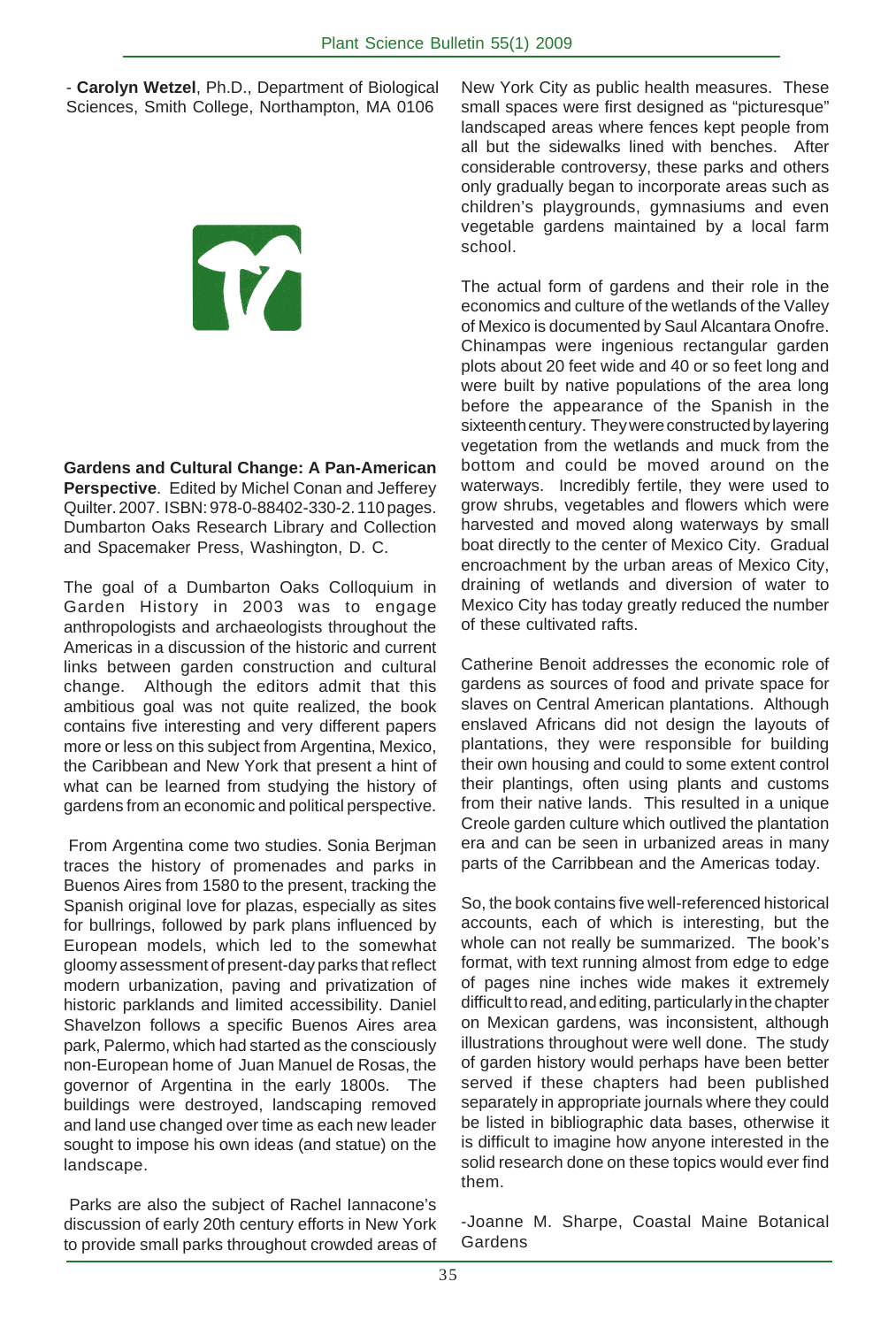**Tea Roses: Old Roses for Warm Gardens**. Chapman, Lynne, Noelene Drage, Di Durston, Jenny Jones, Hillary Merrifield, Billy West. 2008 (ISBN 9781877058677 (Cloth US\$59.95) 240pp Rosenberg Publishing Pty Ltd., P.O. Box 6125, Dural Delivery Centre NSW 2158, Australia.

As the first book in over 100 years devoted solely to tea roses, this potentially can fill a very large niche, because the climatic conditions suitable for tea rose growth are found right round the world, in some of the world's most populous areas, including portions of India and China. Climate in southern California or around the Mediterranean is likewise suitable for roses that need no rest. Also with changing fashions and the rise of the "English roses" there is a return to appreciation of prolific roses not intended for competitive exhibition.

The authors, who have been working together for over a decade as the 'Tea rose group' of the larger Heritage rose group in Australia, are from the region around Perth in western Australia. Rarely is a book written by committee so successful. Somehow they have managed to combine their expertise in photography, writing, historical research, languages, horticulture and botany (not to mention manuscript editing and book composition) to good effect.

As the dust jacket says, *Tea Roses* is "lavishly illustrated with colour photographs and historical plates..." I estimate there are over 300 photos, with 3/4 taken by the authors, at least one of whom must be an expert photographer. Many of the remainder are of historical documents, including rose illustrations from botanical magazines of the  $19<sup>th</sup>$ century. The dust jacket photos are truly striking, with 'Comtesse de Labarthe' (a.k.a. Countess Bertha) on the front and 'Anna Olivier' on the back.

The rose known as 'Anna Olivier' in Australia presents many of the usual complications that the authors found in working with tea roses. They note that in some European gardens, a soft yellow rose, known as' Etiole de Lyon' in Australia, is called 'Anna Olivier'. Also, 'Anna Olivier' gave rise to an unstable, reverting sport, 'Lady Roberts' (Cant 1902). The authors provide a photo of their rose which bears an excellent resemblance in both form and color to a chromolithograph from *The Garden* (1891). Such confusion as to identity is typical of the subject.

The rose 'Comtesse de LaBarthe' is commonly known as 'Duchesse de Brabant' in the U.S. As the old name Countess Bertha persists from older gardens in Australia, this is likely a Comtesse, not a Duchesse. For this and every rose grown by one

or more of the authors, there is both a well-written narrative description and a summary table of distinguishing features. This provides detailed information on inflorescence and pedicel, bud shape and color, sepals, flower size and shape, petal shape and texture, stamens and carpels, receptable and hip, fragrance, leaves and bush habit. The total number of tea roses now in commerce in Australia is something under 100; the authors grow all these and more, many found in old gardens and cemeteries.

During the 1960s systematic efforts to recover tea roses were begun in England (Appendix 3), and somewhat later in Australia about half a dozen folks began serious preservation work. This bit of history is well documented here, and laid the basis for this book. Two other appendices indicate roses bred in Australia (about 30), and those whose sale was ended in 1921 as a result of a nurseryman's meeting.

The authors tell a good story of the origins, rise and fall of tea roses in about 40 pages. Another 20 pages are devoted to their culture and a general description including their growth habits, cold tolerance, flowering habits, flower form and colors. A full 130 pages are used for individual entries on close to 100 firmly known, and some unique but unidentified Cvs. Despite extensive searching of catalogs and other sources, it is unlikely that even another 100 names will be reliably fixed to unique plants (my opinion). There is simply too little description in most sources. This is frustrating to collectors, but of less consequence to those who simply enjoy roses and have a suitable climate to grow these older kinds.

The first of the six appendices reproduces Jules Gravereaux's color chart of 1902 (from his catalog). It helps one understand how color names were used in the late 19<sup>th</sup> century, when tea rose breeding was at its peak. Appendix 4 documents the history of roses featured in this book, including which catalogs listed it when, how it was reintroduced to commerce, likely synonyms and misnomers. This is a marvelous spreadsheet for historians. There is also a three page glossary for technical terms, and a list of abbreviations for the Appendix 4 table.

This book is very well produced, with clear font (Goudy Old Style), perfect color registration and rendering, nice layout and good binding. The eight page index has about 650 entries and the 6 page bibliography has around 300 references, including books, letters and papers, journal articles and a couple of websites. It may not be exhaustive but it is quite extensive, delving into many obscure corners for pertinent information. We may never see it's like again.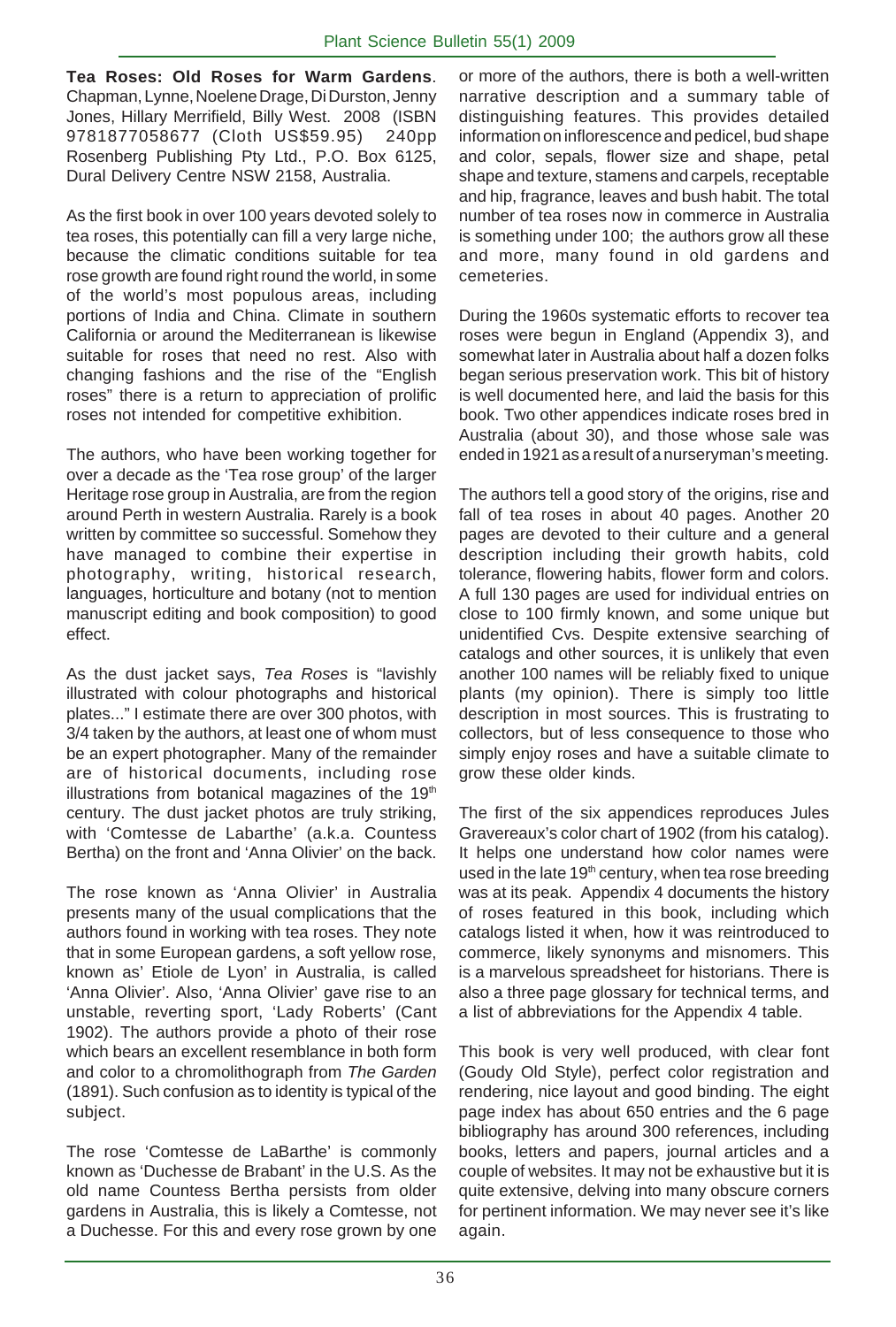-Lawrence Davis, Kansas State University, Manhattan, KS.

**Ending the Mendel-Fisher Controversy.** Franklin, Allan, A.W. F. Edwards, Daniel J. Fairbanks, Daniel L. Hartl, and Teddy Seidenfeld. 2008. ISBN 978-0- 8229-5986-1 (Paper US\$27.95) 330 pp. University of Pittsburgh Press, Eureka Building, Fifth Floor, 3400 Forbes Avenue, Pittsburgh, PA 15260.

As we move into the world of post-Mendelian genetics, of RNAi and dicers, it may be worth reflecting on how this all got started over 100 years ago. For close to a century, a particular view of genetics, called Mendelian, was dominant both amongst professional geneticists, and in general education extending to the middle school level. It was while working with middle school and high school teachers that I first encountered the notion that Mendel might have perpetrated a fraud. I applied a good deal of effort trying to understand both the charges and the various responses that were appearing through the 1990s. Until recently the questions raised by Fisher appeared largely unanswerable. This volume may put that problem to rest.

 Mendel obviously did not think of himself as a geneticist, but as a student of hybridization. His training in physics, and experience in practical horticulture, allowed him to gain new insights into the way that characteristics are transmitted from one generation to another. His discoveries were largely ignored for the first 30 years, and were treated as controversial by those who paid attention. Carl Naegeli, pre-eminent botanist, actively discouraged him from pursuing his ideas. Other prominent workers preferred their own more traditional interpretations. There are no records of efforts to repeat his work until about 1900.

Controversy is often good for book sales but rarely nice for the participants. When both are longdeceased it is mainly about their reputations, and when the controversy involves science, it is usually the whole scientific enterprise that suffers. That is certainly so in this case. Living in a state where Darwin, another great 19<sup>th</sup> century figure, is also frequently ridiculed, I am acutely aware of how important it is for successful science to maintain the highest possible level of integrity.

So what is the controversy? Simply put, some of Mendel's results are "too good to be true" in a statistical sense, if they represent the complete output of the clear, simple research program that he described in his two lectures to the scientific society of Brno (or Brunn) in early 1865. The publication describing Mendel's work, though reasonably widely distributed, was apparently not widely read until about 1900. At that time it was recognized for it's clarity of presentation of the case for discrete units of heredity, and as R.A. Fisher described it, was used for polemical purposes by the "rediscoverers."

Most interesting is Fisher's observation that Bateson used Mendel as a cudgel to beat Darwin, whose Theory of Natural Selection Bateson opposed. Darwin had a very fuzzy notion of how heredity worked, and early on, his thinking was Lamarckian and he viewed heredity as a blending process. Mendel's work describes a clear substrate on which selection can work ( a collection of discrete characters), though no description of how change (speciation) might happen, other than by recombining (not blending)of already existent traits. Darwin supplied the concept of mutation, which Mendel never mentions.

We have no evidence that Mendel himself was opposed to Darwin's conclusions about selection as a force for speciation. Through careful analysis of Mendel's copy of Darwin's *Origin of Species*, Fairbanks and Rytting (chapter 7 if this book) noted that Mendel was well aware of Darwin's thinking by the time he published his results in 1865. Some key passages were highlighted by him. However, there is no way that Mendel could have known of Darwin's work in 1856 when he began his studies in earnest, or even in 1859. Mendel read little or no English and had a German translation of Origins from 1863. Mendel made few recorded comments on Darwin or his theory, although Fisher argues that Mendel in fact sought to explain some of Darwin's observations of variation under domestication by his own discovery of discrete factors. Mendel's text may be read in that way.

Fisher was not the first to note Mendel's "too good to be true" statistics. In 1902, W.F.R. Weldon made a detailed analysis of the results and applied the newly invented Chi squared statistic. He published his analysis in the first volume of Karl Pearson's *Biometrika*. A few years later Fisher, as an undergraduate, gave a talk presenting a similar commentary, but it was not until 1936 that he put all of his detailed analysis into a formally written form, in *Annals of Science*. Oddly, Fisher never mentions Weldon's work, though he used the same statistical tool. The centennial year of Mendel's discovery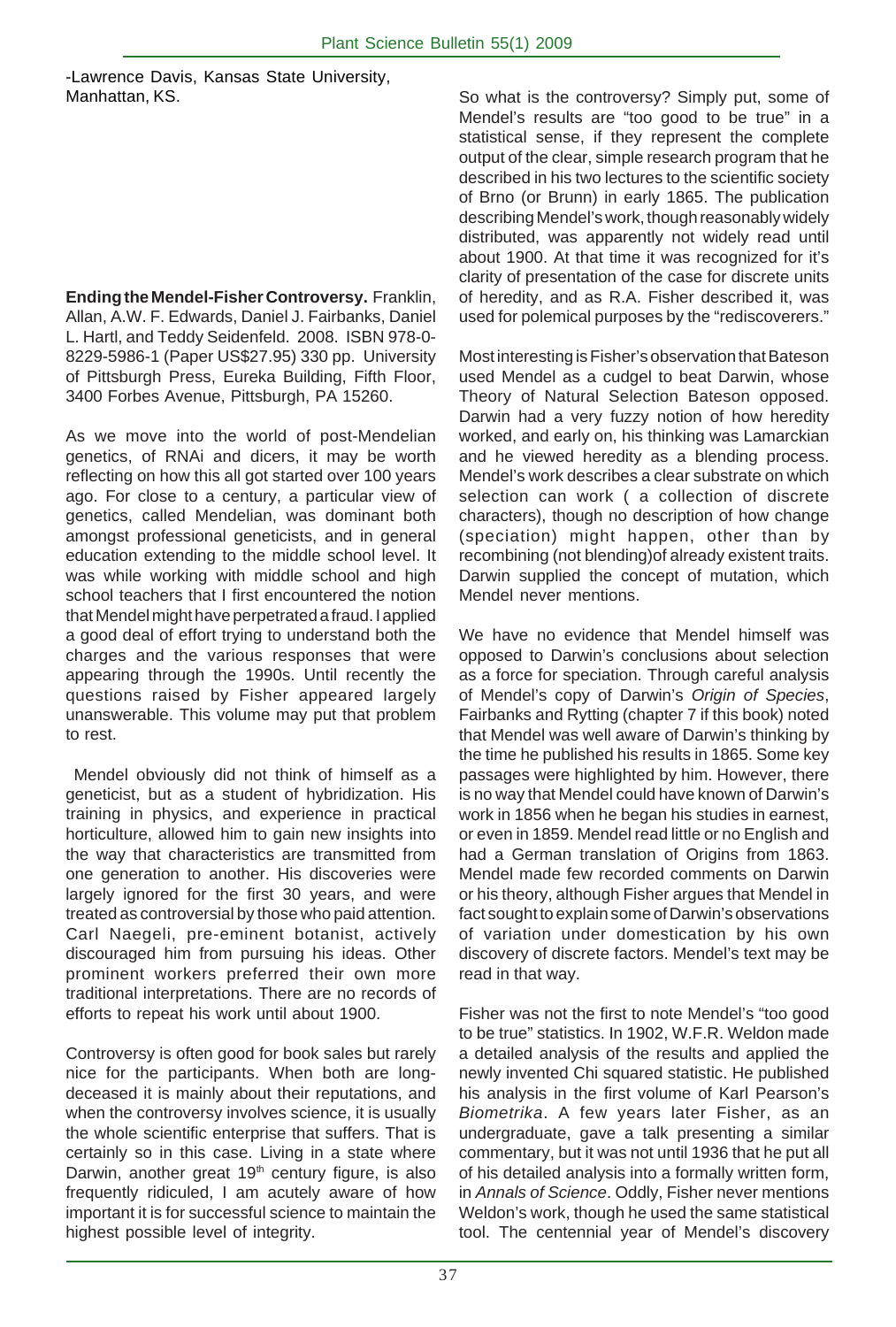sparked a renewed interest in Mendel, and the "too good" fit noted so clearly by Fisher. Since 1965 there have been dozens of detailed analyses of both texts, with both attacks and defenses of Mendel.

This volume, a well produced collective effort, comes about 40 years after the "too good" controversy really took off. The five main contributors to this volume include a physicist, a statistician, two biologists and one philosopher/statistician. They have included a standard translation of Mendel's work (chapter 2), that was used by Bateson in the early1900s, with his 1909 commentary, and Fisher's complete paper from 1936 (chapter 3). Physicist and philosopher of science Allan Franklin provides an overview of the controversy in the first 75 page chapter. In this he lays out the problem with a thorough review of both Mendel and Fisher's works. He also notes the various proposals pro and con, regarding whether Mendel cheated, or Fisher tried to discredit Mendel.

Chapter four, a closely reasoned 25 pages by statistician A.W.F. Edwards, incidentally Fisher's last student, thoroughly examines the problem of the too close results, while a postscript by Edwards considers alternative hypotheses. The fourth chapter is reprinted from a 1986 volume. There is little or no doubt left after Edward's discussion, that the data presented by Mendel is really a "best presentation" of selected results, not a complete record of his studies. Extreme results with poor chi-squared fits seem to have been trimmed away

Chapter five gives a summary of the controversy by V. Orel, a Czech biographer of Mendel, and D.L. Hartl, a professor of biology at Harvard. They analyze carefully the cogent notion that a scientific paper is rhetoric, not a diary. Mendel first presented his work orally and published it as presented, so his paper is clearly a rhetorical work. Certain phrases and ideas are repeated several times for emphasis by Mendel, while many details are omitted. This chapter appeared in another volume in 1994.

Much work has gone into attempts to reconstruct the chronology and estimate the scale of Mendel's work, most notably that of Fisher in his 1936 paper. Over the years, many biologists have added and subtracted more and less useful bits of information regarding the behavior of peas and their pests. Many of those authors are cited by Fairbanks and Rytting (chapter 7). The conclusion is that Mendel could have done what he said he did in the space and time he indicated. Left at issue is just exactly how he did it. Fisher greatly admired Mendel's clarity of presentation, but was bothered by the "too good" fit. Seidenfeld provides yet another look at the "goodness of fit" problem in chapter 6, specifically considering various ways that the data might have

been trimmed or cooked. A very interesting appendix shows a modern day result with peas where again the fit is remarkably good.

Finally, Fairbanks and Rytting's chapter considers both botanical and historical aspects of the case, in an article that first appeared in 2001 in the *American Journal of Botany*. A very interesting point in their careful reading of Mendel, is that the first four traits he chose to study were those already analyzed by others. In his second year of study he successfully added three others. Thus Mendel used a completely logical approach to his work, first confirming and then extending a series of observations. His special contribution was to devise a simple mathematical relationship to explain the observed phenomena, and to propose a distinct mechanism that allows that relationship to come to fruition.

Fairbanks, in a postscript to chapter seven, reviews the ongoing (largely internet) controversy and provides logical correctives. One point that remains perhaps insoluble, in the absence of any original data or notebooks, is the "too good" fit. But the most reasonable hypothesis for why only a portion of Mendel's results are presented, and of those only the results that fit within a reasonable closeness to his model is simple. It may be drawn from a passage that Mendel was surely familiar with- "there is much else.. but this is written so that you might believe. For if it were all to be recorded, perhaps the whole world could not contain the books". Certainly it would be more than we would ever want to read. The present volume should suffice.

-Lawrence Davis, Department of Biochemistry, Kansas State University, Manhattan, KS.

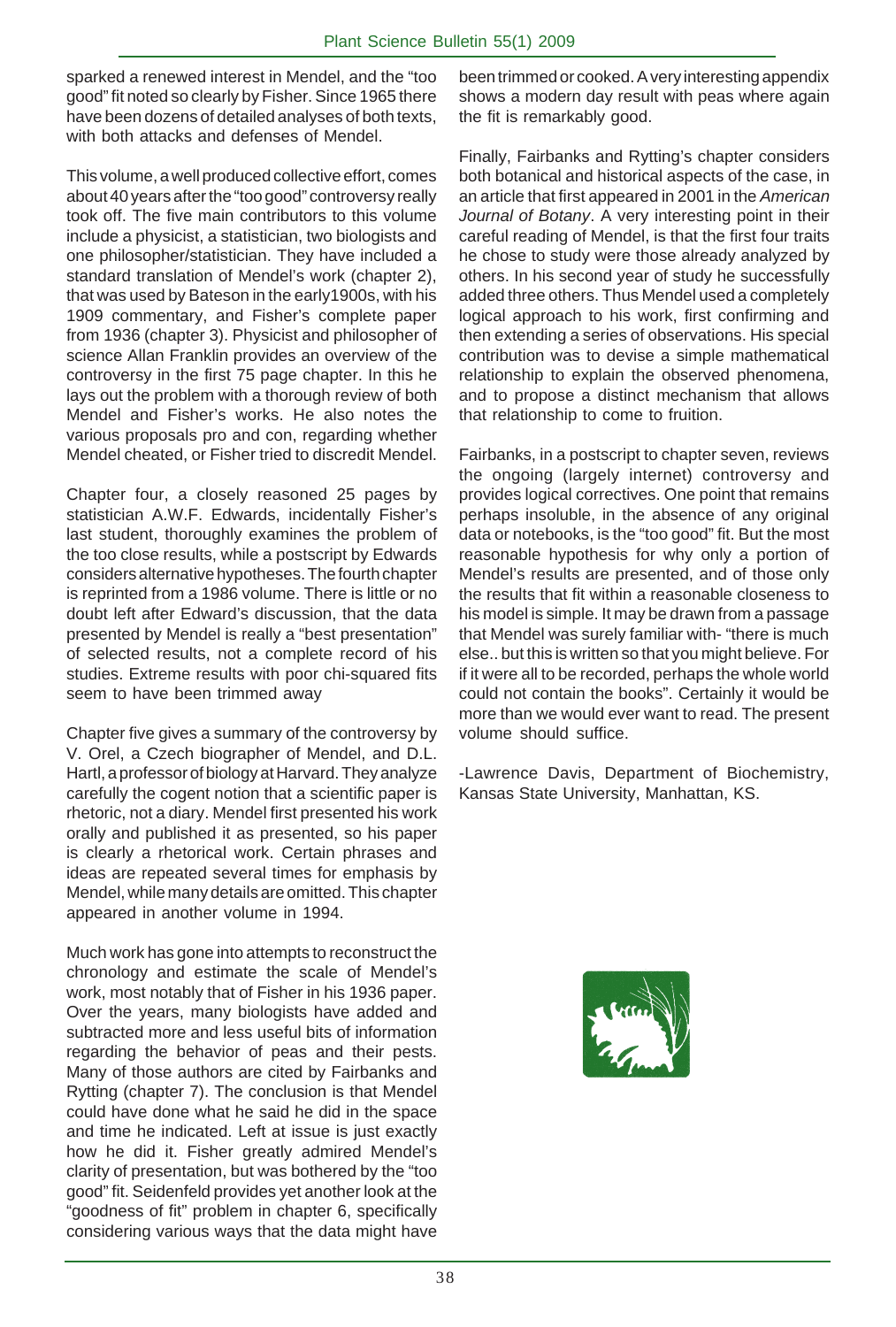**Genetic Glass Ceilings: Transgenics for Crop Biodiversity.** Gressel, Jonathan. 2008. ISBN 978- 0-8018-8719-2 (Cloth US\$65.00) 461 pp. The Johns Hopkins University Press. 2715 N. Charles Street, Baltimore, MD 21218.

When universities are beginning to form "Innovation Centers for Crop Design", as ours is doing, we need to take a look at what has become of plant breeding. That is the intent of this volume. The "Genetic Glass Ceilings" referred to in the title are of course the invisible mechanisms that prevent "Jack and the Beanstalk" from coming true. Taking a broad look at the whole question of "Transgenics for Crop Diversity", Jonathan Gressel brings to bear over 40 years of experience as a plant physiologist and genetic engineer. Gressel argues persuasively that in order to have the quantum jump in productivity essential to make healthy, renewable, sustainable food and fiber available to the whole world, we must use transgenics. Hence the subtitle..

Forty years ago, genetic engineering was unknown. Professor Gressel grew with the field, making contributions in a broad range of areas along the way. One of his most recent edited volumes deals with ferality in crop plants, the likelihood that crops run wild and turn into weeds. Questions such as, 'What are the odds that we turn clover into kudzu?' or 'Can we use the vigor of kudzu for producing biomass?' lie at the heart of many fears and fantasies of biotechnology and transgenics. This volume addresses those fears, brings realism to the fantasies, and emphasizes the growing recognition that most of our limited agronomic base (maize, wheat, rice, soybean) may soon reach its glass ceiling. We must consider other crops for other places that are not part of the huge international trade economy, not linked to the price of oil the way the big four are.

This is a serious book, covering a very challenging range of issues. Gressel does not hesitate to identify what he sees as problems outside the organism, such as crop subsidies that distort markets. He is also willing to present some notions that are novel or that go against the mainstream of agronomic thinking. So maybe the glass ceilings are not just inherent genetic limitations of the crops themselves, but rather are to some extent glass ceilings of the kind usually thought of by sociologists. Either way, we need to break through, soon.

Gressel's book is divided in to roughly equal halves, first dealing globally with the situation, and second using about 15 case studies to indicate potentials and pitfalls. Although the earliest scientific citation I noted here is from 1965, a very substantial majority of the references are from this past decade. That is

as it should be in a rapidly moving field, when only 1200 of the many thousands can be directly cited. Those 1200 provide a useful entry into the remainder of the literature.

 The general case for plant biodiversity is provided in an extensive forward by Klaus Ammann, and a much shorter argument for crop biodiversity is provided in the first chapter by Gressel. After thoroughly stating the case that a glass ceiling has been reached in the genetic potential of major crops, the author describes the tools for transgenic development, the biosafety considerations, the places where one needs to go through the ceiling and some specific instances where transgenics have already been used to make major advances in productivity or quality. Insect resistance in grains and virus resistance in papaya re noteworthy examples. Insect resistance has both the direct benefit of decreased predation on the crop, and secondarily by decreasing mycotoxin production in damaged seed. And as an incidental incentive to use, it actually lowers insecticide application substantially, decreasing both direct costs and labor costs.

The issue of biosafety is addressed extensively in a chapter over 65 pages long. Only the chapter on tools, at 30 pages, approaches this level of detail. Enhancing total biomass yield through engineering of photosynthesis or carbon partitioning is not a focus of this book. Crop diversity and more effective exploitation of available production potential in many smaller niches is the theme. Case studies are used as the basis for this discussion.

Some of the crops considered as good candidates for transgenic improvement while maintaining crop diversity, naturally enough, are not among the top 25 in current production. For instance, tef is considered as a crop for dry extremes and buckwheat (pictured on the dust jacket in full bloom), is considered for poor cold extremes. Constraints on and problems in sorghum, millet, safflower, lathyrus, tomatoes, olives, and orchids are examined. For most of these, overall biomass yield is not addressed. Rather, the specific needs of the crop, such as reduced allegenicity in olive pollen, or removal of a specific amino acid in lathyrus, is treated.

Gressel makes his case clearly with much creativity. He has obviously thought a long time about the issues at hand. He is a strong advocate of transgenics, well aware of potential hazards, but not prone to sentimentality about saving insect-plagued or mycotoxin-contaminated land race seeds. This book would serve as a good basis for a serious course in agronomy departments around the world. It should also be of interest to crop breeders wherever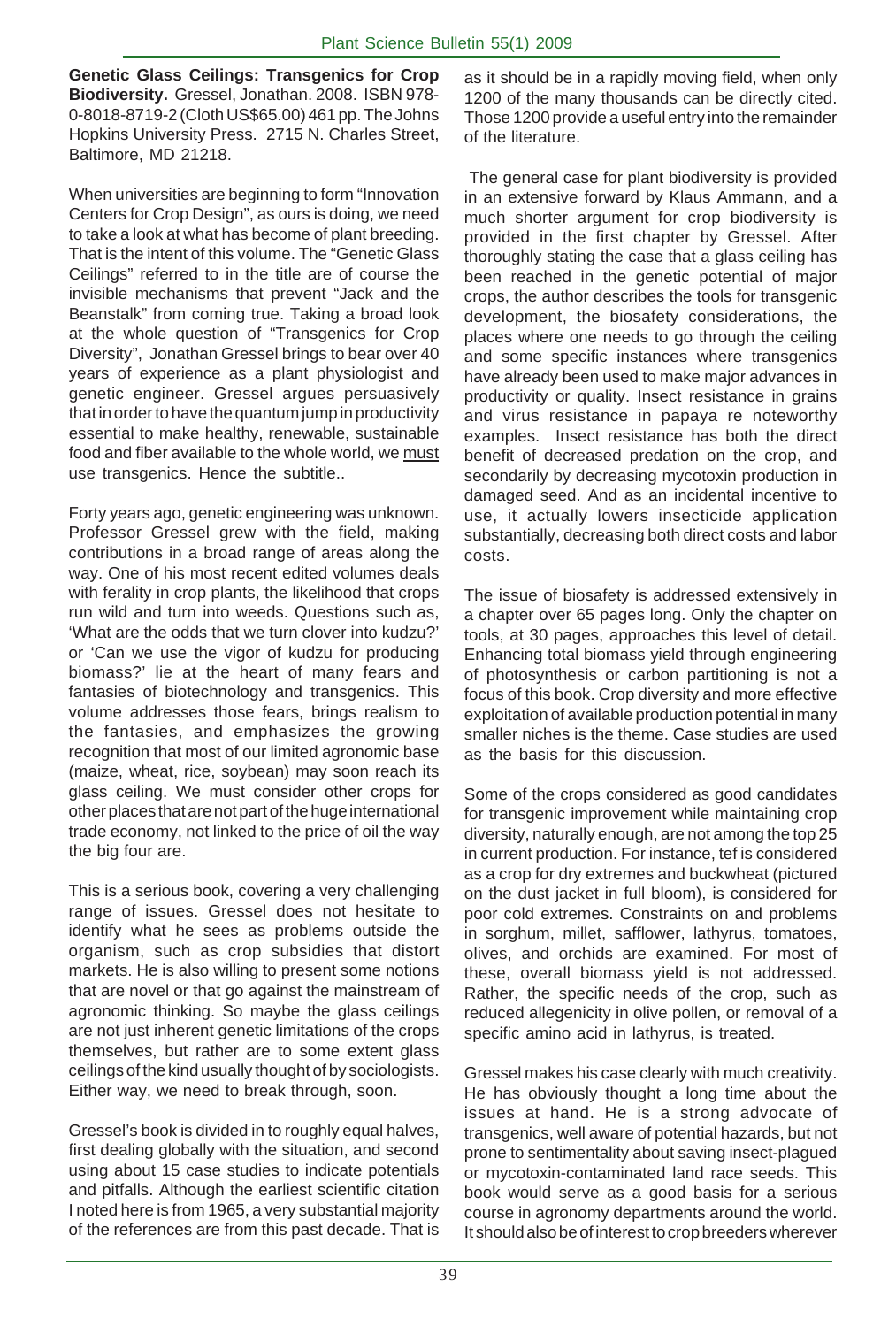they are located, for its wealth of thought-provoking ideas.

-Lawrence Davis, Kansas State University, Manhattan, KS.



**The Aliveness of Plants: The Darwins at the Dawn of Plant Science.** Ayres, Peter. 2008 ISBN 978-1- 85196-970-8 (Cloth US\$99.00) 227 pp. Pickering & Chatto, 21 Bloomsbury Way, London WC1A 2TH, UK.

This is the perfect book for every botanist to read and digest as we begin 2009, the 200<sup>th</sup> anniversary year of Charles Darwin's birth and the 150<sup>th</sup> anniversary of his publication of the origin of species. In fact, it should be required reading for ALL biologists. Using the vehicle of three generations of the Darwin family, Ayres presents a history of the origin of botanical science from the  $18<sup>th</sup>$  into the  $20<sup>th</sup>$ centuries – the transition from gentleman philosophers (Erasmus) doing "country house experiments"(attributed to Julius von Sachs in reference to Charles) to experimental scientists in their laboratories (Francis, who studied with Sachs). It demonstrates the transition of botany from a subfield of medicine whose practitioners had medical degrees to an independent, leading science. For our non-botanist colleagues it is instructive to demonstrate how misleading is the popular image of Charles the evolutionist because he studied plants as much as animals. "It has always pleased me to exalt plants in the scale of organized beings…any proposition [is] more readily tested in botanical works…than zoological." (Darwin to J.D. Hooker)

Plants were a hobby for Erasmus Darwin, who was by training a physician and by inclination a poet and philosopher. He inherited financial security and social position and passed this on to his succeeding generations. Erasmus is perhaps best known for his poem, The *Botanic Garden*, written in two parts. In the first, *The Economy of Vegetation* emphasizes insectivorous plants while the second, *The Loves of the Plants*, describes the Linnaean System. More significant, though was *Phytologia*, published two years before his death. Here Erasmus provides a synthesis of the state of botanical knowledge in 1800. He includes the works of Hales, Priestly, Lavoisier, and others (including his own) examining plants as photosynthetic organisms. Many of the individuals mentioned were his personal friends (also including Benjamin Franklin) and others he knew indirectly via his friends. He clearly anticipates the emergence of plant physiology from within botany but he also covers sexual selection, insectivorous plants, artificial selection and expounds a (pre-Lamarkian) theory of evolution. *Phytologia* was the standard for British botanical thought for the next several decades and his example of networking was taken up both by his grandson and great grandson.

Somewhat surprising is the little credit Charles gave to his grandfather for some of his ideas and inclinations – not just on evolution, but on the structure and function of plants. For instance, the world knew little about insectivorous plants until Charles published his book on that subject in which he declares "I heard that insects were thus caught, but knew nothing further on the subject." Yet Erasmus had a fascination with insectivorous plants which formed a major part of *Phytologia* in which he called *Drosera* the "Queen of the marsh." This is the same plant referred to by Charles' wife, Emma, in a letter to Charles Lyell's wife, "he is treating Drosera… just like a living creature, and I suppose he hopes to end in proving it to be an animal." Later, in a letter to Asa Gray, Darwin admitted "[*Drosera*] is a wonderful plant, or rather a most sagacious animal." Gray, long a friend of Darwin, is credited by Ayres of suggesting to Darwin that he pursue a study of climbing plants.

The best known of Darwin's botanical books is *The Power of Movement in Plants,*.co-authored with his son, Francis. This book grew out of the revision of *The Movement and Habits of Climbing Plants* in which the younger Darwin assisted with editing. Francis' mark in the subsequent revisions of all of his father's books can be seen in the citations of others' works which begin to appear. Francis' medical training required a research thesis and he was trained in the "modern" laboratory where specialized equipment and careful measurements were the norm. Similarly, "modern" standards of citation were required. It was natural for Francis to be concerned that his father's books met the new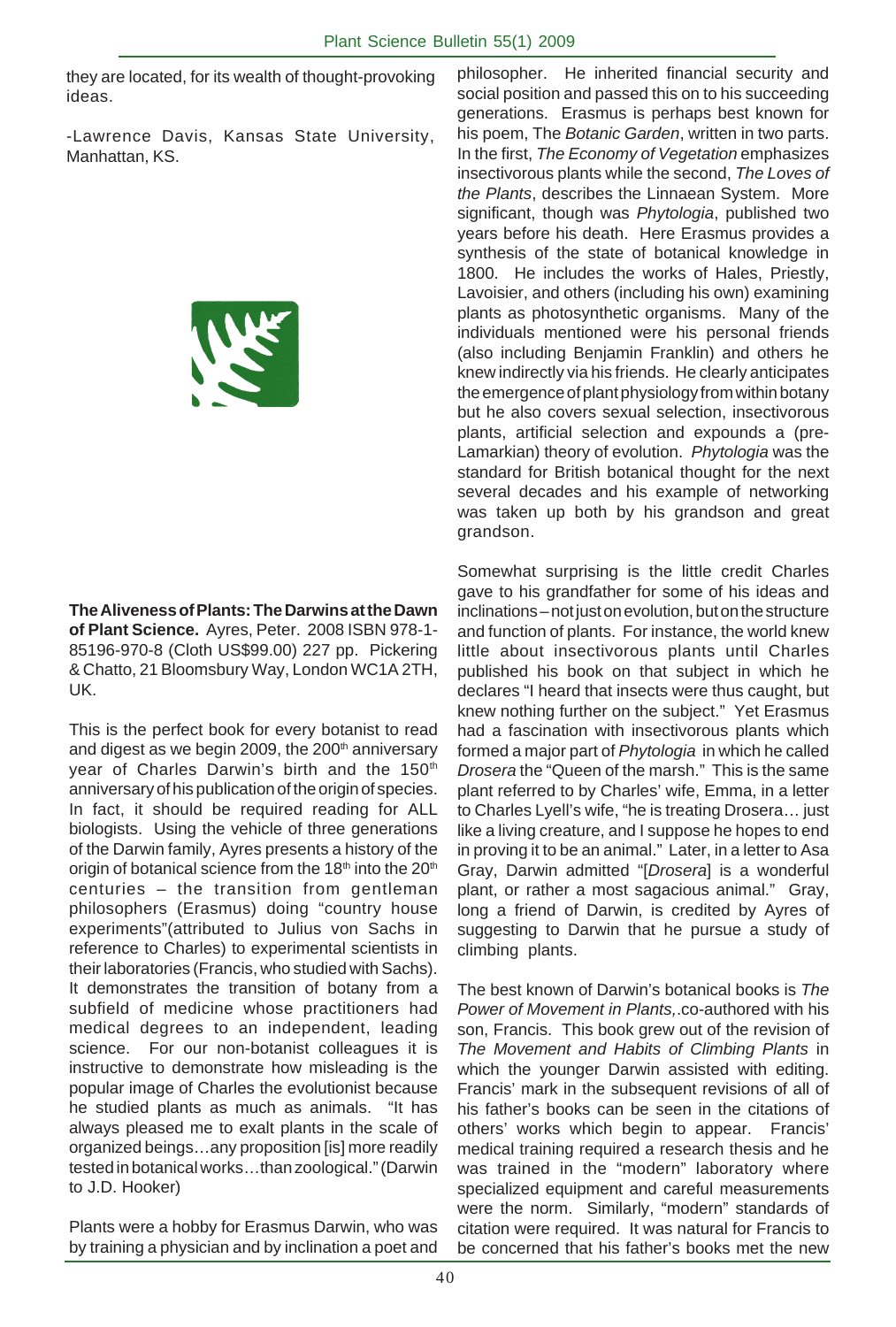standards of scientific publication.

Francis left a promising career in animal physiology to assist his father and in doing so brought the tools and techniques of laboratory biology to the partnership. Francis, unlike his father, was fluent in German and made two visits to Germany to study with Sachs, the world's pre-eminent plant physiologist. The Darwins and Sachs had differing views on tropisms which is reflected in their later writings. Francis recalled that "Sachs was most kind and helpful [during the first visit], and under his direction I contributed a small paper to his *Arbeiten*…" Sachs later wrote: "Personal acquaintances often have their good side. I first became aware of the whole wretchedness of Darwin's activities when Francis Darwin studied here…and when the miserable book 'On Movements' appeared, I realized that here we are dealing with literary rascals." As a result, "Power of Movement" was viewed less favorably when it was published than it is today!

Francis' botanical achievements usually are lost in the shadow of his more famous father. Yet like Charles and Erasmus, Francis was elected to the Royal Society based on his own work in plant physiology - - particularly on the function of stomata – a topic that was of interest to his great grandfather a century earlier. He also played a significant role in the development of botany as an independent scientific discipline at Cambridge and of "the new botany" in Britain. We are aware of the circle of friends Charles Darwin gathered around himself that influenced his studies. I was intrigued by the circle of friends and relatives around Francis, including: F. F. Blackman, Sidney Vines, R.A. Fisher, Henry Marshall Ward, and especially William Bateson.

In the last chapter, Ayres briefly traces the Darwinian botanical legacy deep into the 20<sup>th</sup> century. We are familiar with the thread leading from Darwin through Fritz Went and the discovery of auxin. Less familiar are Francis' contributions to the statolith theory of gravitropism, crop physiology in general, and the links between photosynthesis and transpiration. The latter thread connects to current work on climate change. There are extensive end notes and works cited and a thorough and complete index. I would have liked additional figures, both of the personalities cited and particularly from Francis' works. It was an enjoyable read for me and would be accessible to my students.

-Marshall D. Sundberg, Emporia State University, Emporia, KS 66801.

**Biology and Evolution of Ferns and Lycophytes.** Ranker, Tom A. and Christopher H. Haufler. 2008. ISBN 978-0-521-69689-0 (Paper US\$70.00). 480 pp. Cambridge University Press, 32 Avenue of the Americas, New York, NY 10013.

What botanist isn't attracted to ferns for their beauty and diversity of leaf form? We also really appreciate ferns when teaching the plant life cycle, because students can so readily see the two alternating generations and their reproductive organs. Likewise, lycophytes evoke a wonderful and mysterious past when they dominated Carboniferous landscapes, generating amazing fossils and useful coal deposits. Given such attractions, chances are that other botanists will be as interested as I to read this new compilation of chapters edited by Tom Ranker and Christopher Haufler. Written for advanced botany students and professional botanists, this book brings us up-todate on diverse aspects of fern biology, which is covered substantially more completely than that of lycophytes.

Sporting a spectacular cover that illustrates part of a frond of a fern (whose species identity I could not find cited), the book begins with a brief preface that places the work in a historical context and describes the contents. Chapters are logically grouped into four parts: development and morphogenesis, genetics and reproduction, ecology, and systematics and evolutionary biology. Authors include internationally recognized research experts who uniformly do a good job of explaining the scientific value of their topics, describing recent advances, and setting future research agendas. The black and white illustrations are of generally fine quality and of appropriate type and number. Appendices on modern fern classification provide extra value. I did not note usage errors beyond an instance of the term "algae" used as a singular noun ("algae" is plural; "alga" is the appropriate singular). (The world can't really expect me to let that one go!)

Among the interesting things I learned are that illustrations of fern life cycles in biology texts can be improved, ferns display a surprising diversity of gametophyte adaptations and reproductive modes, high base chromosome numbers typical of many homosporous ferns likely resulted from ancient polyploidy events followed by extensive gene silencing, spore and stomatal size correlation with ploidy levels might allow inferences to be made from fossil and herbarium material, and certain ferns occur with mangroves! I was particularly impressed with the images of plastid and nuclear migration in response to light changes in Chapter 1, specific examples of fern speciation processes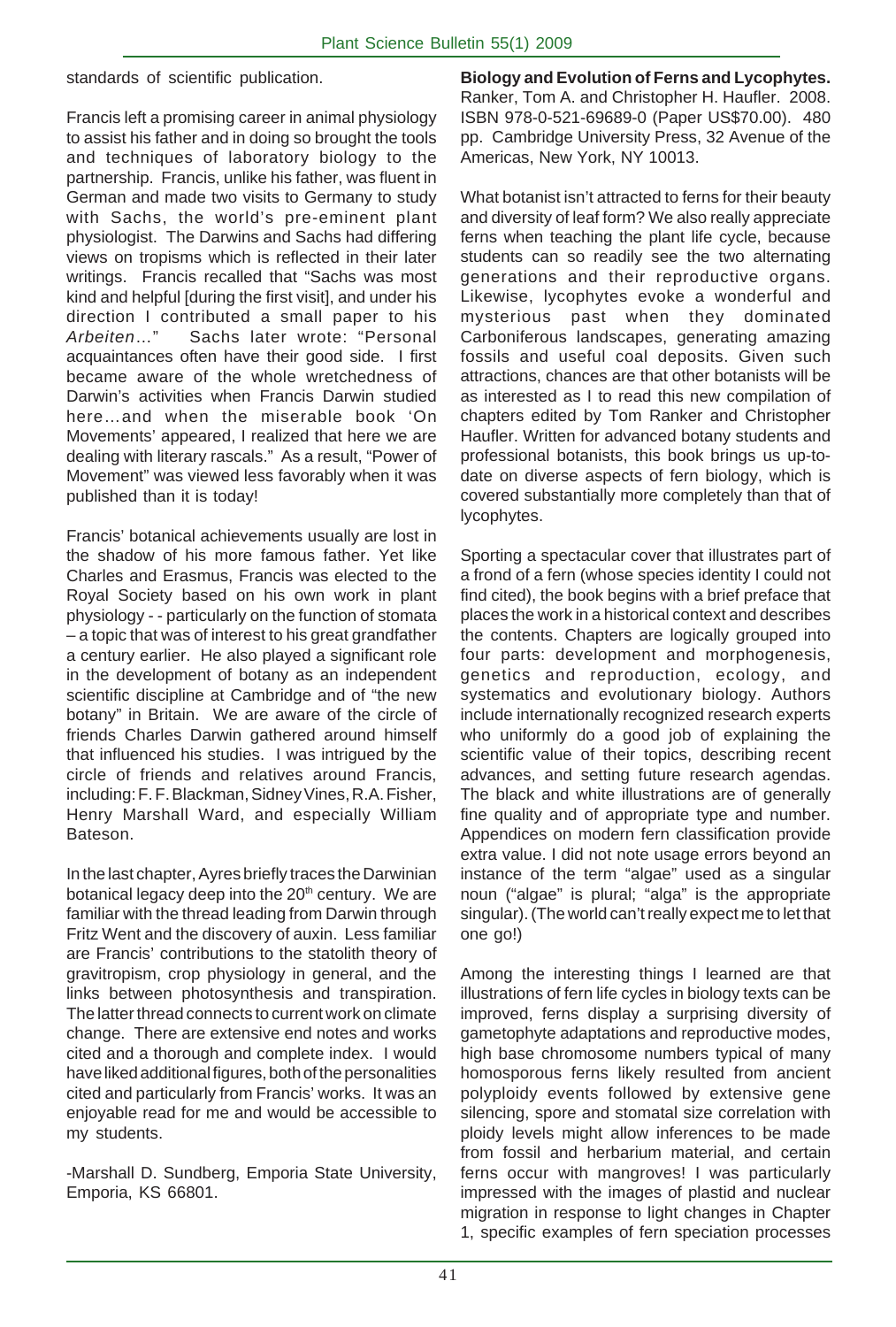## **Plant Science Bulletin 54(4) 2008**

and homage to Irene Manton's work in Chapter 10, and list of structural characters that seem to best correlate with molecular phylogenetic patterns provided in Chapter 16. I was pleased to see the argument in Chapter 11 that patterns of plant evolution cannot be inferred from studies of extant species alone, so fossils should receive due attention, a concept with which vertebrate paleontologists would surely agree. Readers will discover many other valuable ideas and information.

Despite these admirable features, the book has at least one deficit in my view. An introductory chapter providing an overview of the special features of fern and lycophyte biology would have been immensely helpful in preparing the reader to dive into the specialized topics to follow. For example, such an introduction could have defined what is meant by the terms "fern" and "lycophyte," useful because the authors of at least two chapters differ in their concepts of what taxa should be considered ferns. Readers who are unfamiliar with this ongoing systematic issue will likely be somewhat confused until they finish reading the book. Some readers would probably have appreciated an overview of fern structure and a generalized life cycle, as well as definitions and illustrations of eusporangia and leptosporangia, before plunging into the more focused chapters. Several authors, while lamenting relatively low research funding, cite perceptions that ferns and lycophytes are less economically/ ecologically important than seed plants. Although human uses of these plants are mentioned in some chapters, more attention to ethnnobotany and economic botany would have excited readers as well as providing grant proposal writers with useful supporting information. Lastly, I was disappointed not to find much attention paid to lycophytes, psilotophytes, equisetophytes, or heterosporous ferns. Despite these complaints, I enthusiastically recommend this readable and authoritative book to scholars interested in the latest research on ferns.

-Linda Graham, Department of Botany, University of Wisconsin - Madison

**California's Fading Wildfowers: Lost Legacy and Biological Invasions.** Minnich, Richard A. 2008. ISBN 978-0-520-25353-7 (Cloth US\$49.95) 360 pp. University of California Press, Berkeley, CA.

The overall thesis of this book is to put nails in the coffin of the paradigm that perennial bunchgrasses dominated all California grasslands prior to European settlement, and that overgrazing largely facilitated the transition to exotic annual species. In his influential relict analysis of grasslands, F. E. Clements (1934) concluded that the widespread native perennial bunchgrass Nasella pulchra was the historical dominant in California grasslands, in part because annual plants were ruderal species that could not be considered dominants in a climax community. Minnich argues that many grassland vegetation analyses since that time were based on Clements and a "shifting baseline system" where the presumed baseline data were already different from that observed by the first European explorers. Only recently have researchers begun to arrive at a consensus that annual forbs were the likely dominants in most non-wetland, treeless habitats in California. Vegetation dominanted by perennial bunchgrasses was likely only in the foothills of the Sierra Nevada and the Coast Range. Minnich's book provides historical data that should convince remaining naysayers.

Minnich crafts well-researched arguments to support his hypotheses regarding the evolution of California's herbaceous landscape: "1) California's pre-Hispanic vegetation consisted of vast carpets of wildflowers, not bunch grasslands; 2) the introduction of European species triggered a biological invasion without the help of man's activities such as grazing; 3) the transformation of herbaceous cover began along the coast and shifted inland, the pace of change being dependent on habitat, climate variability, and, most importantly, the time of arrival and adaptive modes of the invaders; and 4) the collapse of indigenous forblands over most of California happened right in front of our eyes with the invasion of bromes in the twentieth century." He reconstructs past grasslands through an exacting analysis of travel accounts, plant matter preserved in mission bricks, surveys, newspaper and magazine accounts, and livestock and weather records. Through that process, Minnich reveals patterns of prescribed burning by Native Americans, the timing of exotic plant invasions and simultaneous displacement of native herbs, and the history of livestock grazing across the state.

Minnich has created a must-have compendium for students, managers, researchers and historians interested in herbaceous vegetation in California. If the book is read cover-to-cover some repetitive use of data and arguments occur, but this repetition is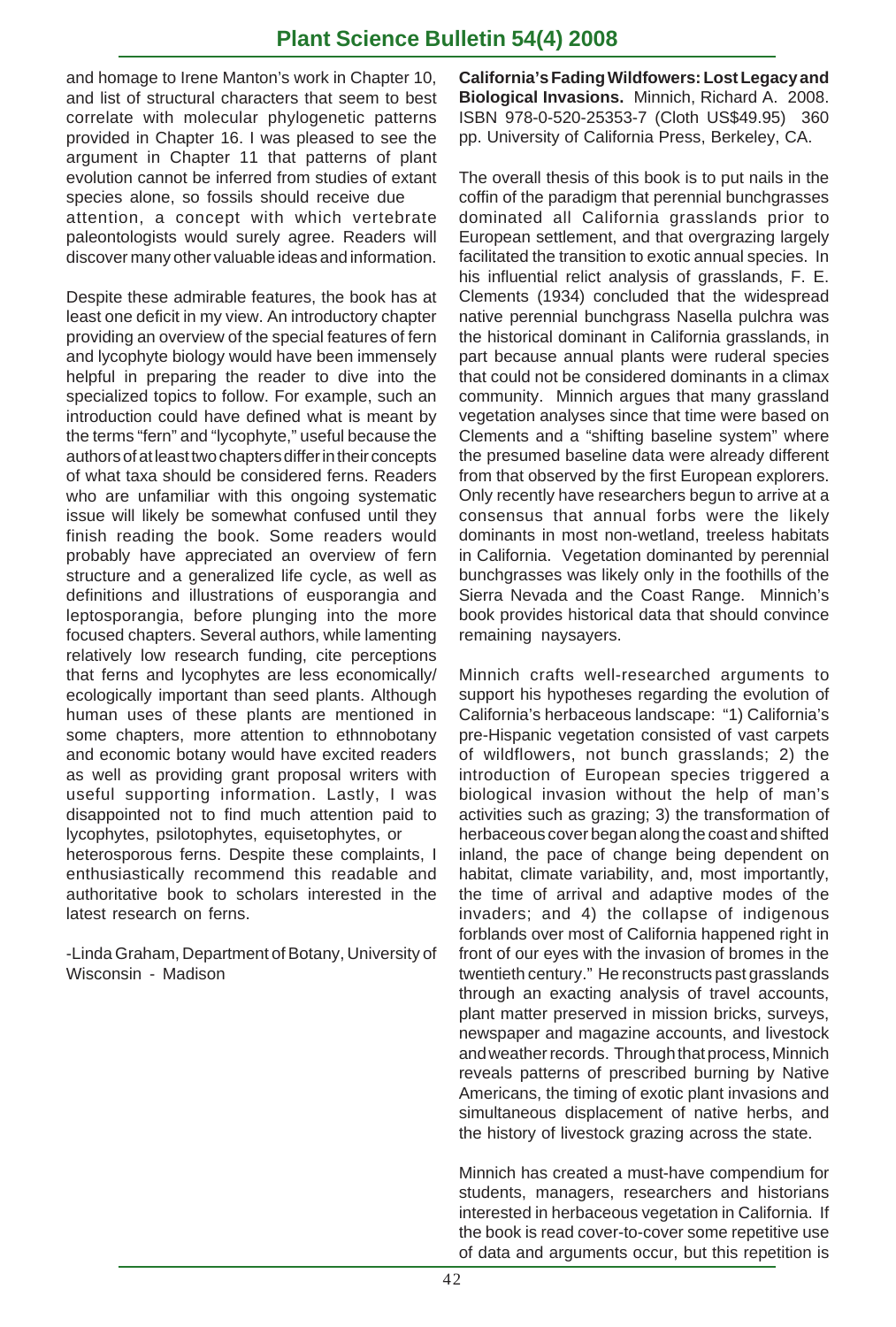necessary to create a handy resource for specific geographical regions or time periods. He breaks the book into three windows of time, pre-Hispanic herbaceous vegetation, invasions and grazing during the Nineteenth century, and the invasion by bromes starting in the late 1800s. His book ends on a positive note, with suggestions for managing today's California grasslands to tip the balance back towards native wildflower fields.

It is difficult to find many faults with the contents of this book. It would have benefitted from having a timeline of historical events relevant to the changes in California's landscape, and having the locations discussed in the text included on the maps. However, the invaluable first appendix includes historic place names, modern place names, and latitude and longitude of all locations discussed. Extensive notes, Spanish-English plant name translations, collections data and historical references to wildflower displays round out the appendices.

Finally, one cannot help but appreciate the inclusion of so much lovely poetry and prose portraying the wildflower fields that once blanketed much of California's landscape. One of my favorites is worth quoting to here to demonstrate how qualitative observations can enable one to visualize the abundance of California's Fading Wildflowers:

"Along the railroads on either hand runs continuously the rich and radiant bloom. Your sight becomes pained, your very brain is bewildered, by watching the galloping rainbow. There are great fields in which glowers of many sorts are mingled in a perfect carnival of color; then come exclusive family gatherings where the blue, crimsons, or the purples, have it all their own way; and every now and then you come across great tracts, resplendent with the most gorgeous of all wild flowers, the yellow or orange poppy, which...a botanist [gave] the name Escholzia, but which long ago some poetic Spaniard...christened it El Copo de Oro (the golden cup)...reminds one of the 'Field of Cloth of Gold'." - John Hittell (1874).

**-**Adrienne Leigh Edwards, Plant Ecologist, Botanist, Chico, CA 95928 aledwards@csuchico.edu

#### References:

Clements, F. E. 1934. The relict method in dynamic ecology. Journal of Ecology 22: 39-68.

Hittell, J. S. 1874. The Resources of California: Comprising the Society, Climate, Salubrity, Scenery, Commerce and Industry of the State. A. Roman & Co., San Francisco.

**Cycads of Vietnam. Osborn,** Roy , Ken D. Hill, Hiep T. Nguyen, and Loc Phan Ke. 2007. ISBN 978-0- 646-46445-9 (Hardcover). 116 pages. Published by Roy Osborne, Brisbane, Australia and Wynand van Eeden, Cape Town, South Africa.

Cycads are among the oldest extant lineages of plants with a fossil record extending back 200 million years. However, far from being "living fossils", cycads are a successful and adaptable group of plants that have managed to flourish and diversify in tropical regions throughout the world. The living cycads are composed of three (some authors recognize four) familes: Cycadaceae, Zamiaceae, and Stangeriaceae. All cycads are essentially tropical or subtropical in distribution.

Southeast Asia, and Vietnam in particular, is rich in *Cycas* (Cycadaceae) species. *Cycads of Vietnam* is an elaboration and expansion of the recent revision of the Vietnamese species of *Cycas* (Hill et al., 2004). Hill et al. (2004) recognized 24 species of *Cycas* in Vietnam (not including two Chinese species occurring close to Vietnam's borders) while Osborne et al. describe 26 species.

*Cycads of Vietnam* begins with an introductory chapter including a very brief history of Vietnam, overviews of its geography, climate, flora and fauna, and ecology and vegetation types. Chapter 2 focuses on the biology of cycads and particularly on the family Cycadaceae (the only one present in Vietnam.) Also included here are discussions on the origins of the genus Cycas, the history of cycad discovery in Vietnam, vegetative morphology, reproductive features, pollination and seed dispersal, the occurrence of hybridization (at least three known hybrids), toxicity, ethnobotany, conservation, and cultivation. The section on cultivation is very brief and serves mostly to show that cycads are generally quite amenable to cultivation. However, this is tied the previous section on conservation. Cycads are very popular as cultivated plants both within and outside of Vietnam. This has put tremendous pressure on cycad populations that are often exploited by commercial collectors. All Vietnamese cycad species have been given provisional conservation status, but only one has been listed in the IUCN 1997 Red List. Several of the Vietnamese species occur within protected areas.

Chapter 3 consists solely of the key to *Cycas* species in Vietnam. This is followed by the 26 species descriptions in Chapter 4. Each description consists of color photographs, a distribution map, a list of synonyms, description of the vegetative and reproductive part, distinguishing features, notes about the species' discovery and the citation of the type description, etymology of the species' name,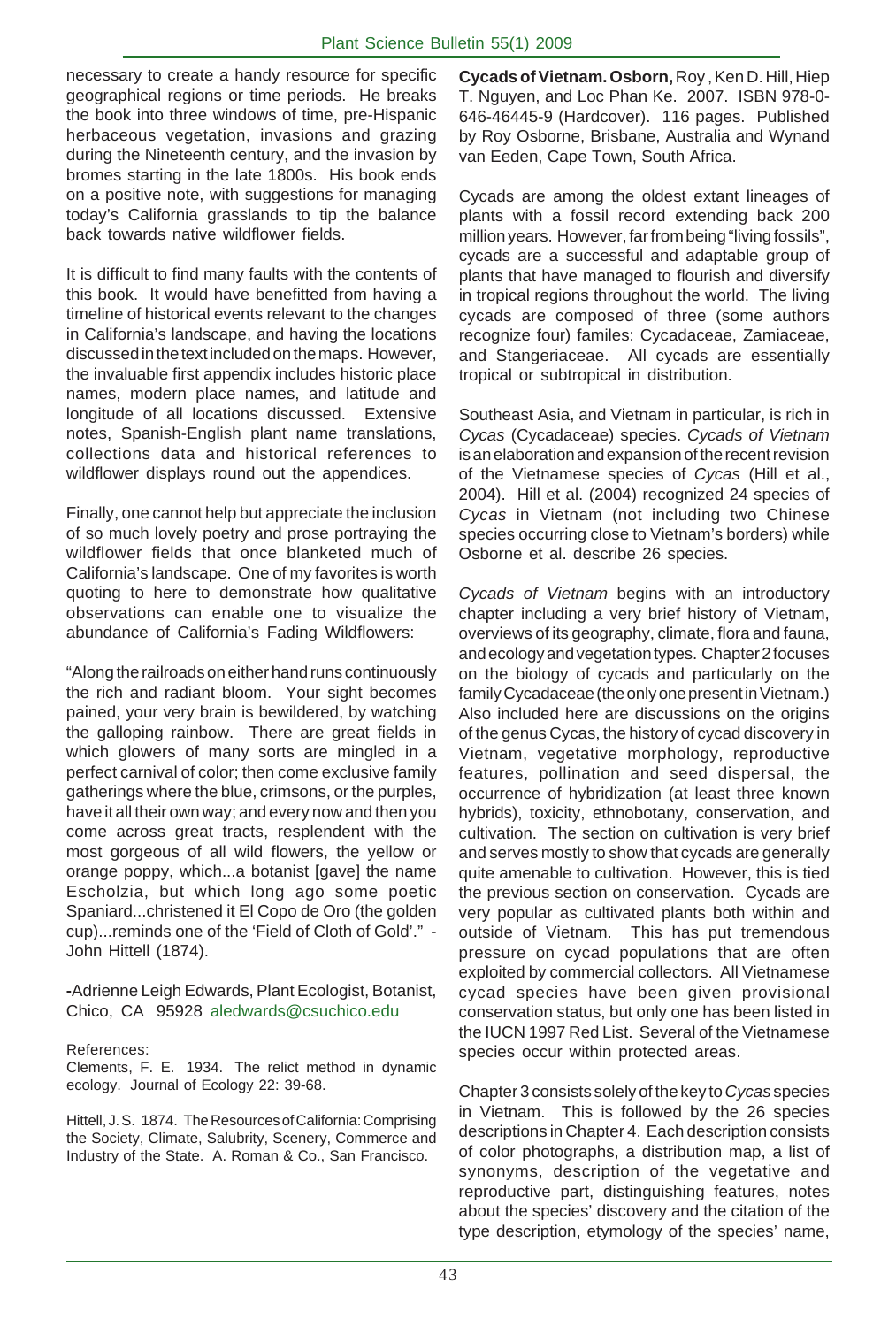## **Plant Science Bulletin 54(4) 2008**

the conservation status, and known hybrids. Many species have illustrations reproduced from the original species descriptions. The species descriptions are arranged by sections (*Stangerioides*, *Indosinensis*, and *Cycas*). The descriptions are followed by three appendices: Vietnamese place names, herbarium acronyms, and cycad-oriented websites and societies. The literature cited and glossary of terms rounds out the book.

*Cycads of Vietnam* is an informative book about a biologically rich but somewhat unheralded part of the world. The authors expanded on both their recent species descriptions (Hill et al., 2004) and the *Cycas* treatments by Whitelock (2002). The copious illustrations and photographs help put faces with the names of these Asian cycad species. The individual location maps are particularly informative and missing form earlier treatments (i.e., Whitelock 2002 and Jones 1993). Overall, I would recommend *Cycads of Vietnam* to anyone with a strong interest in cycads, and particularly in the genus *Cycas*. While limited to Vietnam, it is nice to see the detailed treatments that are not possible with a broader geographic treatment.

-James P. Riser II.

#### References

Hill, K.D., H. T. Nguyen, and P. K. Loc. 2004. The genus *Cycas* (Cycadaceae) in Vietnam. The Botanical Review 70(2): 134-193.

Jones, D. L. 1993. Cycads of the world. Smithsonian Institution Press, USA.

Whitelock, L. M. 2002. The Cycads. Timber Press, Portland, OR.

**Field Guide to the Wild Orchids of Texas.** Brown, Paul Martin, artwork by Stan Folsom. 2008. University Press of Florida: Gainesville. 316 pages. ISBN 978-0-8130-3159-0 (soft-bound). US \$29.95.

Encompassing more, different vegetation and physiographic regions and a greater land area than any other of the contiguous 48 United States, Texas certainly looms large. Floristic treatments of Texas regions and the entire state have produced prodigious works including the Manual of the Vascular Plants of Texas (Correll and Johnston 1979) and, more recently, Shinner and Mahler's

. when it comes to gaining knowledge of Texas' vast Illustrated Flora of North Central Texas (Digges et al. 1999). Both of these volumes are essentials vegetional wealth, but neither of them is the kind of thing one wants to carry into the field on a regular basis. Reasonably enough one might wish for a real field guide treating Texas plants, the kind of thing that fits easily into a backpack or even a large pocket, and the wish is cleverly fulfilled if your interest is in orchid identification.

Paul Martin Brown's Field Guide to the Wild Orchids of Texas is a sturdily bound volume with a number of features that make it a joy for orchid enthusiasts. The text is divided into four major sections: introduction to Texas vegetation regions and to orchid terminology and keying; the actual field guide portion featuring alphabetically arranged genera found within the state and individual species' descriptions and accompanying illustrative figures; a section of references and resources that provides a smorgasbord of taxonomic vantage points; and a region-by-region synopsis of what orchids one is likely to encounter where. Several appendices, a glossary, a bibliography, and index complete the book.

In terms of true utility, the keys to genera and species within genera are what make this guide most valuable. The majority of genera can readily be determined using the appropriate key, but there are exceptions. If confronted with a Malaxis, a novice would never find it because the key groups it among genera with basal leaves, but all known North American species produce cauline leaves. If one is familiar with Platanthera species in other locales, the use of a three-toothed or erose labellum margin to segregate out species assigned by Brown to the genus Gymnadeniopsis would surely cause some confusion (where would Platanthera integrilabia key if ever found in Texas?). At the species level identification tends to be more straight-forward. Information regarding species appears as a page of text and one or more illustrations facing photographs of whole plants, inflorescences, and vegetation and a distribution dot map for the species in Texas. Plant descriptions, habitat, and comments on species provide good, general information but are lacking in detail for those with an intimate knowledge of native orchids. Likewise, the photographs and illustrations serve as useful references in the field but do not suffice for providing diagnostic characteristics necessary to definitively nail down an orchid's identity. Comparing Wild Orchids of Texas to two classics of North American orchid identification, The Native Orchids of the United States and Canada excluding Florida (Luer 1975) and Orchids of the Western Great Lakes Region (Case 1987), Brown's field guide squarely occupies the middle ground as an identification tool. The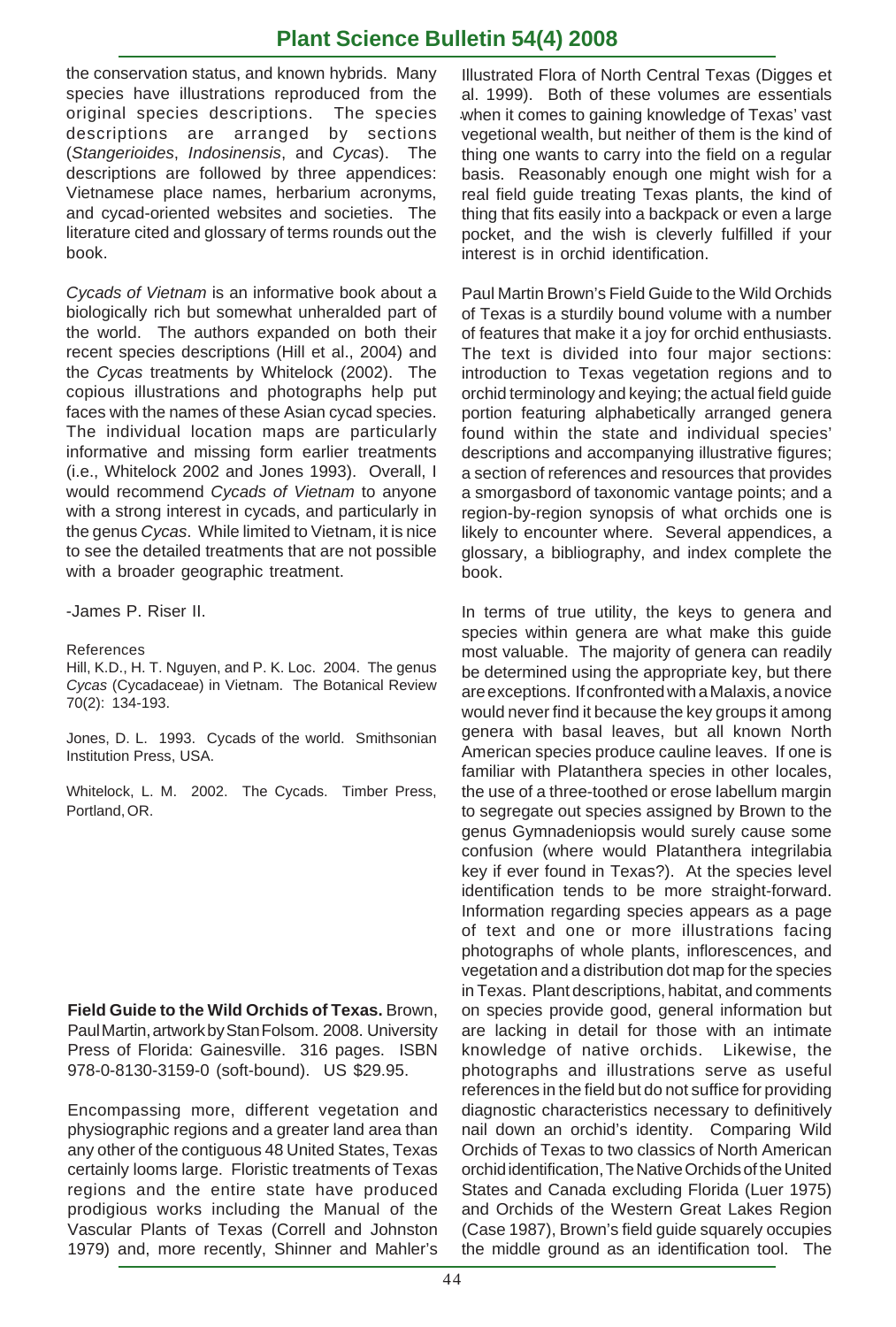photographs and illustrations in Luer are more detailed; Case's species descriptions provide such clarity that one can envision the plant in its habitat without ever having visited a field site. To the good, Brown's text is more informative than Luer's and, in many instances, with better figures than Case.

Depending on individual predilections different readers will find the other sections of Brown's field guide to be more or less useful. In part three, References and Resources, both the species check list and distribution list by physiographic region provide the kinds of field tripping incentives well known to anyone who maintains a life list. The comparative taxonomy, complete with Brown's commentary on previous publications covering the orchid flora of Texas, does little more than hint at the sniping common among rival orchid taxonomists. Likewise, the synonymies and misapplied names seem better omitted from a field guide meant to encourage a passion for native orchids. Orchid Hunting, part four of Brown's text, should be a treasure for anyone finding him or herself spending some time in any of Texas' eco-regions, particularly if time is available for orchid seeking. Appendix 1, a modification of two prior publications, speculates on Platanthera chapmanii (or P. Xchapmanii) origins and interactions with other Platanthera species, a topic of continued debate and investigation probably better presented in a different venue. The remaining appendices (two and three), show distributions and flowering times, respectively.

In summary the Field Guide to the Wild Orchids of Texas provides a mix of field-useful and field not-souseful information. Enthusiasts will find this book handy as a guide to identifying native Texas orchids. Serious orchid researchers will find parts of it annoying at best, but those parts aren't ones to be read in the field.

- Nancy E. Cowden, Ph.D. Biology Department, Lynchburg College, 1501 Lakeside Drive, Lynchburg, Va. 24501

#### Literature Cited

Case, F.W., Jr. 1987. Orchids of the Western Great Lakes Region. Cranbrook Institute of Science Bulletin 48.

Correll, D.S. and M.C. Johnston. 1979. Manual of the Vascular Plants of Texas. The University of Texas at Dallas, Richardson, Texas.

Digges, G.M., Jr., B.L. Lipscomb, and R.J. O'Kennon. 1999. Shinner and Mahler's Illustrated Flora of North Central Texas. Botanical Research Institute of Texas and Austin College. Sida, Botanical Miscellany, no. 16.

Luer, C.A. 1975. The Native Orchids of the United States and Canada excluding Florida. The New York Botanical Garden.

**The Names of Plants,** ed. 4. Gledhill, David. 2008. viii + 426 pages. ISBN 978-0-521-86645-3 (hardback US\$95.00); ISBN 978-0-521-68553-5 (paperback US\$45.00). Cambridge University Press, 32 Avenue of the Americas, New York, NY 10013.

For some readers, "Fourth Edition" may be all the affirmation one needs in order to know that a book has merit. Certainly, for *The Names of Plants, ed. 4,* that is the case. The introductory pages provide a concise history of the naming of plants from ancient to modern times, a synopsis of botanical Latin, and accounts of formal botanical nomenclature (based on *International Code of Botanical Nomenclature*) and nomenclature of cultivated plants (based on *International Code of Nomenclature for Cultivated Plants*). Most of the book (pp. 32—412, some 17,000+ entries) is a glossary of words and word-elements used in names of genera and in epithets in binomials and trinomials.

Botanical lexophiles probably have W. T. Stearn's *Botanical Latin* (ISBN 0-88192-321-4, also an ed. 4 book) and/or R. W. Brown's *Composition of Scientific Words* (ISBN 1-56098-848-7) within reach. To get a sense of how Gledhill's book compares with those two, I checked a sample of 100 words, prefixes, and suffixes from Gledhill against Brown and Stearn. I chose words and elements not based on other plant names or on names of places or people (e.g., from Gledhill: *absinthoides* wormwoodlike, *aberdeenensis* from Aberdeen, South Africa, and *aaronis* for the prophet Aaron). Of the 100, I found 84 in Brown, 53 in Stearn, 43 in both, and 4 in neither.

On most pages in Gledhill, plant names and epithets derived from names of people, places, or other plants well outnumber those based on morphological descriptors. In that regard, Gledhill's glossary is a welcome and useful companion to those of Brown and Stearn and provides in one handy volume information not conveniently found elsewhere.

The following verbatim examples from Gledhill's glossary may provide a sense of its substance [numbers in brackets were added by me to indicate how many times an epithet was found as a basionym in International Plant Names Index (http:// www.ipni.org:80/ipni/plantnamesearchpage.do)]: *Abobra* from a Brazilian vernacular name *aboriginorum* indigenous, of the original inhabitants, *aborigines, aboriginum* [2] *abro-, abros* soft, delicate, abroV *Abronia* Delicate, abroV (the involucre) *abrotanifolius -a -um* wormwood-leaved, botanical Latin from abrotanon with *folium* [28] *abyssicolus -a -um* inhabiting ravines or chasms, late Latin, *abyssus-colus*, from Greek a-byssoV,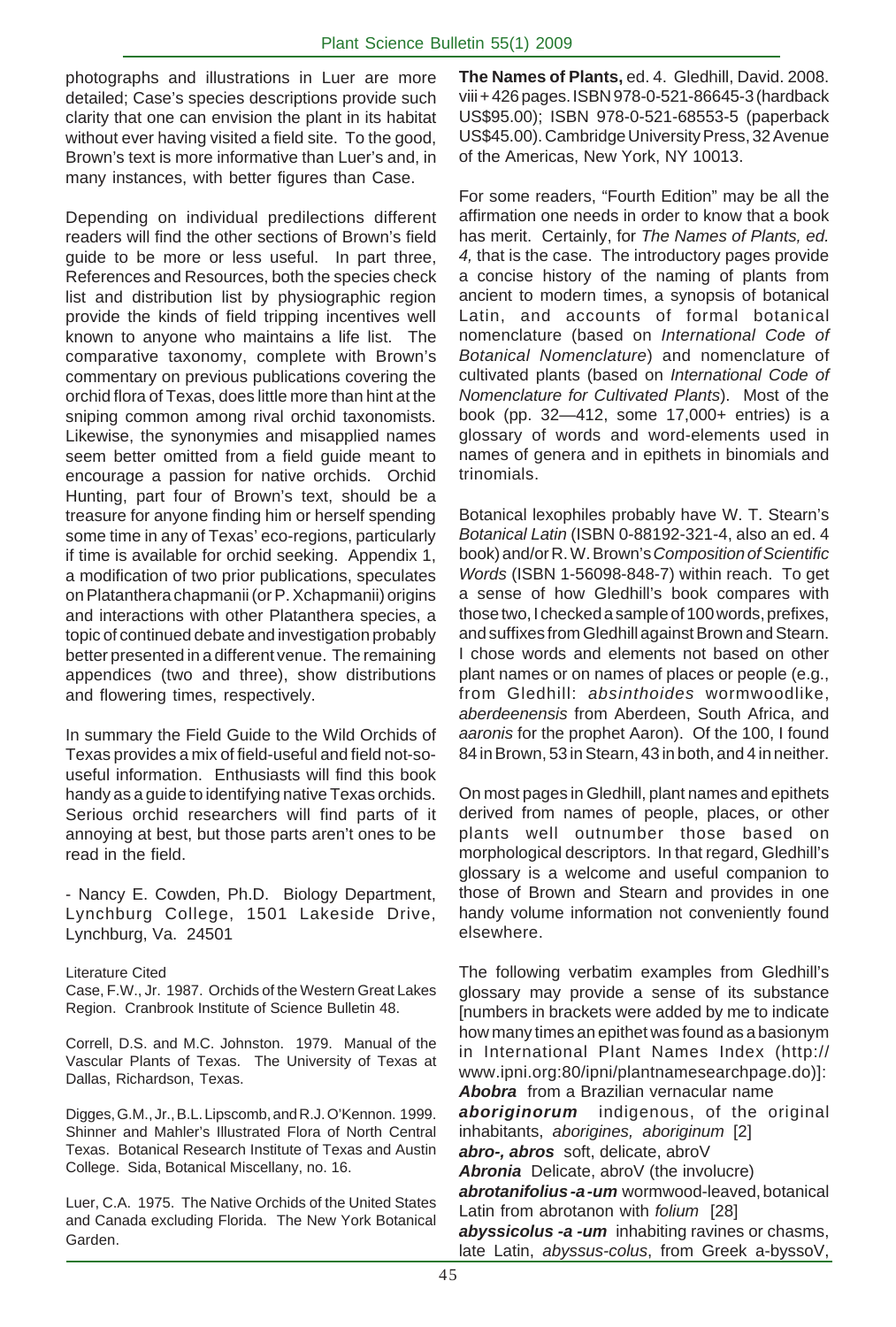## **Plant Science Bulletin 54(4) 2008**

without bottom [2]

*abyssinicus -a -um* of Abyssinia, Abyssinian (now Ethiopia) [100+]

*Acacallis* etymology uncertain

achy-, achyro- chaffy-, chaff-like-, acuron, acuro-, acu-?

*acraeus -a -um* of windy places, of hilltops, akrahV [5]

*acreus -a -um* of high places, of the summit, the highest, akra [0]

*Anemone* a name used by Theophrastus. Possibly a corruption of Naaman, a Semitic name for Adonis, from whose blood sprung the crimson-flowered *Anemone coronaria*

*arnicoides* resembling *Arnica*, arnakiV-oeidhV [7]

As seen in examples above, some epithets included by Gledhill are seldom used, and "*acreus -a -um*" appears never to have been used, as an epithet at species or infraspecies rank. Perhaps such entries should have been omitted to make room for others (e.g., *deltata, -um, -us*). Other quibbles include treatment of *glabratus* and *glabrescens* as equivalents (ditto for *orbicularis/orbiculatus*) and defining of *disciformis* as "having radiate flowers."

Syntactical anomalies (e.g., "am" for "is" in discussion of objects and subjects in sentence structure, p. 19; doubtless the result of "corrections" made by a grammar algorithm) and typographic errors (e.g., mixed Roman and Italic letters in *a*ffi*nis*, p. 38) appear to be few and far between. There is an error at "*Franklinia* Benjamin Franklin (1706— 90) inventor of the lightning conductor and President of the USA." First (1985) and second (1989) editions lack Franklin, third (2002) has Franklin an "American President;" perhaps a fifth edition will be justified. Still, overall, the pros well outweigh the cons and I am pleased to welcome this book into my library. -John L. Strother, University Herbarium, University of California, Berkeley, CA 94720-2465



### **Books Received**

If you would like to review a book or books for PSB, contact the Editor, stating the book of interest and the date by which it would be reviewed (15 January, 15 April, 15 July or 15 October). E-mail

psb@botany.org, call, or write as soon as you notice the book of interest in this list because they go quickly! Note that books in green are already in review and no longer available. Books received are now posted on the web site as they become available and may be requested as soon as they are posted. - Editor

**The Biology of Deserts.** Ward, David. 2008. ISBN-13: 978-0-19-921147-0 (paper US\$55.00) 304 pp. Oxford University Press, 198 Madison Avenue, New York, NY 10016

**Bryophyte Biology, 2nd ed**. Goffinet, Bernard and A. Jonathan Shaw (eds). 2008. ISBN 978-0-521- 69322-6 (Paper US\$70.00) 565 pp. Cambridge University Press, 32 Avenue of the Americas, New York, NY 10013.

**The Ecophysiology of Plant-Phosphorus Interactions.** Series: Plant Ecophysiology , Vol. 7 White, Philip J.; Hammond, John P. (Eds.) 2008 ISBN: 978-1-4020-8434-8 (Cloth US\$209) 292 p. Springer. 233 Spring Street, New York, NY 10013. Flora of China ILLUSTRATIONS, Volume (12) twelve, Hippocastancaceae through Theaceae**.**

**Flora of China Editorial Committee. 2008. ISBN: 978-1-930723-79-5 (Cloth US\$125.00) 487 + i-xii pages. Missouri Botanical Garden Press, P.O. Box, St. Louis, MO 63166-0299.**

**Flora of China ILLUSTRATIONS, Volume (13) thirteen, Clusiaceae through Araliaceae.** Flora of China Editorial Committee 2008. ISBN: 978-1- 930723-80-1 (Cloth US\$125.00) 492 + i-xii pages. Missouri Botanical Garden Press, P.O. Box, St. Louis, MO 63166-0299.

**Flora of China,Text Volume (7) Seven, Menispermaceae through Capparaceae.** Flora of China Editorial Committee. 2008. ISBN: 978-1- 930723-81-8 (Cloth US\$125.00) 500 + i-xii pages. Missouri Botanical Garden Press, P.O. Box, St. Louis, MO 63166-0299.

**Grasses and Grassland Ecology.** Gibson, David J. 2008. ISBN-13: 978-0-19-852919-4 (paper US\$70.00) 320 pp. Oxford University Press, 198 Madison Avenue, New York, NY 10016.

**If a Tree Falls: Rediscovering the Great American Chestnut.** Buege, Douglas J. 2008. SBN13: 978- 1-4363-1609-5 (Cloth US\$29.99) 186 pp. **Xlibris**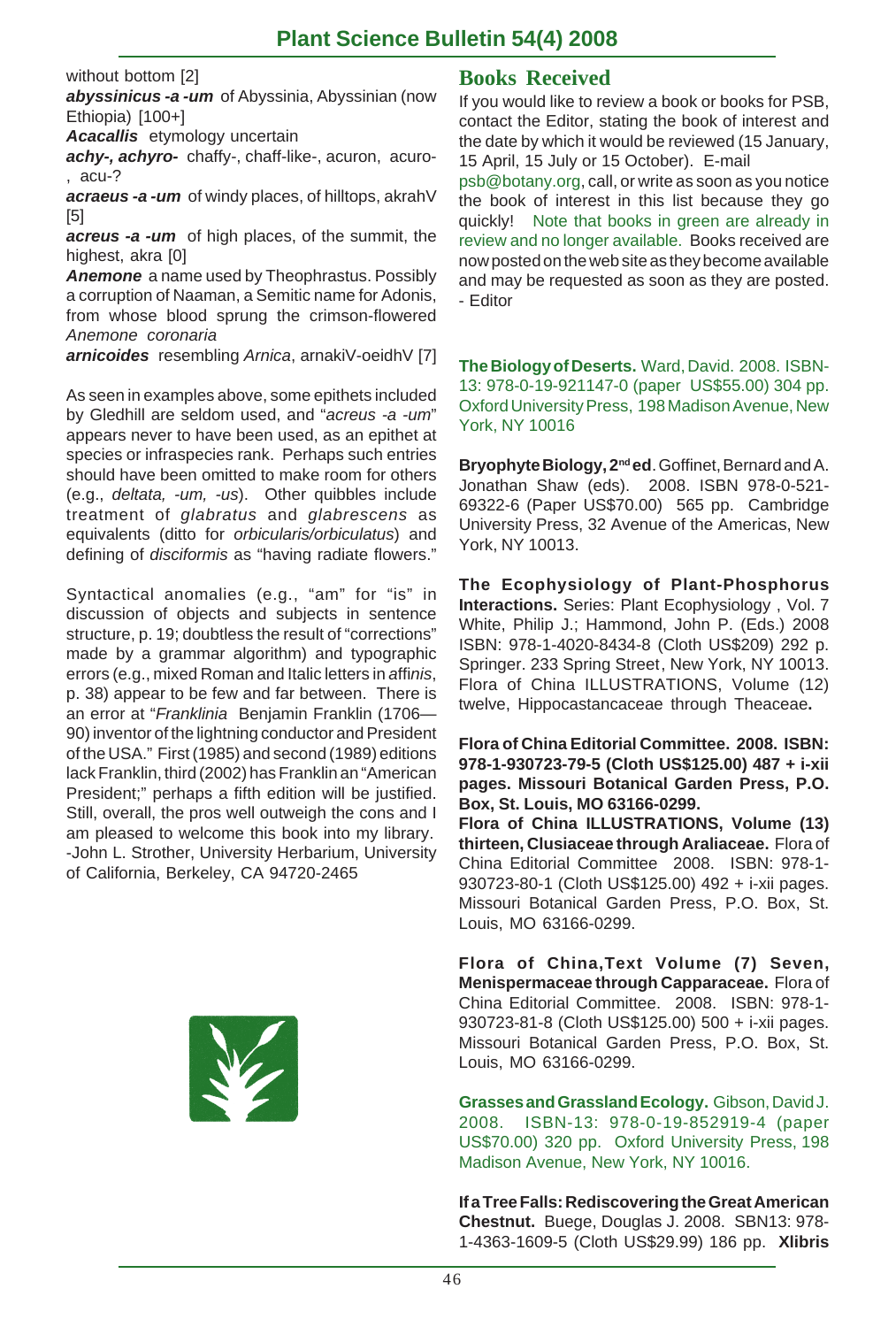**Corporation**, International Plaza II, Suite 410, Philadelphia, PA 19113-1513

**The Marie Selby Botanical Gardens Illustrated Dictionary of Orchid Genera.** Alrich, Peggy and Wesley Higgins. 2008. ISBN 978-0-8014-4737-2 (Cloth, US\$49.95) 482pp. Comstock Publishing Associates, Cornell University Press, Sage House, 512 East State Street, Ithaca, New York 14850.

**Orchids of Western Australia**. Brown, Andrew, Pat Dundas, Kingsley Dixon & Stephen Hopper. 2008. (Cloth US\$80.00) 421 pp. University of Western Australia Press, Crawley, Western Australia 6009.

**Major Evolutionary Transitions in Flowering Plant Reproduction.** Barrett, Spencer C.H. (ed). 2008. ISBN 0-226-03816-2. (Paper US\$30.00) 216 pp. The University of Chicago Press, 1427 E. 60<sup>th</sup> Street, Chicago, Illinois, 60637.

**Micropropagation of Orchids, Volumes I and II**. Arditti, Joseph. 2008. ISBN 1405160888 (Cloth, US\$450.00) 1522 pp. Blackwell Publishing, 350 Main Street, Malden, MA 02148-5020.

**The Molecular Organography of Plants.** Cronk, Quentin. 2008. ISBN-13: 978-0-19-955036-4 (Paper US\$70.00) 288 pp. Oxford University Press, 198 Madison Avenue, New York, NY 10016

**Moss Flora of China, English Version, Volume 7, Amblystegiaceae—Plagiotheciaceae.** Hu Renliang, Wang You-fang, and Marshall R. Crosby (eds.) 2008. ISBN 978-1-930723-77-1(Cloth US\$85) Missouri Botanical Garden Press, St. Louis, MO.

**Plains Apache Ethnobotany.** Jordan, Julia A. 2008. ISBN 978-0-8061-3968-5 (Cloth US\$34.95) 240 pp. University of Oklahoma Press, 2800 Venture Drive, Norman, OK 73069.

**Plant Nematodes: Methodology, Morphology, Systematics, Biology and Ecology.** Khan, Mujeebur Rahman. 2008. ISBN 978-1-57808-533-0 (Cloth US\$69.00) 360 pp. Science Publishers Inc., c/o Enfield Distribution Co., 234 May Street, P.O. Box 699. Enfield, NH 03748.

**Plant Signal Transduction, Methods and Protocols***.* **Methods in Molecular Biology, Volume 479.** Thomas Pfannschmidt, Friedrich-Schiller-Universität Jena, Germany (Ed.) 2008. ISBN 978- 1-58829-943-7 (Cloth US\$99.00) 357 p. Humana Press, C/O Springer Science + Business Media, 333 Meadowlands Pkwy Secaucus, NJ 07094.

**Plant Taxonomy: The Systematic Evaluation of Comparative Data, 2nd ed.** Stuessy, Tod F. 2008. ISBN 978-0-231-14712-5 (Cloth US\$ 99.50) 568 pp. Columbia University Press, 61 West 62<sup>nd</sup> Street, New York, NY 10023.

**Seedling Ecology and Evolution.** Leck, Mary Allessio, V. Thomas Parker and Robert L. Simpson (eds) 2008. ISBN 97-0-521-69466-7 (Paper US\$70.00) 514 pp. Cambridge University Press, 32 Avenue of the Americas, New York, NY 10013.

**Self-Incompatibility in Flowering Plants: Evolution, Diversity, and Mechanisms**. Franklin-Tong, Vernonica E. (Ed.) 2008 ISBN: 978-3-540-68485-5 (Cloth, \$219.00) 314 p. Springer. 233 Spring Street, New York, NY 10013.

**Woody Cut Stems for Growers and Florists: Production and Post-Harvest Handling of Branches for Flowers, Fruit, and Foliage**. Greer, Lane and John M. Dole. 2009. ISBN 978-0-88192- 892-1 (Cloth \$39.95) 552 pp. Timber Press, Inc., 133 S.W. Second Avenue, Suite 450, Portland, OR 97204-3527

**A Zapotec Natural History: Trees, Herbs, and Flowers, Birds, Beasts, and Bugs in the Life of San Juan Gbëë**. Hunn, Eugene S. 2008. ISBN 978-0- 8165-2617-8 (Cloth US\$50.00) 288 pp. The University of Arizona Press, 355 S. Euclid Avenue, Suite 103, Tucson, AZ 85719.